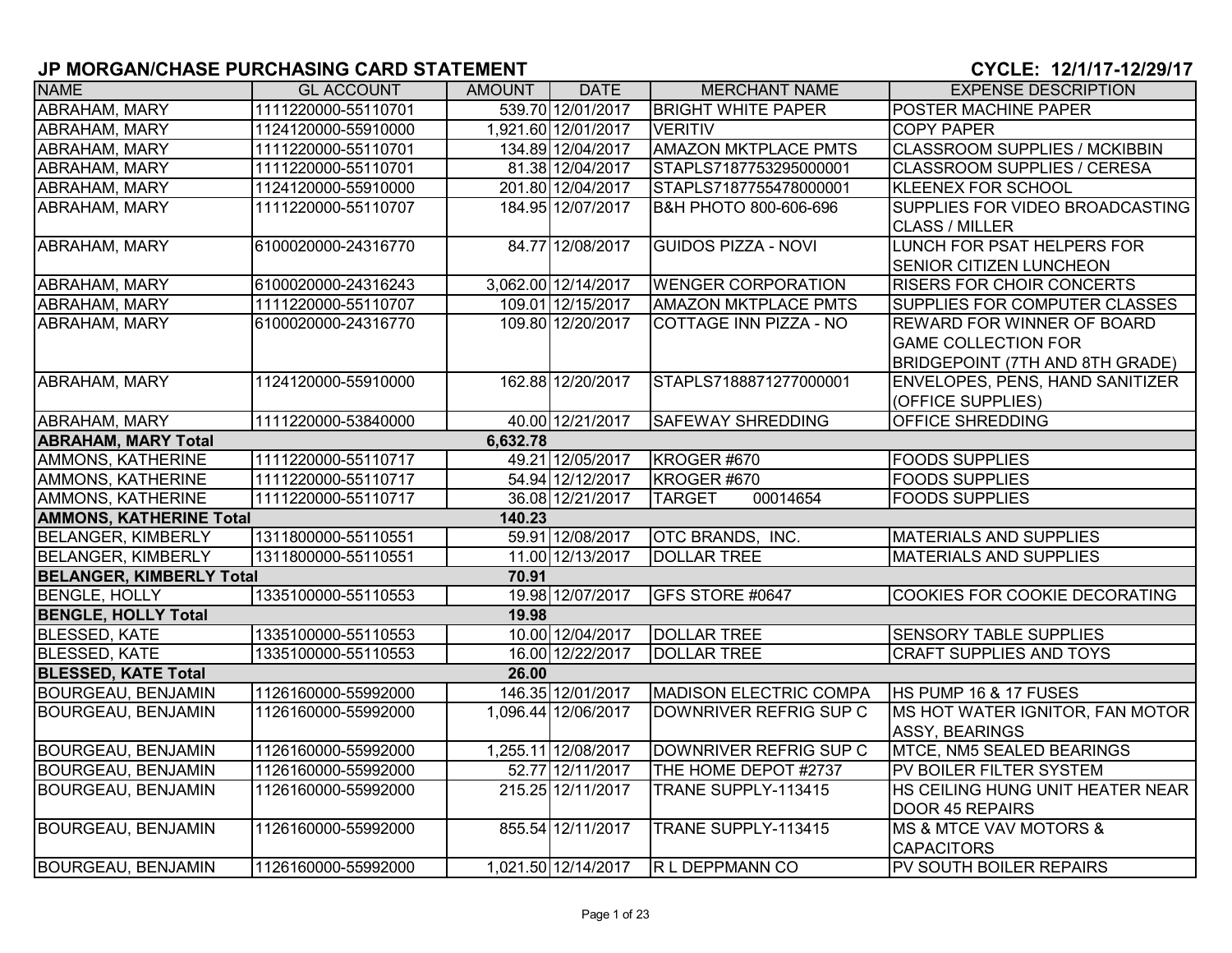| <b>NAME</b>                     | <b>GL ACCOUNT</b>   | AMOUNT   | <b>DATE</b>       | <b>MERCHANT NAME</b>          | <b>EXPENSE DESCRIPTION</b>                                      |
|---------------------------------|---------------------|----------|-------------------|-------------------------------|-----------------------------------------------------------------|
| <b>BOURGEAU, BENJAMIN</b>       | 1126160000-55992000 |          | 62.45 12/21/2017  | DOWNRIVER REFRIG SUP C        | MS 400 HALL T-STAT COVERS                                       |
| <b>BOURGEAU, BENJAMIN</b>       | 1126160000-55992000 |          | 152.08 12/22/2017 | <b>WW GRAINGER</b>            | HS DOOR 45 MOTOR                                                |
| <b>BOURGEAU, BENJAMIN</b>       | 1126170000-54110000 |          | 79.00 12/26/2017  | <b>ETNA DISTRIBUTORS WIXO</b> | <b>TRANS LEAK REPAIR</b>                                        |
| <b>BOURGEAU, BENJAMIN</b>       | 1126170000-54110000 |          | 50.70 12/26/2017  | THE HOME DEPOT #2737          | <b>TRANS PIPE LEAK</b>                                          |
| <b>BOURGEAU, BENJAMIN</b>       | 1126160000-55992000 |          | 317.75 12/26/2017 | <b>WW GRAINGER</b>            | NM6 HEATER UNIT MOTOR                                           |
| <b>BOURGEAU, BENJAMIN Total</b> |                     | 5,304.94 |                   |                               |                                                                 |
| <b>BRASIL, SANDRA</b>           | 1111322737-55110000 |          | 30.25 12/04/2017  | DOMINO'S 1010                 | LUNCH FOR HAVEN STUDENT<br><b>PRESENTATION</b>                  |
| <b>BRASIL, SANDRA</b>           | 6100022000-24316108 |          | 43.97 12/08/2017  | PANERA BREAD #608009          | <b>FOOD FOR COFFEE WITH CARTER</b><br>PARENT GROUP              |
| <b>BRASIL, SANDRA</b>           | 1111322737-55110000 |          | 60.98 12/11/2017  | DOMINO'S 1010                 | LUNCH FOR HAVEN-STUDENT<br><b>PRESENTATION</b>                  |
| <b>BRASIL, SANDRA</b>           | 1111322737-55110000 |          | 34.51 12/11/2017  | 00014654<br><b>TARGET</b>     | MISC. SUPPLIES FOR STUDENT<br><b>MEETING</b>                    |
| <b>BRASIL, SANDRA</b>           | 6100022000-24316108 |          | 181.22 12/20/2017 | GFS STORE #1985               | <b>STAFF SUPPLIES FOR STAFF EVENT</b>                           |
| <b>BRASIL, SANDRA</b>           | 6100022000-24316108 |          | 83.94 12/22/2017  | PANERA BREAD #608009          | <b>STAFF SUPPLIES FOR STAFF EVENT</b>                           |
| <b>BRASIL, SANDRA Total</b>     |                     | 434.87   |                   |                               |                                                                 |
| <b>BRATNEY, BETHANY</b>         | 1122222000-55410000 |          | 16.26 12/04/2017  | <b>GAN*OBS + ECCENTRIC</b>    | <b>NOVI NEWS SUBSCRIPTION</b>                                   |
| <b>BRATNEY, BETHANY</b>         | 1122222000-55310000 |          | 445.99 12/05/2017 | <b>FOLLETT SCHOOL SOLUTIO</b> | <b>NEW MATERIALS FOR LMC</b>                                    |
| <b>BRATNEY, BETHANY</b>         | 1122222000-57410000 |          | 312.00 12/06/2017 | <b>MICHIGAN READING ASSOC</b> | <b>MRA MEMBERSHIP</b>                                           |
| <b>BRATNEY, BETHANY</b>         | 1122222000-55310000 |          | 286.90 12/07/2017 | <b>FOLLETT SCHOOL SOLUTIO</b> | <b>NEW MATERIALS FOR LMC</b>                                    |
| <b>BRATNEY, BETHANY</b>         | 1122222000-55310000 |          | 37.22 12/14/2017  | <b>BOOKOUTLET.COM</b>         | <b>NEW MATERIALS FOR LMC</b>                                    |
| <b>BRATNEY, BETHANY</b>         | 1122222000-55310000 |          | 159.52 12/20/2017 | <b>FOLLETT SCHOOL SOLUTIO</b> | <b>NEW MATERIALS FOR LMC</b>                                    |
| <b>BRATNEY, BETHANY</b>         | 1122222000-55310000 |          | 27.95 12/22/2017  | <b>TEACHER'S DISCOVERY</b>    | <b>NEW MULTI-MEDIA MATERIALS FOR</b><br>LMC                     |
| <b>BRATNEY, BETHANY</b>         | 1122222000-55310000 |          | 150.24 12/28/2017 | <b>BOOKSAMILLION.COM</b>      | <b>NEW RELEASE MATERIALS FOR LMC</b>                            |
| <b>BRATNEY, BETHANY Total</b>   |                     | 1,436.08 |                   |                               |                                                                 |
| <b>BUNKER, JEFFREY</b>          | 1126160000-54120000 |          | 466.70 12/01/2017 | <b>BADER AND SONS CO.</b>     | <b>GRNDS GATOR SERVICE</b>                                      |
| <b>BUNKER, JEFFREY</b>          | 1126160000-55992000 |          | 36.27 12/04/2017  | THE HOME DEPOT #2737          | <b>MTCE BOSCO SUPPLIES</b>                                      |
| <b>BUNKER, JEFFREY</b>          | 1126160000-55993000 |          | 107.90 12/06/2017 | <b>SITEONE LANDSCAPE S</b>    | <b>GRNDS SIDEWALK STAKES</b>                                    |
| <b>BUNKER, JEFFREY</b>          | 1126160000-55992000 |          | 802.75 12/20/2017 | <b>BADER AND SONS CO.</b>     | <b>MTCE GATOR &amp; EQUIPMENT REPAIR</b><br><b>PARTS</b>        |
| <b>BUNKER, JEFFREY</b>          | 1126120000-54120000 |          | 9.99 12/22/2017   | <b>BADER AND SONS CO.</b>     | <b>MS GATOR REPAIR</b>                                          |
| <b>BUNKER, JEFFREY</b>          | 1126160000-55980000 |          | 366.31 12/22/2017 | THE HOME DEPOT #2737          | <b>MTCE NEW &amp; REPLACEMENT TOOLS</b><br><b>FOR BOSCO</b>     |
| <b>BUNKER, JEFFREY Total</b>    |                     | 1,789.92 |                   |                               |                                                                 |
| <b>BURKHARDT, LORETTA</b>       | 6100025000-24316301 |          | 186.86 12/06/2017 | SAMSCLUB #6657                | <b>VENDING MACHINES</b>                                         |
| <b>BURKHARDT, LORETTA</b>       | 6100025000-24316301 |          | 93.72 12/06/2017  | SAMSCLUB #6657                | <b>VENDING</b>                                                  |
| <b>BURKHARDT, LORETTA</b>       | 6100020000-24316415 |          | 335.30 12/07/2017 | PAYPAL *BIGDOGPUB             | <b>SCRIPTS FOR NOVI MIDDLE SCHOOL</b><br><b>THEATER COMPANY</b> |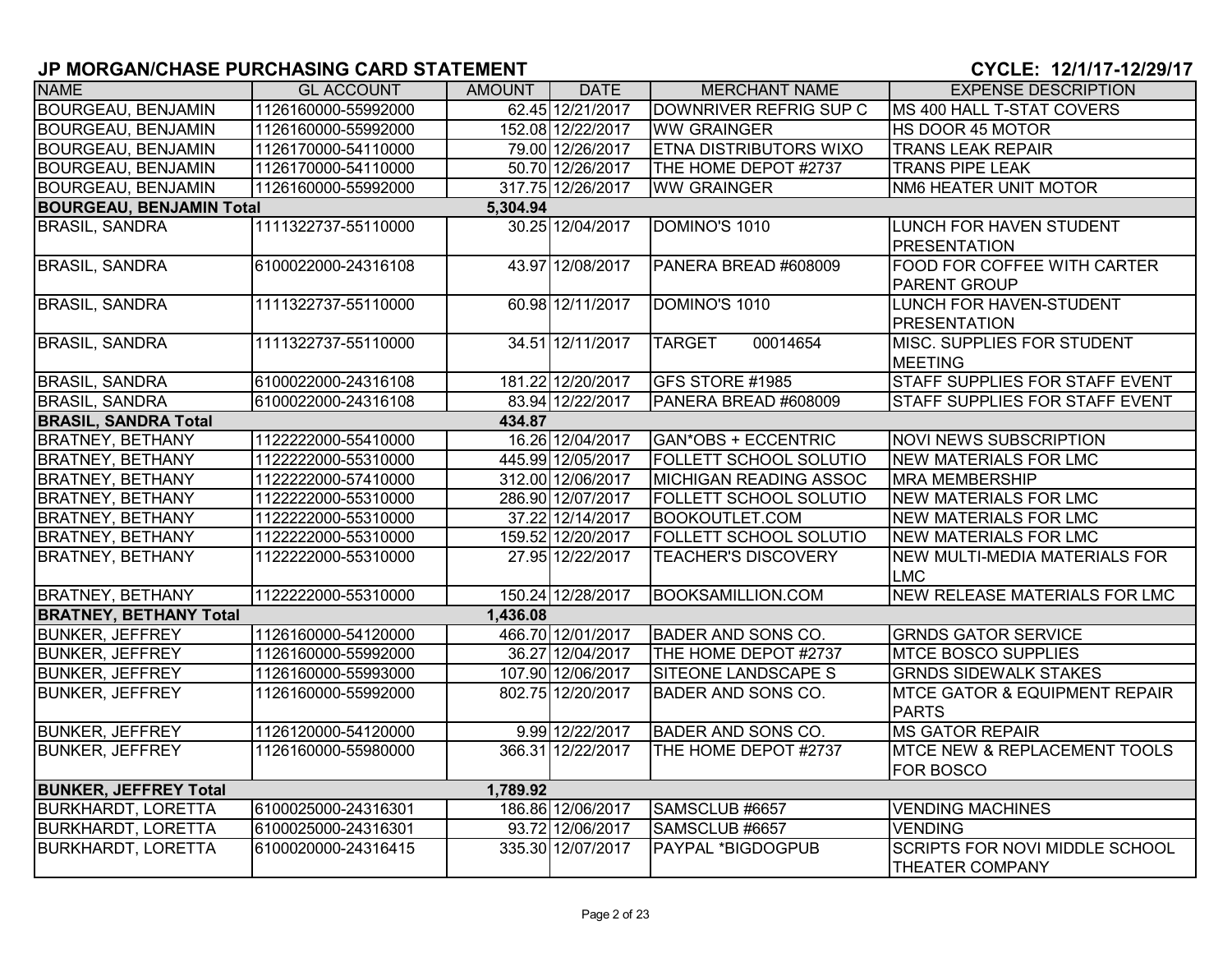| <b>NAME</b>                               | <b>GL ACCOUNT</b>   | <b>AMOUNT</b> | <b>DATE</b>         | <b>MERCHANT NAME</b>               | <b>EXPENSE DESCRIPTION</b>                                                                                                                                |
|-------------------------------------------|---------------------|---------------|---------------------|------------------------------------|-----------------------------------------------------------------------------------------------------------------------------------------------------------|
| <b>BURKHARDT, LORETTA</b>                 | 6100020000-24316415 |               | 339.00 12/11/2017   | <b>PIONEER DRAMA SERVICE</b>       | <b>SCRIPTS FOR NOVI MIDDLE SCHOOL</b>                                                                                                                     |
|                                           |                     |               |                     |                                    | <b>THEATER COMPANY</b>                                                                                                                                    |
| <b>BURKHARDT, LORETTA Total</b>           |                     | 954.88        |                     |                                    |                                                                                                                                                           |
| <b>CALHOUN, STEPHANIE</b>                 | 1335100000-55110553 |               | 89.62 12/12/2017    | <b>WAL-MART #5893</b>              | <b>CLASSROOM SUPPLIES</b>                                                                                                                                 |
| <b>CALHOUN, STEPHANIE</b>                 | 1335100000-55110553 |               | 19.33 12/21/2017    | KROGER #363                        | <b>CLASSROOM SUPPLIES</b>                                                                                                                                 |
| <b>CALHOUN, STEPHANIE Total</b>           |                     | 108.95        |                     |                                    |                                                                                                                                                           |
| <b>CANALES, BETH</b>                      | 1111322000-55110718 |               | -23.00 12/11/2017   | MEIJER INC #054<br>Q <sub>01</sub> | THIS WAS A CREDIT OF \$23.00<br>BECAUSE THEY FORGOT TO TAKE THE<br><b>SANTA BUCKS OFF</b>                                                                 |
| CANALES, BETH                             | 1111322000-55110718 |               | 364.55 12/11/2017   | MEIJER INC #054<br>Q01             | EQUIPMENT: NEW HAND HELD MIXERS<br>FOR 6 LABS HOLIDAY BAKE OFF<br>SUPPLIES MEXICAN/PLANT PROTEIN<br>LAB                                                   |
| CANALES, BETH                             | 1111322000-55110718 |               | 38.34 12/14/2017    | MEIJER INC #054<br>Q <sub>01</sub> | <b>FATS LAB: STRING CHEESE</b>                                                                                                                            |
| CANALES, BETH                             | 1111322000-55110718 |               | 18.14 12/18/2017    | <b>BUSCH'S #1205</b>               | <b>PROTEIN &amp; FATS LAB</b>                                                                                                                             |
| <b>CANALES, BETH Total</b>                |                     | 398.03        |                     |                                    |                                                                                                                                                           |
| CHRISTOPOULOS, COURTN 1311800000-55110551 |                     |               | 16.00 12/07/2017    | SCHOLASTIC READING CLU             | <b>HOLIDAY GIFTS FOR CLASS</b>                                                                                                                            |
| CHRISTOPOULOS, COURTN 1311800000-55110551 |                     |               | 1.00 12/07/2017     | <b>SCHOLASTIC READING CLU</b>      | <b>HOLIDAY GIFTS FOR KIDS</b>                                                                                                                             |
| CHRISTOPOULOS, COURTN 1311800000-55110551 |                     |               | 46.80 12/08/2017    | MICHAELS STORES 4744               | <b>HOLIDAY PARTY SUPPLIES</b>                                                                                                                             |
| CHRISTOPOULOS, COURTN 1311800000-55110551 |                     |               | 11.98 12/20/2017    | <b>DOLLAR TREE</b>                 | <b>HOLIDAY PARTY SUPPLIES</b>                                                                                                                             |
| CHRISTOPOULOS, COURTN 1311800000-55110551 |                     |               | 29.14 12/22/2017    | KROGER #361                        | FOOD FOR HOLIDAY PARTY                                                                                                                                    |
| <b>CHRISTOPOULOS, COURTNEY Total</b>      |                     | 104.92        |                     |                                    |                                                                                                                                                           |
| CIANCIO, WANDA                            | 1122500000-55910000 |               | 900.61 12/11/2017   | <b>SETON IDENTIFICATION P</b>      | ASSET TAGS FOR TECHNOLOGY<br><b>EQUIPMENT</b>                                                                                                             |
| CIANCIO, WANDA                            | 1122500000-53450000 |               | 6,392.15 12/12/2017 | <b>TURNITIN LLC</b>                | PLAGIARISM SOFTWARE FOR NOVI<br><b>HIGH SCHOOL</b>                                                                                                        |
| CIANCIO, WANDA                            | 1122500000-54120000 |               | 187.50 12/18/2017   | <b>COMPLETE BATTERY SOURC</b>      | <b>REPAIR OF BACKUP BATTERY AT ITC</b><br><b>HEADEND</b>                                                                                                  |
| CIANCIO, WANDA                            | 4445600000-56422958 |               | 91.90 12/19/2017    | B&H PHOTO 800-606-696              | <b>BI-COLOR LIGHT WITH ALUMIN</b><br>HOT SHOE - TRIPOD MOUNT                                                                                              |
| CIANCIO, WANDA                            | 4445603000-56423958 |               | 84.16 12/19/2017    | B&H PHOTO 800-606-696              | SOFT N' NATURAL SINGLE-SOC1<br><b>FLUORESCENT FIXTURE SINGLE2</b><br>6' STAND (BLACK)2262758<br>SOFTBOX 50X50CM FOR FLUORE2<br>SPIRAL FLUORESCENT 26W 500 |
| CIANCIO, WANDA                            | 1122500000-54120824 |               | 89.00 12/19/2017    | SQ *SQ *POD DROP REPAI             | <b>IPAD HEADPHONE JACK REPAIR</b>                                                                                                                         |
| <b>CIANCIO, WANDA Total</b>               |                     | 7,745.32      |                     |                                    |                                                                                                                                                           |
| <b>CIANFERRA, LINDA</b>                   | 1513200331-55110000 |               | 799.68 12/14/2017   | <b>AMAZON MKTPLACE PMTS</b>        | <b>BATTERIES FOR LAPTOPS</b>                                                                                                                              |
| <b>CIANFERRA, LINDA Total</b>             |                     | 799.68        |                     |                                    |                                                                                                                                                           |
| <b>CLARK, KIM</b>                         | 1122218000-55310000 |               | 16.32 12/06/2017    | AMAZON.COM                         | <b>LIBRARY BOOK</b>                                                                                                                                       |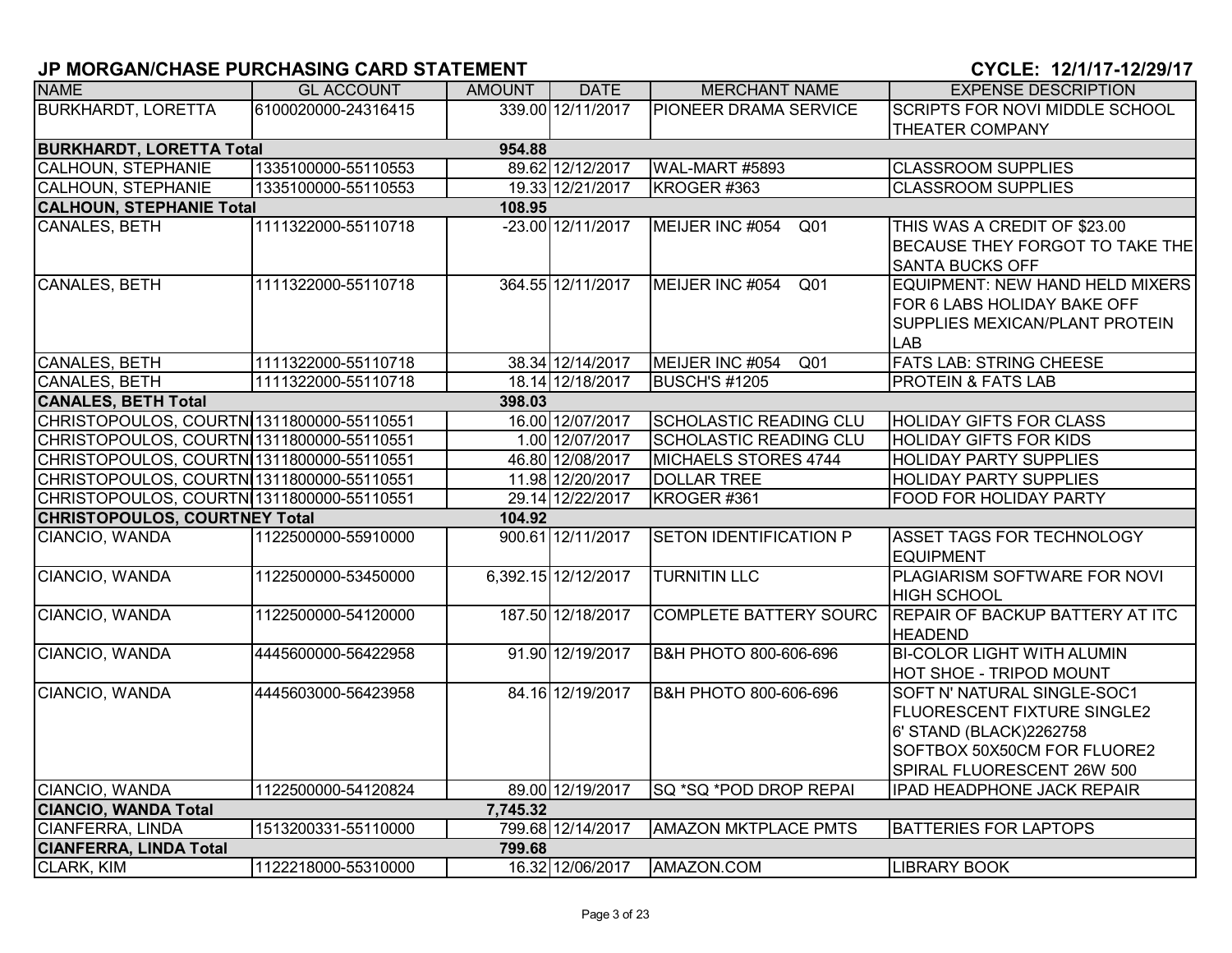| <b>NAME</b>             | <b>GL ACCOUNT</b>   | <b>AMOUNT</b> | <b>DATE</b>       | <b>MERCHANT NAME</b>          | <b>EXPENSE DESCRIPTION</b>            |
|-------------------------|---------------------|---------------|-------------------|-------------------------------|---------------------------------------|
| <b>CLARK, KIM</b>       | 1122218000-55990000 |               | 52.14 12/06/2017  | AMAZON.COM                    | <b>BOXES FOR SCHOLASTIC POSTERS -</b> |
|                         |                     |               |                   |                               | <b>AR GIVEAWAYS</b>                   |
| CLARK, KIM              | 6100018000-24316217 |               | 20.11 12/06/2017  | PANERA BREAD #600667          | <b>BAGELS FOR BOOKS &amp; BAGELS</b>  |
| <b>CLARK, KIM</b>       | 1122218000-55990000 |               | 97.62 12/07/2017  | <b>DEMCO INC</b>              | MEDIA CENTER SUPPLIES - BOOK          |
|                         |                     |               |                   |                               | <b>TAPE AND SCISSORS</b>              |
| CLARK, KIM              | 6100018000-24316217 |               | 501.07 12/11/2017 | <b>SCHOLASTIC BOOK FAIRS</b>  | <b>BOOKS FROM SCHOLASTIC</b>          |
|                         |                     |               |                   |                               | <b>WAREHOUSE SALE FOR MEDIA</b>       |
|                         |                     |               |                   |                               | CENTER COLLECTION AND AR              |
|                         |                     |               |                   |                               | <b>GIVEAWAYS</b>                      |
| CLARK, KIM              | 1122218000-55310000 |               | 89.99 12/12/2017  | <b>AMAZON MKTPLACE PMTS</b>   | <b>GREEN SCREEN FOR 6TH GRADE</b>     |
|                         |                     |               |                   |                               | <b>MAKERSPACE</b>                     |
| <b>CLARK, KIM</b>       | 1122218000-55310000 |               | 131.04 12/13/2017 | <b>AMAZON MKTPLACE PMTS</b>   | <b>LIBRARY BOOKS AND ADDITIONAL</b>   |
|                         |                     |               |                   |                               | <b>GREEN SCREEN</b>                   |
| CLARK, KIM              | 1122218000-55990000 |               | 21.98 12/13/2017  | AMAZON.COM                    | <b>CARD STOCK</b>                     |
| CLARK, KIM              | 1122218000-55310000 |               | 34.12 12/13/2017  | AMAZON.COM                    | <b>LIBRARY BOOKS</b>                  |
| CLARK, KIM              | 1122218000-55310000 |               | 36.30 12/18/2017  | AMAZON.COM                    | <b>LIBRARY BOOKS</b>                  |
| CLARK, KIM              | 1122218000-55410000 |               | 130.04 12/18/2017 | <b>GAN*OBS + ECCENTRIC</b>    | RENEWAL FOR 2 SUBSCRIPTIONS TO        |
|                         |                     |               |                   |                               | NOVI NEWS - ONE FOR 5TH AND ONE       |
|                         |                     |               |                   |                               | FOR 6TH                               |
| CLARK, KIM              | 1122218000-55990000 |               | 25.00 12/19/2017  | AMAZON.COM                    | <b>CARD STOCK</b>                     |
| CLARK, KIM              | 1122218000-55990000 |               | 33.98 12/20/2017  | <b>AMAZON MKTPLACE PMTS</b>   | <b>DUCT TAPE FOR 6TH GRADE</b>        |
|                         |                     |               |                   |                               | <b>MAKERSPACE</b>                     |
| <b>CLARK, KIM Total</b> |                     | 1,189.71      |                   |                               |                                       |
| <b>COMB, ANDREW</b>     | 6100020000-24316275 |               | 79.00 12/01/2017  | <b>AMAZON MKTPLACE PMTS</b>   | <b>REIMBURSED DISTRICT</b>            |
| <b>COMB, ANDREW</b>     | 6100020000-24316770 |               | 41.42 12/01/2017  | KROGER #366                   | PD WORKSHOP FOOD                      |
| COMB, ANDREW            | 1124120000-53220000 |               | 15.00 12/01/2017  | OAKLAND SCHOOLS-RC INT        | <b>REGISTRATION FOR TEACHER</b>       |
|                         |                     |               |                   |                               | TRAINING FOR HIV EDUCATION            |
| <b>COMB, ANDREW</b>     | 6100020000-24316275 |               | 81.69 12/04/2017  | <b>AMAZON MKTPLACE PMTS</b>   | <b>REIMBURSED DISTRICT</b>            |
| COMB, ANDREW            | 6100020000-24316770 |               | 34.31 12/06/2017  | <b>FOOD AT SHAKERS BAR</b>    | CARRYOUT DINNER FOR INTERVIEW         |
|                         |                     |               |                   |                               | <b>PANEL</b>                          |
| <b>COMB, ANDREW</b>     | 6100020000-24316275 |               | 113.75 12/12/2017 | <b>AMAZON MKTPLACE PMTS</b>   | <b>REIMBURSED DISTRICT</b>            |
| COMB, ANDREW            | 6100020000-24316275 |               | 3.99 12/12/2017   | <b>AMAZON VIDEO ON DEMAND</b> | <b>REIMBURSED DISTRICT</b>            |
| <b>COMB, ANDREW</b>     | 6100020000-24316275 |               | 3.99 12/13/2017   | <b>AMAZON VIDEO ON DEMAND</b> | <b>REIMBURSED DISTRICT</b>            |
| COMB, ANDREW            | 6100020000-24316275 |               | 2.99 12/14/2017   | AMAZON VIDEO ON DEMAND        | <b>REIMBURSED DISTRICT</b>            |
| COMB, ANDREW            | 6100020000-24316275 |               | 66.92 12/15/2017  | <b>AMAZON MKTPLACE PMTS</b>   | <b>REIMBURSED DISTRICT</b>            |
| <b>COMB, ANDREW</b>     | 6100020000-24316275 |               | 33.98 12/18/2017  | <b>AMAZON MKTPLACE PMTS</b>   | <b>REIMBURSED DISTRICT</b>            |
| <b>COMB, ANDREW</b>     | 6100020000-24316275 |               | 3.99 12/18/2017   | <b>AMAZON VIDEO ON DEMAND</b> | <b>REIMBURSED DISTRICT</b>            |
| <b>COMB, ANDREW</b>     | 6100020000-24316275 |               | 43.99 12/20/2017  | <b>AMAZON MKTPLACE PMTS</b>   | <b>REIMBURSED DISTRICT</b>            |
| COMB, ANDREW            | 6100020000-24316770 |               | 31.96 12/21/2017  | KROGER #366                   | FOOD FOR PD WORKSHOP                  |
| <b>COMB, ANDREW</b>     | 6100020000-24316275 |               | 2.99 12/26/2017   | <b>AMAZON SERVICES-KINDLE</b> | <b>REIMBURSED DISTRICT</b>            |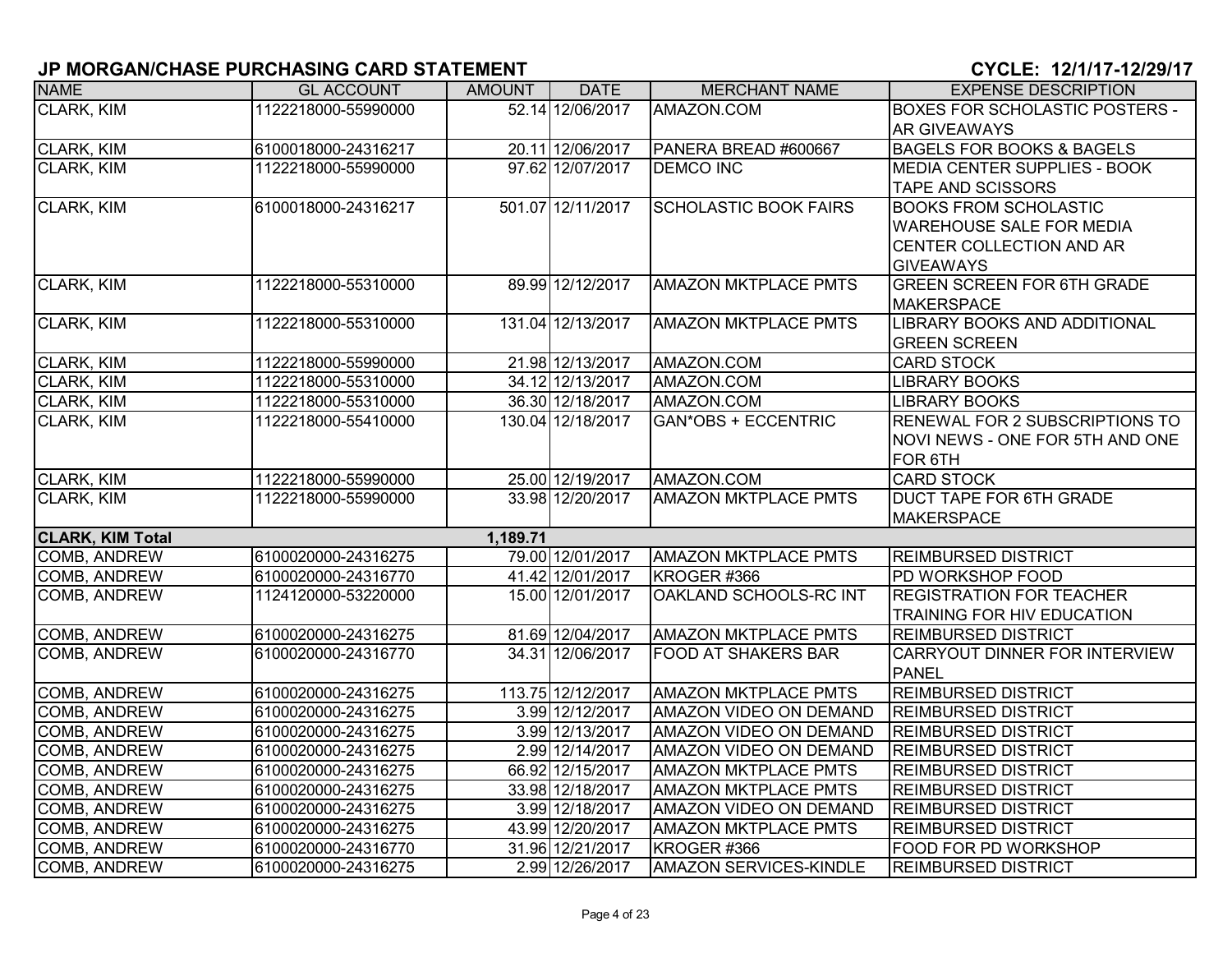| <b>NAME</b>                      | <b>GL ACCOUNT</b>   | <b>AMOUNT</b> | <b>DATE</b>          | <b>MERCHANT NAME</b>          | <b>EXPENSE DESCRIPTION</b>                                  |
|----------------------------------|---------------------|---------------|----------------------|-------------------------------|-------------------------------------------------------------|
| <b>COMB, ANDREW</b>              | 6100020000-24316275 |               | 8.99 12/26/2017      | <b>AMAZON VIDEO ON DEMAND</b> | <b>REIMBURSED DISTRICT</b>                                  |
| <b>COMB, ANDREW</b>              | 6100020000-24316410 |               | 151.00 12/26/2017    | <b>SCRIPPS SPELLING BEE</b>   | SPELLING BEE REGISTRATION                                   |
| COMB, ANDREW                     | 6100020000-24316275 |               | 9.15 12/27/2017      | <b>AMAZON SERVICES-KINDLE</b> | <b>REIMBURSED DISTRICT</b>                                  |
| COMB, ANDREW                     | 6100020000-24316275 |               | 14.99 12/29/2017     | AMAZON VIDEO ON DEMAND        | <b>REIMBURSED DISTRICT</b>                                  |
| <b>COMB, ANDREW Total</b>        |                     | 744.10        |                      |                               |                                                             |
| <b>COOLMAN, ROBERT</b>           | 1126160000-55992000 |               | 179.40 12/01/2017    | <b>CONSERVA ELECTRIC SUPP</b> | <b>IMTCE STOCK LAMPS &amp; BALLASTS</b>                     |
| <b>COOLMAN, ROBERT</b>           | 1126160000-55992000 |               | 259.00 12/18/2017    | CONSERVA ELECTRIC SUPP        | <b>MTCE STOCK T8 LAMPS</b>                                  |
| <b>COOLMAN, ROBERT</b>           | 1126160000-55992000 |               | 47.70 12/18/2017     | <b>WW GRAINGER</b>            | <b>MTCE SUPPLIES</b>                                        |
| <b>COOLMAN, ROBERT</b>           | 1126160000-55992000 |               | 95.40 12/19/2017     | <b>CONSERVA ELECTRIC SUPP</b> | <b>MTCE BALLAST, BATTERIES</b>                              |
| <b>COOLMAN, ROBERT</b>           | 1126160000-55992000 |               | 53.62 12/20/2017     | <b>WW GRAINGER</b>            | <b>MTCE STOCK FUSES</b>                                     |
| <b>COOLMAN, ROBERT</b>           | 1126160000-55992000 |               | 919.40 12/29/2017    | CONSERVA ELECTRIC SUPP        | <b>MTCE STOCK T8'S, LAMPS</b>                               |
| <b>COOLMAN, ROBERT</b>           | 1126160000-55992000 |               | 248.53 12/29/2017    | <b>MADISON ELECTRIC COMPA</b> | <b>MTCE STOCK PLUGS</b>                                     |
| <b>COOLMAN, ROBERT Total</b>     |                     | 1,803.05      |                      |                               |                                                             |
| <b>DIATIKAR, CHRISTINE</b>       | 1528200332-53510000 |               | 4,453.00 12/07/2017  | <b>COMCAST SPOTLIGHT CEN</b>  | <b>ADVERTISING</b>                                          |
| <b>DIATIKAR, CHRISTINE</b>       | 1528200331-53510000 |               | 5,608.00 12/07/2017  | <b>COMCAST SPOTLIGHT CEN</b>  | <b>ADVERTISING</b>                                          |
| <b>DIATIKAR, CHRISTINE</b>       | 1122500000-53450000 |               | 11,610.00 12/14/2017 | CDW GOVT #LCP7421             | <b>AIRWATCH RENEWAL, 1 YR</b>                               |
| <b>DIATIKAR, CHRISTINE</b>       | 1127170000-55710000 |               | 15,458.55 12/14/2017 | CORRIGAN OIL #2 - BRI         | DIESEL FUEL, 7500 GAL, 12/4/17                              |
| <b>DIATIKAR, CHRISTINE</b>       | 6100022000-24316099 |               | 24.95 12/18/2017     | A2HOSTING.COM                 | WEBSITE 12/14/17-1/13/18                                    |
| <b>DIATIKAR, CHRISTINE</b>       | 1127170000-55710000 |               | 16,054.69 12/26/2017 | CORRIGAN OIL #2 - BRI         | DIESEL, 7501 GAL, 11/1/17                                   |
| <b>DIATIKAR, CHRISTINE</b>       | 1125200000-55910000 |               | 40.29 12/26/2017     | STAPLS7189080875000001        | OFFICE SUPPLIES                                             |
| <b>DIATIKAR, CHRISTINE Total</b> |                     | 53,249.48     |                      |                               |                                                             |
| DONOVAN, KATHRYN                 | 1128300000-55610000 |               | 66.99 12/14/2017     | PANERA BREAD #608009          | <b>REFRESHMENTS FOR OKEMOS MTG</b><br>12/12/17              |
| <b>DONOVAN, KATHRYN Total</b>    |                     | 66.99         |                      |                               |                                                             |
| DRAGOO, MICHAEL                  | 1126160000-55990000 |               | 25.13 12/04/2017     | COTTAGE INN PIZZA - NO        | <b>IMTCE BASS TEMP CONTROL TRAINING</b>                     |
| <b>DRAGOO, MICHAEL</b>           | 1126160000-55990000 |               | 59.00 12/11/2017     | SQ *SQ *POD DROP REPAI        | <b>MTCE PHONE BATTERY</b>                                   |
| DRAGOO, MICHAEL                  | 4445611000-56225000 |               | 1,357.94 12/12/2017  | <b>WORTHINGTON DIRECT INC</b> | VO RMS 1 & 2 HALLWAY MAP RAIL W/<br><b>CORK</b>             |
| DRAGOO, MICHAEL                  | 1126160000-55992000 |               | 307.55 12/21/2017    | UNI-GARD, INC.                | <b>MTCE DISTRICT THERMOSTAT</b><br><b>PROTECTION COVERS</b> |
| <b>DRAGOO, MICHAEL Total</b>     |                     | 1,749.62      |                      |                               |                                                             |
| <b>FENCHEL, LISA</b>             | 1124118000-53220000 |               | 23.08 12/07/2017     | NORTH PEAK BREWING COM        | <b>DINNER DURING MEMSPA</b><br><b>CONFERENCE</b>            |
| <b>FENCHEL, LISA</b>             | 1111118000-55110729 |               | 563.86 12/20/2017    | AMAZON.COM                    | <b>BOOKS FOR BOOK STUDY, "MAKING</b><br>THINKING VISIBLE"   |
| <b>FENCHEL, LISA</b>             | 6100018000-24316275 |               | 117.19 12/20/2017    | <b>BORDER CANTINA</b>         | <b>STAFF LUNCHEON</b>                                       |
| <b>FENCHEL, LISA Total</b>       |                     | 704.13        |                      |                               |                                                             |
| <b>FULAR, JAMES</b>              | 1126160000-55992000 |               | 217.30 12/05/2017    | KELLEY & SONS TRAILERS        | <b>GRNDS TRAILER CAM BARS</b>                               |
| <b>FULAR, JAMES</b>              | 1126160000-55993000 |               | 117.68 12/08/2017    | <b>HOMEDEPOT.COM</b>          | <b>GRNDS CANS FOR Z-MOWER VACUUM</b>                        |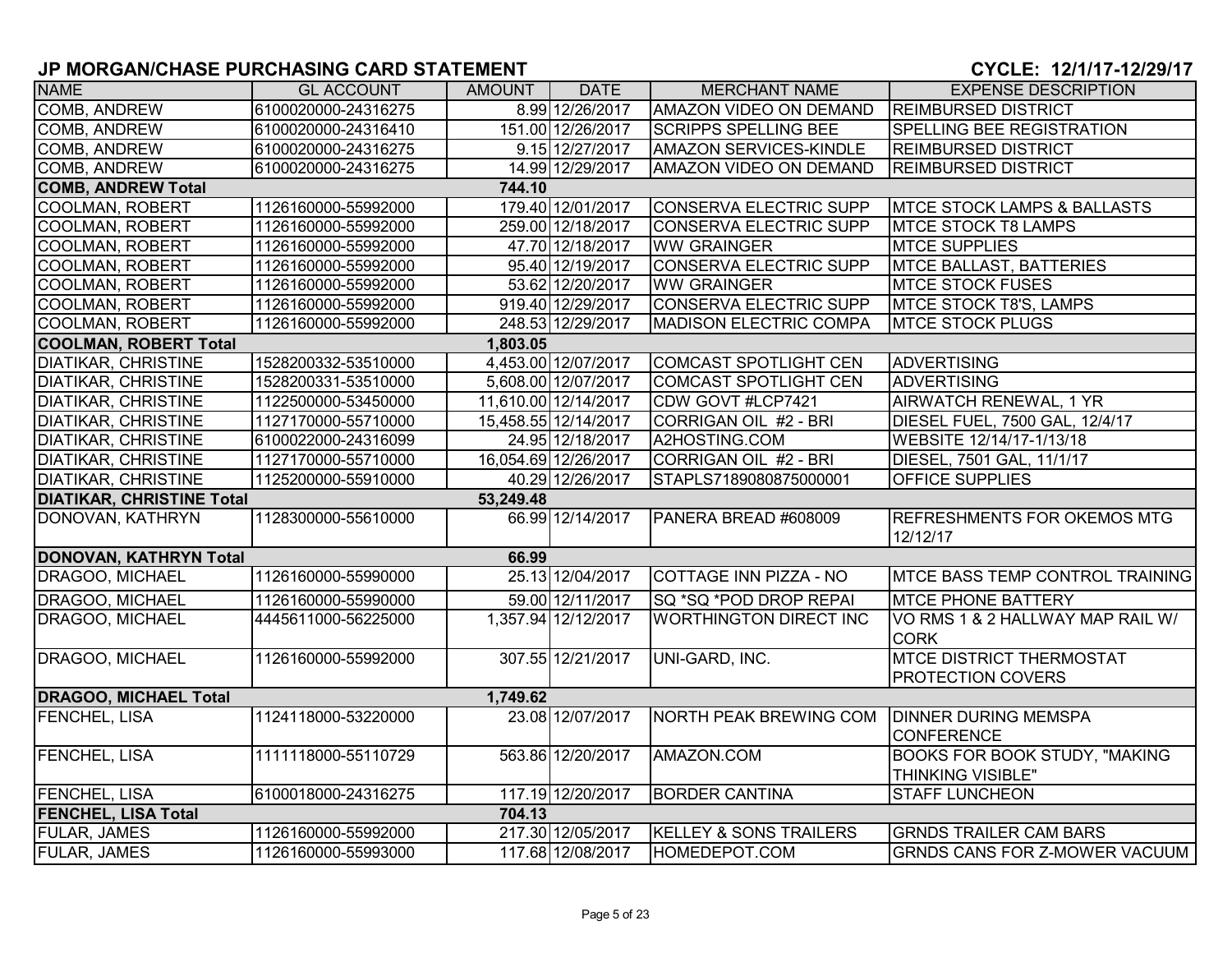| <b>NAME</b>                                | <b>GL ACCOUNT</b>   | <b>AMOUNT</b> | <b>DATE</b>         | <b>MERCHANT NAME</b>              | <b>EXPENSE DESCRIPTION</b>             |
|--------------------------------------------|---------------------|---------------|---------------------|-----------------------------------|----------------------------------------|
| <b>FULAR, JAMES</b>                        | 1126160000-55980000 |               | 195.20 12/12/2017   | <b>COMPLETE BATTERY SOURC</b>     | <b>MTCE BATTERY TENDERS FOR</b>        |
|                                            |                     |               |                     |                                   | <b>SUMMER EQUIPMENT</b>                |
| <b>FULAR, JAMES</b>                        | 1126160000-54120000 |               | 284.04 12/14/2017   | <b>BADER AND SONS CO.</b>         | NM TRACTOR TIRE & RIM                  |
| FULAR, JAMES                               | 1126160000-54120000 |               | 663.03 12/14/2017   | <b>HAROLDS FRAME SHOP INC</b>     | <b>MTCE 2009 PICK-UP TRUCK PLOW</b>    |
|                                            |                     |               |                     |                                   | <b>REPAIR</b>                          |
| <b>FULAR, JAMES</b>                        | 1126160000-55730000 |               | 23.04 12/14/2017    | <b>NAPA PARTS M-2</b>             | <b>MTCE DRY GAS FOR PICK-UP TRUCKS</b> |
| <b>FULAR, JAMES</b>                        | 1126160000-54120000 |               | 161.56 12/18/2017   | HAROLDS FRAME SHOP INC            | MTCE 2009 F-350 #2 PLOW REPAIR         |
| <b>FULAR, JAMES</b>                        | 1126160000-55993000 |               | 94.60 12/19/2017    | <b>SITEONE LANDSCAPE S</b>        | <b>MTCE &amp; BOSCO SALT SPREADER</b>  |
|                                            |                     |               |                     |                                   | PARTS, SNOW SHOVELS                    |
| <b>FULAR, JAMES Total</b>                  |                     | 1,756.45      |                     |                                   |                                        |
| FURLOW, SETH                               | 1711322000-55110614 |               | 252.73 12/12/2017   | <b>VERNIER SOFTWARE &amp; TEC</b> | <b>REPLACEMENT IB HARDWARE</b>         |
|                                            |                     |               |                     |                                   | <b>CHARGING STATIONS</b>               |
| <b>FURLOW, SETH</b>                        | 1111322730-55110000 |               | 64.26 12/18/2017    | <b>COTTAGE INN PIZZA - NO</b>     | <b>WOMEN IN PHYSICS RECRUITMENT</b>    |
|                                            |                     |               |                     |                                   | <b>MEETING</b>                         |
| <b>FURLOW, SETH Total</b>                  |                     | 316.99        |                     |                                   |                                        |
| <b>GILCHRIST, BETHANY</b>                  | 1335100000-55110553 |               | 17.61 12/13/2017    | MICHAELS STORES 3744              | CRAFT SUPPLIES. PAINT, MARKERS,        |
|                                            |                     |               |                     |                                   | CRAFT ACCESSORIES, ETC.                |
| <b>GILCHRIST, BETHANY</b>                  | 1335100000-55110553 |               | 56.52 12/21/2017    | GFS STORE #1985                   | <b>CRAFT SUPPLIES FOR GINGERBREAD</b>  |
|                                            |                     |               |                     |                                   | <b>HOUSE PROJECT</b>                   |
| <b>GILCHRIST, BETHANY Total</b>            |                     | 74.13         |                     |                                   |                                        |
| GILMORE, MEGAN                             | 1311800000-55110551 |               | 28.90 12/07/2017    | MICHAELS STORES 3744              | <b>TEACHING SUPPLIES</b>               |
| GILMORE, MEGAN                             | 1311800000-55110551 |               | 9.00 12/08/2017     | SCHOLASTIC READING CLU            | <b>TEACHING SUPPLIES</b>               |
| GILMORE, MEGAN                             | 1311800000-55110551 |               | $-10.01$ 12/15/2017 | MICHAELS STORES 3744              | <b>TEACHING SUPPLIES RETURN</b>        |
| GILMORE, MEGAN                             | 1311800000-55110551 |               | 9.44 12/15/2017     | MICHAELS STORES 3744              | <b>TEACHING SUPPLIES</b>               |
| <b>GILMORE, MEGAN</b>                      | 1311800000-55110551 |               | 7.77 12/15/2017     | MICHAELS STORES 3744              | <b>TEACHING SUPPLIES</b>               |
| GILMORE, MEGAN                             | 1311800000-55110551 |               | 18.21 12/20/2017    | <b>TARGET</b><br>00008722         | <b>TEACHING SUPPLIES</b>               |
| <b>GILMORE, MEGAN Total</b>                |                     | 63.31         |                     |                                   |                                        |
| GONZALEZ-SHEERAN, MAR (6100020000-24316263 |                     |               | 100.10 12/07/2017   | SUPERIOR DISTRIBUTING             | <b>DISPLAY MATERIALS FOR SCIENCE</b>   |
|                                            |                     |               |                     |                                   | <b>FAIR STUDENTS</b>                   |
| GONZALEZ-SHEERAN, MAR(1111220730-55110000  |                     |               | 6.98 12/13/2017     | KROGER #361                       | CHEETOS FOR BURNING/CALORIE LAB        |
| <b>GONZALEZ-SHEERAN, MARGARET Total</b>    |                     | 107.08        |                     |                                   |                                        |
| <b>GORDON, BRIAN</b>                       | 6100061000-24316104 |               | 37.92 12/01/2017    | SQU*SQ *KNAPP'S DONUTS            | <b>BREAKFAST CAPTAINS TRAINING</b>     |
| <b>GORDON, BRIAN</b>                       | 6100061000-24316104 |               | 119.48 12/04/2017   | <b>BENITOS PIZZA-NOVI</b>         | <b>LUNCH CAPTAINS TRAINING</b>         |
| <b>GORDON, BRIAN</b>                       | 6100061000-24316104 |               | 100.46 12/04/2017   | <b>BENITOS PIZZA-NOVI</b>         | LUNCH CHEER COMPETITION                |
| GORDON, BRIAN                              | 6100061000-24316104 |               | 33.72 12/04/2017    | PANERA BREAD #667                 | <b>BAGELS CHEER TOURNAMENT</b>         |
| <b>GORDON, BRIAN</b>                       | 6100061000-24316275 |               | 25.00 12/07/2017    | <b>DELTA</b>                      | <b>NIAAA CONFERENCE</b>                |
| <b>GORDON, BRIAN</b>                       | 6100061000-24316275 |               | 14.93 12/11/2017    | SHERATON GRAND PHOENIX            | <b>PARKING NIAAA</b>                   |
| <b>GORDON, BRIAN</b>                       | 6100061000-24316275 |               | 30.00 12/11/2017    | THE BREAKFAST CLUB - C            | <b>BREAKFAST NIAAA</b>                 |
| <b>GORDON, BRIAN</b>                       | 6100061000-24316275 |               | 62.13 12/12/2017    | THE ARROGANT BUTCHER              | <b>DINNER AT NIAAA CONFERENCE</b>      |
| <b>GORDON, BRIAN</b>                       | 6100061000-24316275 |               | 25.00 12/13/2017    | <b>DELTA</b>                      | <b>LUGGAGE AT NIAAA</b>                |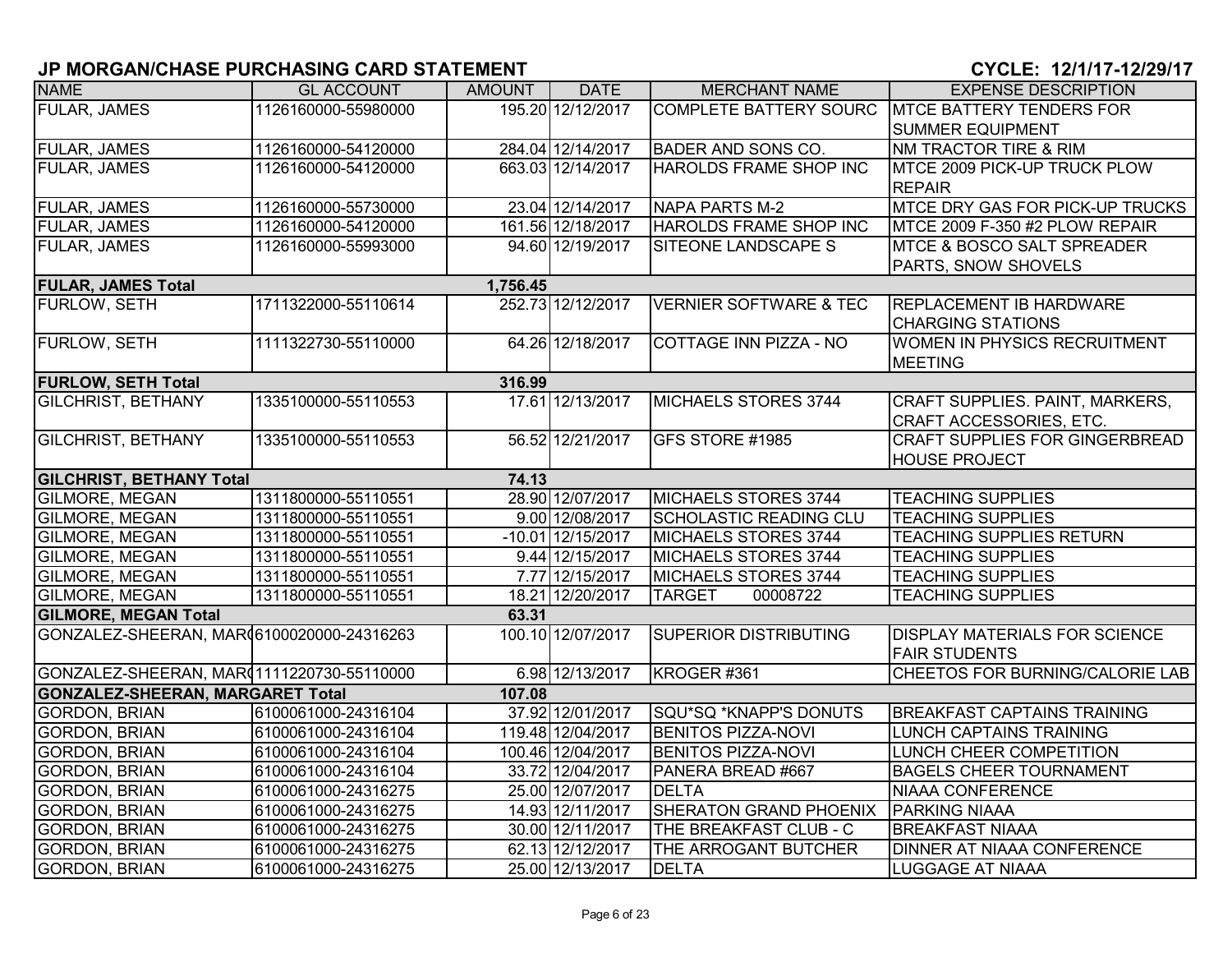| <b>NAME</b>                    | <b>GL ACCOUNT</b>   | AMOUNT   | <b>DATE</b>         | <b>MERCHANT NAME</b>          | <b>EXPENSE DESCRIPTION</b>                                                                          |
|--------------------------------|---------------------|----------|---------------------|-------------------------------|-----------------------------------------------------------------------------------------------------|
| <b>GORDON, BRIAN</b>           | 6100061000-24316275 |          | 80.74 12/13/2017    | PAPPADEAUX SEAFOOD KIT        | <b>MEALS AT NIAAA</b>                                                                               |
| <b>GORDON, BRIAN</b>           | 1429300000-57410000 |          | 11.65 12/14/2017    | <b>AMAZONPRIME MEMBERSHIP</b> | MEMBERSHIP FOR PURCHASES                                                                            |
| <b>GORDON, BRIAN</b>           | 6100061000-24316275 |          | 32.38 12/14/2017    | <b>ORCHARDS INN AND RESTA</b> | <b>DINNER NIAAA</b>                                                                                 |
| <b>GORDON, BRIAN</b>           | 6100061000-24316275 |          | 1,166.93 12/15/2017 | <b>SHERATON</b>               | NIAAA CONFERENCE                                                                                    |
| <b>GORDON, BRIAN</b>           | 6100061000-24316275 |          | 44.85 12/28/2017    | SAMS CLUB #6657               | <b>SUPPLIES FOR OFFICE</b>                                                                          |
| <b>GORDON, BRIAN Total</b>     |                     | 1,785.19 |                     |                               |                                                                                                     |
| <b>GREENE, NEIL</b>            | 1126160000-53220000 |          | 8.00 12/07/2017     | <b>ST. REGIS HOTEL</b>        | <b>MTCE TRAINING PARKING</b>                                                                        |
| <b>GREENE, NEIL</b>            | 1126160000-53220000 |          | 75.00 12/19/2017    | <b>MIOSHA ASBESTOS PRGM</b>   | <b>MTCE ASBESTOS ACCREDITATION</b><br><b>CLASS</b>                                                  |
| <b>GREENE, NEIL Total</b>      |                     | 83.00    |                     |                               |                                                                                                     |
| HANSEN, ANN                    | 1335100000-53220553 |          | 140.00 12/01/2017   | <b>APPELBAUM TRAINING INS</b> | <b>CARE STAFF TRAINING</b>                                                                          |
| HANSEN, ANN                    | 1335100000-53220553 |          | 80.00 12/04/2017    | <b>APPELBAUM TRAINING INS</b> | <b>CARE STAFF TRAINING</b>                                                                          |
| HANSEN, ANN                    | 1335100000-53220553 |          | 44.00 12/04/2017    | <b>APPELBAUM TRAINING INS</b> | <b>CARE STAFF TRAINING</b>                                                                          |
| HANSEN, ANN                    | 1335100000-53220553 |          | 5.00 12/05/2017     | <b>APPELBAUM TRAINING INS</b> | <b>CARE STAFF TRAINING</b>                                                                          |
| HANSEN, ANN                    | 1311800000-53220551 |          | 20.00 12/05/2017    | <b>APPELBAUM TRAINING INS</b> | <b>PRESCHOOL STAFF TRAINING</b>                                                                     |
| HANSEN, ANN                    | 1335100000-53220553 |          | 12.00 12/07/2017    | <b>APPELBAUM TRAINING INS</b> | <b>CARE STAFF TRAINING</b>                                                                          |
| HANSEN, ANN                    | 1311800000-53220551 |          | 52.00 12/08/2017    | <b>APPELBAUM TRAINING INS</b> | <b>PRESCHOOL STAFF TRAINING</b>                                                                     |
| HANSEN, ANN                    | 1335100000-53220553 |          | 32.00 12/15/2017    | <b>APPELBAUM TRAINING INS</b> | <b>CARE STAFF TRAINING</b>                                                                          |
| HANSEN, ANN Total              |                     | 385.00   |                     |                               |                                                                                                     |
| HARBAR, ERIN                   | 1111322000-55110702 |          | 19.99 12/04/2017    | <b>AMAZON MKTPLACE PMTS</b>   | <b>JEWELRY SUPPLIES</b>                                                                             |
| HARBAR, ERIN                   | 1111322000-55110702 |          | 27.04 12/04/2017    | <b>AMAZON MKTPLACE PMTS</b>   | <b>JEWELRY SUPPLIES</b>                                                                             |
| HARBAR, ERIN                   | 1711322000-55110614 |          | 60.97 12/08/2017    | <b>DBC*BLICK ART MATERIAL</b> | <b>OIL PAINT AND PENS</b>                                                                           |
| HARBAR, ERIN                   | 1111322000-55110702 |          | 10.99 12/11/2017    | <b>AMAZON MKTPLACE PMTS</b>   | <b>JEWELRY SUPPLIES</b>                                                                             |
| HARBAR, ERIN                   | 1111322000-55110702 |          | 66.45 12/12/2017    | SSI*SCHOOL SPECIALTY          | <b>OIL PAINT</b>                                                                                    |
| HARBAR, ERIN                   | 1711322000-55110614 |          | 66.45 12/12/2017    | SSI*SCHOOL SPECIALTY          | <b>OIL PINT</b>                                                                                     |
| HARBAR, ERIN                   | 1711322000-55110614 |          | 75.97 12/22/2017    | SSI*SCHOOL SPECIALTY          | <b>PAPER PAINT</b>                                                                                  |
| HARBAR, ERIN                   | 1111322000-55110702 |          | 109.31 12/22/2017   | SSI*SCHOOL SPECIALTY          | <b>OIL PAINT</b>                                                                                    |
| <b>HARBAR, ERIN Total</b>      |                     | 437.17   |                     |                               |                                                                                                     |
| HARRIS, CHRISTINE              | 1311800000-55110551 |          | 26.93 12/01/2017    | MICHAELS.COM                  | <b>TEACHER SUPPLIES</b>                                                                             |
| <b>HARRIS, CHRISTINE</b>       | 6100041000-24316355 |          | 12.18 12/04/2017    | KROGER #526                   | <b>DECEMBER SCIENCE &amp; CRAFT</b><br><b>SUPPLIES</b>                                              |
| <b>HARRIS, CHRISTINE</b>       | 1311800000-55110551 |          | 2.99 12/11/2017     | KROGER #632                   | <b>TEACHER SUPPLIES</b>                                                                             |
| <b>HARRIS, CHRISTINE</b>       | 1311800000-55110551 |          | 26.52 12/11/2017    | MICHAELS STORES 3744          | <b>TEACHER SUPPLIES</b>                                                                             |
| HARRIS, CHRISTINE              | 6100041000-24316355 |          | 10.57 12/15/2017    | KROGER #632                   | <b>DECEMBER HOLIDAY CRAFT SUPPLIES</b>                                                              |
| <b>HARRIS, CHRISTINE Total</b> |                     | 79.19    |                     |                               |                                                                                                     |
| <b>HAWKINS, STEPHANIE</b>      | 1311800000-55110551 |          | 22.58 12/01/2017    | WAL-MART #5048                | <b>GLITTER FOR CLASSROOM</b><br><b>PROJECTS, BORAX FOR SLIME,</b><br>GOOGLY EYES, AND PIPE CLEANERS |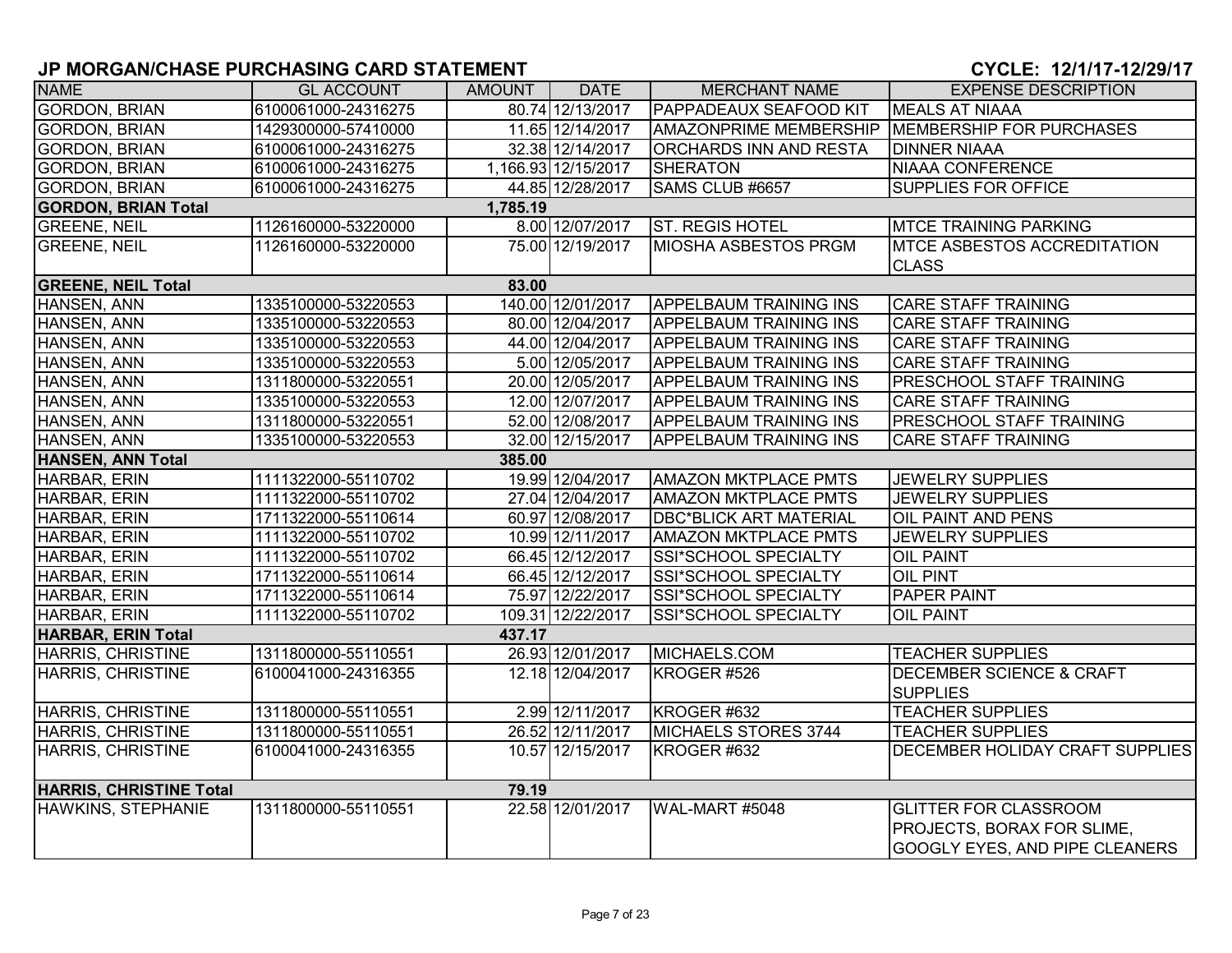| <b>NAME</b>                     | <b>GL ACCOUNT</b>   | <b>AMOUNT</b> | <b>DATE</b>       | <b>MERCHANT NAME</b>         | <b>EXPENSE DESCRIPTION</b>                       |
|---------------------------------|---------------------|---------------|-------------------|------------------------------|--------------------------------------------------|
| <b>HAWKINS, STEPHANIE</b>       | 1311800000-55110551 |               | 10.41 12/13/2017  | WAL-MART #5893               | EXTRA SNACKS FOR CLASSROOM,                      |
|                                 |                     |               |                   |                              | <b>HOLIDAY PARTY SUPPLIES</b>                    |
| HAWKINS, STEPHANIE              | 1311800000-55110551 |               | 8.76 12/18/2017   | <b>MICHAELS STORES 1595</b>  | <b>STICKERS FOR CRAFTS FOR PARENTS</b>           |
|                                 |                     |               |                   |                              | <b>FOR HOLIDAYS</b>                              |
| HAWKINS, STEPHANIE              | 1311800000-55110551 |               | 9.00 12/19/2017   | <b>DOLLAR TREE</b>           | SUPPLIES FOR HOLIDAY PARTY                       |
| <b>HAWKINS, STEPHANIE</b>       | 1311800000-55110551 |               | 13.32 12/20/2017  | WM SUPERCENTER #5048         | BINGO GAME SUPPLIES, BAKING SODA                 |
|                                 |                     |               |                   |                              | AND CONDITIONER TO MAKE SNOW                     |
| HAWKINS, STEPHANIE              | 1311800000-55110551 |               | 12.00 12/28/2017  | 00014654<br><b>TARGET</b>    | VALENTINE'S DAY DECORATIONS,                     |
|                                 |                     |               |                   |                              | BLANK BOOKS FOR END OF YEAR                      |
| <b>HAWKINS, STEPHANIE Total</b> |                     | 76.07         |                   |                              |                                                  |
| <b>HAYNES, DEBORAH</b>          | 1335100000-55110553 |               | 71.92 12/01/2017  | OTC BRANDS, INC.             | <b>TEACHING SUPPLIES</b>                         |
| <b>HAYNES, DEBORAH Total</b>    |                     | 71.92         |                   |                              |                                                  |
| <b>HENDERSON, BETH</b>          | 1125200000-55910000 |               | 64.80 12/01/2017  | STAPLS7187722065000001       | <b>BUSINESS OFFICE - SUPPLIES</b>                |
| <b>HENDERSON, BETH</b>          | 1125200000-55910000 |               | 30.68 12/14/2017  | STAPLS7188462855000001       | <b>BUSINESS OFFICE - SUPPLIES</b>                |
| <b>HENDERSON, BETH Total</b>    |                     | 95.48         |                   |                              |                                                  |
| HICKEY, SAMANTHA                | 6100020000-24316238 |               | 77.50 12/04/2017  | <b>BARSONS GREENHOUSE</b>    | <b>MSBOA SOLO &amp; ENSEMBLE</b>                 |
|                                 |                     |               |                   |                              | <b>CARNATION SALES</b>                           |
| <b>HICKEY, SAMANTHA</b>         | 6100020000-24316238 |               | 137.77 12/04/2017 | <b>HUNGRY HOWIES 544</b>     | <b>MSBOA SOLO &amp; ENSEMBLE</b>                 |
|                                 |                     |               |                   |                              | <b>CONCESSIONS SALES</b>                         |
| HICKEY, SAMANTHA                | 1111220725-55990000 |               | 33.91 12/04/2017  | JIMMY JOHNS - 543            | MSBOA SOLO & ENSEMBLE WORKER                     |
|                                 |                     |               |                   |                              | <b>LUNCH</b>                                     |
| <b>HICKEY, SAMANTHA Total</b>   |                     | 249.18        |                   |                              |                                                  |
| <b>HOLLY, SHEILA</b>            | 1123100000-53220000 |               | -90.00 12/08/2017 | <b>MASB</b>                  | MASB CBA SESSION REFUND, BOBBIE<br><b>MURPHY</b> |
| <b>HOLLY, SHEILA</b>            | 1128200000-53490000 |               | 115.00 12/18/2017 | REV.COM                      | <b>CLOSED CAPTIONING FOR THE</b>                 |
|                                 |                     |               |                   |                              | DECEMBER 14, 2017 BOARD MEETING                  |
| <b>HOLLY, SHEILA</b>            | 1123200000-53220000 |               | 480.00 12/21/2017 | <b>MSBO</b>                  | <b>2018 FINANCIAL STRATEGIES</b>                 |
|                                 |                     |               |                   |                              | CONFERENCE, STEVE MATTHEWS,                      |
|                                 |                     |               |                   |                              | JAN. 16-17, 2018                                 |
| <b>HOLLY, SHEILA</b>            | 1123100000-53220000 |               | 180.00 12/22/2017 | <b>MASB</b>                  | MASB SCHOOL LAW WORKSHOP,                        |
|                                 |                     |               |                   |                              | DENNIS O'CONNOR, 1.12.18                         |
| <b>HOLLY, SHEILA Total</b>      |                     | 685.00        |                   |                              |                                                  |
| HOSKINS, DIANE                  | 6100025000-24316301 |               | 89.93 12/05/2017  | COTTAGE INN PIZZA - NO       | <b>STUDENT DINNER</b>                            |
| HOSKINS, DIANE                  | 6100025000-24316301 |               | 89.97 12/05/2017  | COTTAGE INN PIZZA - NO       | <b>STUDENT DINNER</b>                            |
| HOSKINS, DIANE                  | 6100025000-24316301 |               | 119.42 12/06/2017 | PANERA BREAD #608009         | <b>STUDENT DINNER</b>                            |
| <b>HOSKINS, DIANE</b>           | 6100025000-24316301 |               | -15.90 12/07/2017 | PANERA BREAD # 60800         | <b>REFUND MISSING ITEM FROM</b>                  |
|                                 |                     |               |                   |                              | <b>STUDENT DINNER</b>                            |
| <b>HOSKINS, DIANE</b>           | 1113200000-55110751 |               | 145.32 12/13/2017 | <b>AWL*PEARSON EDUCATION</b> | TEACHER EDITION BIOLOGY TESTING<br><b>SUPPLY</b> |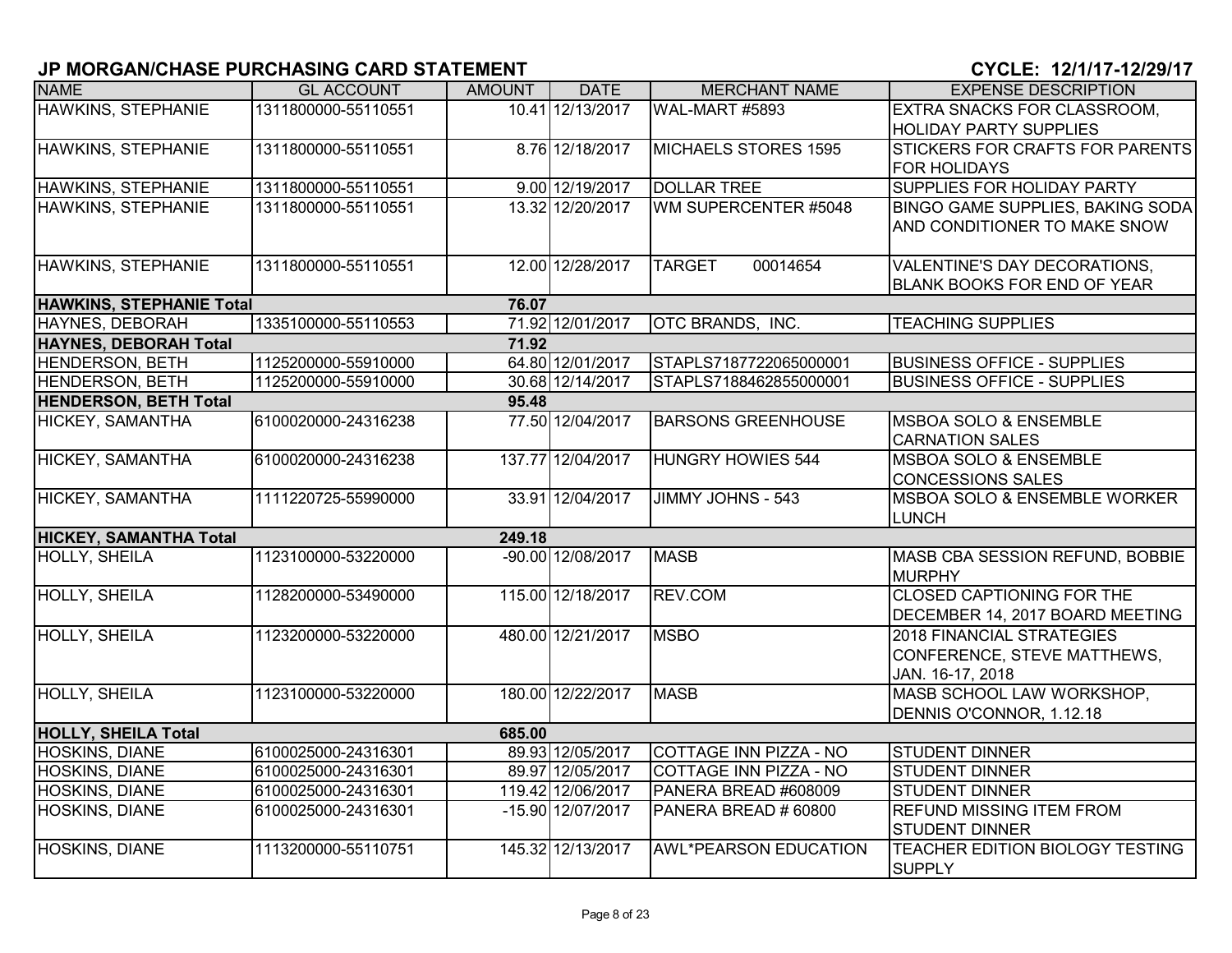| <b>NAME</b>                            | <b>GL ACCOUNT</b>   | <b>AMOUNT</b> | <b>DATE</b>       | <b>MERCHANT NAME</b>          | <b>EXPENSE DESCRIPTION</b>                                                            |
|----------------------------------------|---------------------|---------------|-------------------|-------------------------------|---------------------------------------------------------------------------------------|
| <b>HOSKINS, DIANE</b>                  | 6100025000-24316301 |               | 119.10 12/14/2017 | <b>PRIMOS PIZZA</b>           | <b>STUDENT DINNER</b>                                                                 |
| <b>HOSKINS, DIANE</b>                  | 1113200000-55110751 |               | 509.53 12/14/2017 | STAPLS7188515290000001        | <b>TEACHER SUPPLY</b>                                                                 |
| <b>HOSKINS, DIANE</b>                  | 6100025000-24316301 |               | 157.71 12/18/2017 | SAMSCLUB #6657                | <b>STUDENT POTLUCK DINNER</b>                                                         |
| HOSKINS, DIANE                         | 1113200000-55110751 |               | 63.92 12/26/2017  | <b>AMAZON MKTPLACE PMTS</b>   | <b>TEACHER SUPPLY</b>                                                                 |
| HOSKINS, DIANE                         | 6100025000-24316301 |               | 174.11 12/26/2017 | <b>BENITOS PIZZA-NOVI</b>     | <b>STUDENT DINNER - ESL</b>                                                           |
| <b>HOSKINS, DIANE Total</b>            |                     | 1,453.11      |                   |                               |                                                                                       |
| <b>HOURIGAN, MARK</b>                  | 1111322000-55110723 |               | 31.75 12/01/2017  | <b>TIEMART</b>                | PURCHASE OF UNIFORM TIES FOR<br>THE JAZZ ENSEMBLE                                     |
| <b>HOURIGAN, MARK</b>                  | 1111322000-55110723 |               | 126.00 12/05/2017 | <b>CARL FISCHER</b>           | PURCHASE OF EXUBERANCE FOR<br><b>SYMPHONY BAND</b>                                    |
| <b>HOURIGAN, MARK</b>                  | 1111322000-55110723 |               | 281.84 12/05/2017 | J W PEPPER AND SON INC        | <b>MUSIC FOR BAND FESTIVAL</b>                                                        |
| <b>HOURIGAN, MARK</b>                  | 1111322000-55110723 |               | 23.49 12/06/2017  | THE HOME DEPOT #2711          | <b>REPAIR PARTS FOR CONDUCTOR</b><br>PODIUM IN ROOM 146                               |
| <b>HOURIGAN, MARK</b>                  | 1111322000-55110723 |               | 52.00 12/12/2017  | J W PEPPER AND SON INC        | PURCHASE OF "ALL IN" FOR JAZZ<br><b>BAND</b>                                          |
| HOURIGAN, MARK                         | 1111322000-55110723 |               | 180.99 12/13/2017 | J W PEPPER AND SON INC        | MORE MUSIC FOR BAND FESTIVAL                                                          |
| <b>HOURIGAN, MARK</b>                  | 1111322000-55110723 |               | 39.95 12/26/2017  | <b>GIA PUBLICATIONS IN</b>    | PURCHASE OF REHEARSAL DVD -<br><b>BLUE SHADES</b>                                     |
| <b>HOURIGAN, MARK</b>                  | 1111322000-55110723 |               | 36.00 12/26/2017  | <b>J W PEPPER AND SON INC</b> | <b>SCORES FOR EMBLAZON</b>                                                            |
| <b>HOURIGAN, MARK Total</b>            |                     | 772.02        |                   |                               |                                                                                       |
| HOWARD, SARAH                          | 1311800000-55110551 |               | 13.92 12/11/2017  | HOBBY-LOBBY #645              | <b>CHRISTMAS PARTY SUPPLIES</b>                                                       |
| <b>HOWARD, SARAH Total</b>             |                     | 13.92         |                   |                               |                                                                                       |
| HURLBURT, THOMAS                       | 1127170000-55730000 |               | 32.98 12/07/2017  | <b>OREILLY AUTO PARTS #48</b> | <b>REPAIR PARTS</b>                                                                   |
| <b>HURLBURT, THOMAS Total</b>          |                     | 32.98         |                   |                               |                                                                                       |
| JANTZ, ANGELA                          | 1111115000-55110799 |               | 581.22 12/08/2017 | STAPLS7188171130000001        | <b>CLASSROOM SUPPLIES</b>                                                             |
| <b>JANTZ, ANGELA</b>                   | 1124115000-55990000 |               | 51.30 12/11/2017  | STAPLS7188240908000001        | <b>EMERGENCY SAFETY VESTS FOR</b><br><b>STAFF</b>                                     |
| JANTZ, ANGELA                          | 6100015000-24316275 |               | 18.00 12/18/2017  | 00014654<br><b>TARGET</b>     | <b>GIFT CARDS FOR HOLIDAY STAFF</b><br>MEETING AND CANDY CANES FOR<br><b>STUDENTS</b> |
| JANTZ, ANGELA                          | 6100015000-24316275 |               | 35.53 12/22/2017  | <b>RED OLIVE XV</b>           | LUNCH FOR OFFICE STAFF MEETING                                                        |
| <b>JANTZ, ANGELA Total</b>             |                     | 686.05        |                   |                               |                                                                                       |
| <b>JUOPPERI, JOHN</b>                  | 1126160000-55992000 |               | 12.75 12/01/2017  | THE HOME DEPOT #2737          | <b>MTCE PRIMER, SAND</b>                                                              |
| <b>JUOPPERI, JOHN</b>                  | 1126160000-55990000 |               | 129.98 12/04/2017 | <b>MICHIGAN INDUSTRIA</b>     | <b>MTCE WINTER WEAR ALLOWANCE</b>                                                     |
| JUOPPERI, JOHN                         | 1126160000-55710000 |               | 256.87 12/08/2017 | <b>LAWSON PRODUCTS</b>        | <b>MTCE GREASE</b>                                                                    |
| JUOPPERI, JOHN                         | 1126160000-55980000 |               | 343.84 12/11/2017 | <b>LAWSON PRODUCTS</b>        | <b>MTCE TOOL SUPPLIES</b>                                                             |
|                                        |                     |               |                   |                               |                                                                                       |
| JUOPPERI, JOHN                         | 1126160000-55980000 |               | 74.51 12/26/2017  | <b>LAWSON PRODUCTS</b>        | <b>MTCE TOOL</b>                                                                      |
| JUOPPERI, JOHN<br>JUOPPERI, JOHN Total | 1126160000-54220000 | 885.15        | 67.20 12/28/2017  | CHETS RENT ALL NOVI           | <b>MTCE TRAILER RENTAL</b>                                                            |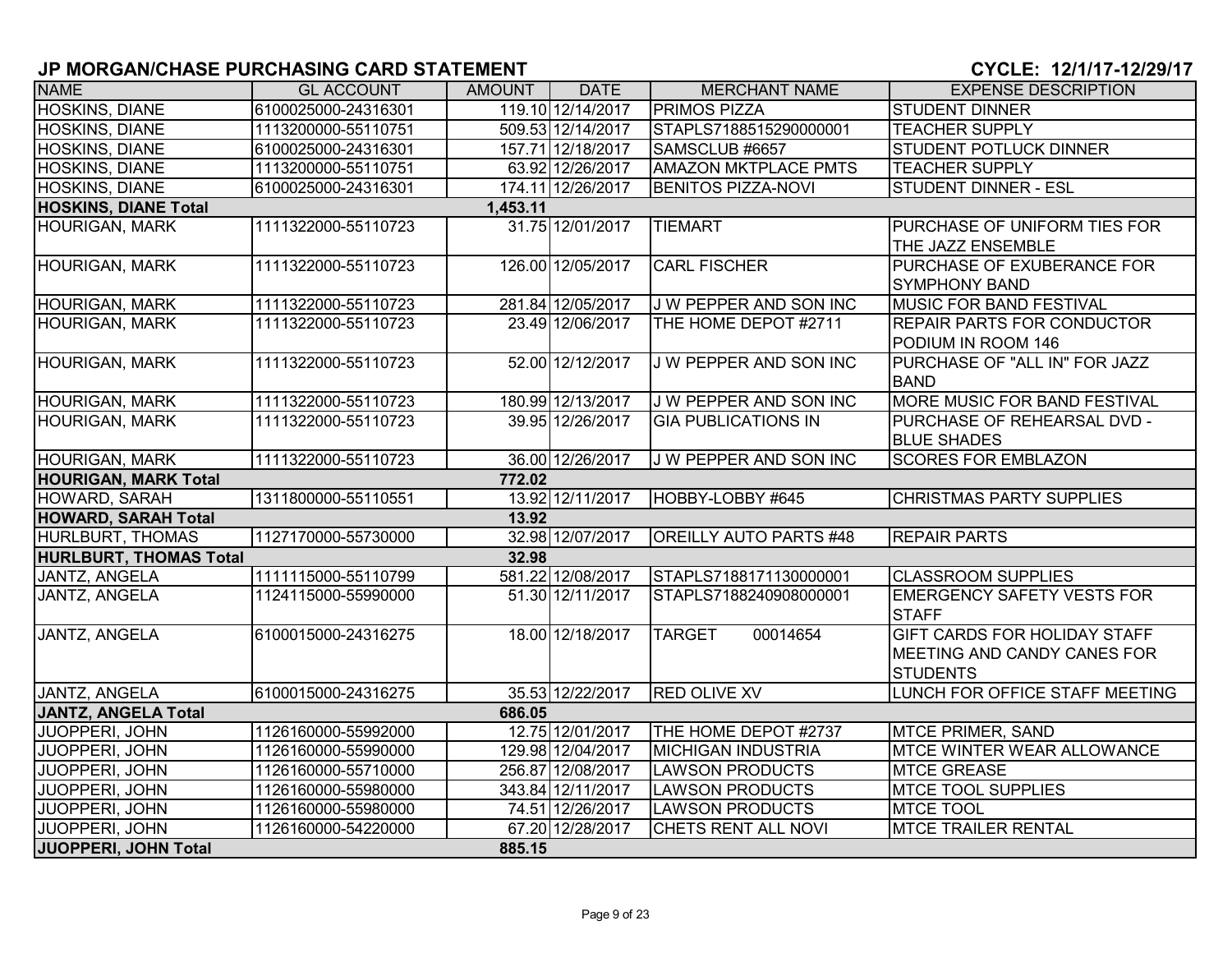| <b>NAME</b>                      | <b>GL ACCOUNT</b>   | <b>AMOUNT</b> | <b>DATE</b>                             | <b>MERCHANT NAME</b>              | <b>EXPENSE DESCRIPTION</b>                           |
|----------------------------------|---------------------|---------------|-----------------------------------------|-----------------------------------|------------------------------------------------------|
| KINZER, GARY                     | 1128300000-53220000 |               | 450.00 12/26/2017                       | <b>MICHIGAN NEGOTIATORS A</b>     | MI NEGOTIATORS CONFERENCE REG                        |
|                                  |                     |               |                                         |                                   | $2/7 - 2/9/18$                                       |
| <b>KINZER, GARY Total</b>        |                     | 450.00        |                                         |                                   |                                                      |
| KORTLANDT, PATRICIA              | 1122211000-55310000 |               | 303.85 12/01/2017                       | FOLLETT SCHOOL SOLUTIO            | <b>LIBRARY BOOKS</b>                                 |
| KORTLANDT, PATRICIA              | 1124111000-55990000 |               | 894.30 12/01/2017                       | <b>GBC*ECOMMERCE</b>              | <b>LAMINATING FILM</b>                               |
| KORTLANDT, PATRICIA              | 1124111000-55990000 |               | 36.00 12/05/2017                        |                                   | MEADOWBROOK ART CENTER FRAMING FOR ARTWORK BROKEN BY |
|                                  |                     |               |                                         |                                   | <b>PARKS AND RECS TEAMS</b>                          |
| KORTLANDT, PATRICIA              | 6100011000-24316275 |               | 50.03 12/11/2017                        | AMAZON.COM                        | <b>CLASSROOM MATERIALS FOR</b>                       |
|                                  |                     |               |                                         |                                   | MERSHMAN (CUMMINGS) FROM VOICE                       |
| KORTLANDT, PATRICIA              | 1124111000-55990000 |               | 127.48 12/11/2017                       | <b>RICOH USA, INC</b>             | <b>GUIDE PLATE FOR COPIER</b>                        |
| KORTLANDT, PATRICIA              | 6100011000-24316275 |               | 25.26 12/12/2017                        | <b>AMAZON MKTPLACE PMTS</b>       | <b>CLASSROOM MATERIALS FOR</b>                       |
|                                  |                     |               |                                         |                                   | <b>BUDLONG FROM VOICE</b>                            |
| KORTLANDT, PATRICIA              | 6100011000-24316275 |               | 47.36 12/13/2017                        | STAPLS7188426684000001            | <b>CLASSROOM MATERIALS FOR HARDY</b>                 |
|                                  |                     |               |                                         |                                   | <b>FROM VOICE</b>                                    |
| KORTLANDT, PATRICIA              | 6100011000-24316275 |               | 97.94 12/14/2017                        | <b>GROTH MUSIC</b>                | <b>CLASSROOM MATERIALS FOR</b>                       |
|                                  |                     |               |                                         |                                   | <b>CUDNOHUFSKY FROM VOICE</b>                        |
| KORTLANDT, PATRICIA              | 6100011000-24316275 |               | 44 12/14/2017                           | STAPLS7188426684002001            | <b>PAPER CLIPS FOR HARDY FROM</b>                    |
|                                  |                     |               |                                         |                                   | <b>VOICE</b>                                         |
| <b>KORTLANDT, PATRICIA</b>       | 1111111000-55110708 |               | 2,850.00 12/14/2017                     | <b>VERITIV</b>                    | 3 PALLETS OF WHITE COPY PAPER                        |
| KORTLANDT, PATRICIA              | 1124111000-55910000 |               | 119.90 12/15/2017                       | <b>SMILEMAKERS INC</b>            | HAPPY BIRTHDAY PENCILS FOR ALEX                      |
|                                  |                     |               |                                         |                                   | OFILI                                                |
| KORTLANDT, PATRICIA              | 6100011000-24316275 |               | 38.59 12/21/2017                        | STAPLS7188426684000002            | <b>CLASSROOM MATERIALS FOR HARDY</b>                 |
|                                  |                     |               |                                         |                                   | <b>FROM VOICE</b>                                    |
| KORTLANDT, PATRICIA              | 6100011000-24316275 |               | 22.99 12/26/2017                        | STAPLS7188426684000003            | <b>CLASSROOM MATERIALS FOR HARDY</b>                 |
|                                  |                     |               |                                         |                                   | <b>FROM VOICE</b>                                    |
| KORTLANDT, PATRICIA              | 6100011000-24316275 |               | 46.98 12/28/2017                        | <b>REALLY GOOD*</b>               | <b>CLASSROOM MATERIALS FOR CYRUS</b>                 |
|                                  |                     |               |                                         |                                   | <b>FROM VOICE</b>                                    |
| <b>KORTLANDT, PATRICIA Total</b> |                     | 4,661.12      | 95.37 12/14/2017                        |                                   | <b>WIRELESS PRESENTERS FOR MS AND</b>                |
| LALONDE, LUCAS                   | 1129900000-55990000 |               |                                         | AMAZON.COM                        | <b>HS AUDS</b>                                       |
| <b>LALONDE, LUCAS Total</b>      |                     | 95.37         |                                         |                                   |                                                      |
| LAMBERT, ELIZABETH               | 1126118000-54110000 |               | 977.10 12/01/2017                       | <b>URBANS PARTITION &amp; REM</b> | NM6 RM 634 MOVABLE WALL REPAIRS                      |
|                                  |                     |               |                                         |                                   |                                                      |
| LAMBERT, ELIZABETH               | 1126161000-53840000 |               | 2,290.06 12/01/2017                     | <b>WASTE MGMT WM EZPAY</b>        | <b>DISTRICT WASTE REMOVAL</b>                        |
| LAMBERT, ELIZABETH               | 2326161000-53840000 |               | 763.36 12/01/2017                       | <b>WASTE MGMT WM EZPAY</b>        | <b>DISTRICT WASTE REMOVAL - REC</b>                  |
| LAMBERT, ELIZABETH               | 1126160000-55990000 |               | 67.10 12/04/2017                        | ABSOPURE WATER COMPANY MTCE WATER |                                                      |
| LAMBERT, ELIZABETH               | 1126160000-53450000 |               | 100.00 12/04/2017                       | <b>ARC - MI MADISON HGTS</b>      | MTCE SKYSITE FEE                                     |
| LAMBERT, ELIZABETH               | 1126160000-55730000 |               | -242.05 12/04/2017<br>422.00 12/04/2017 | <b>BRIGHTON FORD MERCURY</b>      | <b>MTCE RETURNED PARTS</b><br><b>MTCE SINK</b>       |
| LAMBERT, ELIZABETH               | 1126160000-55992000 |               |                                         | <b>ETNA DISTRIBUTORS ACCO</b>     |                                                      |
| LAMBERT, ELIZABETH               | 1126152000-55991000 |               | 447.28 12/04/2017                       | <b>NICHOLS</b>                    | <b>ECEC CUSTODIAL SUPPLIES</b>                       |
| LAMBERT, ELIZABETH               | 1126118000-55991000 |               | 533.55 12/04/2017                       | <b>NICHOLS</b>                    | <b>NM5 CUSTODIAL SUPPLIES</b>                        |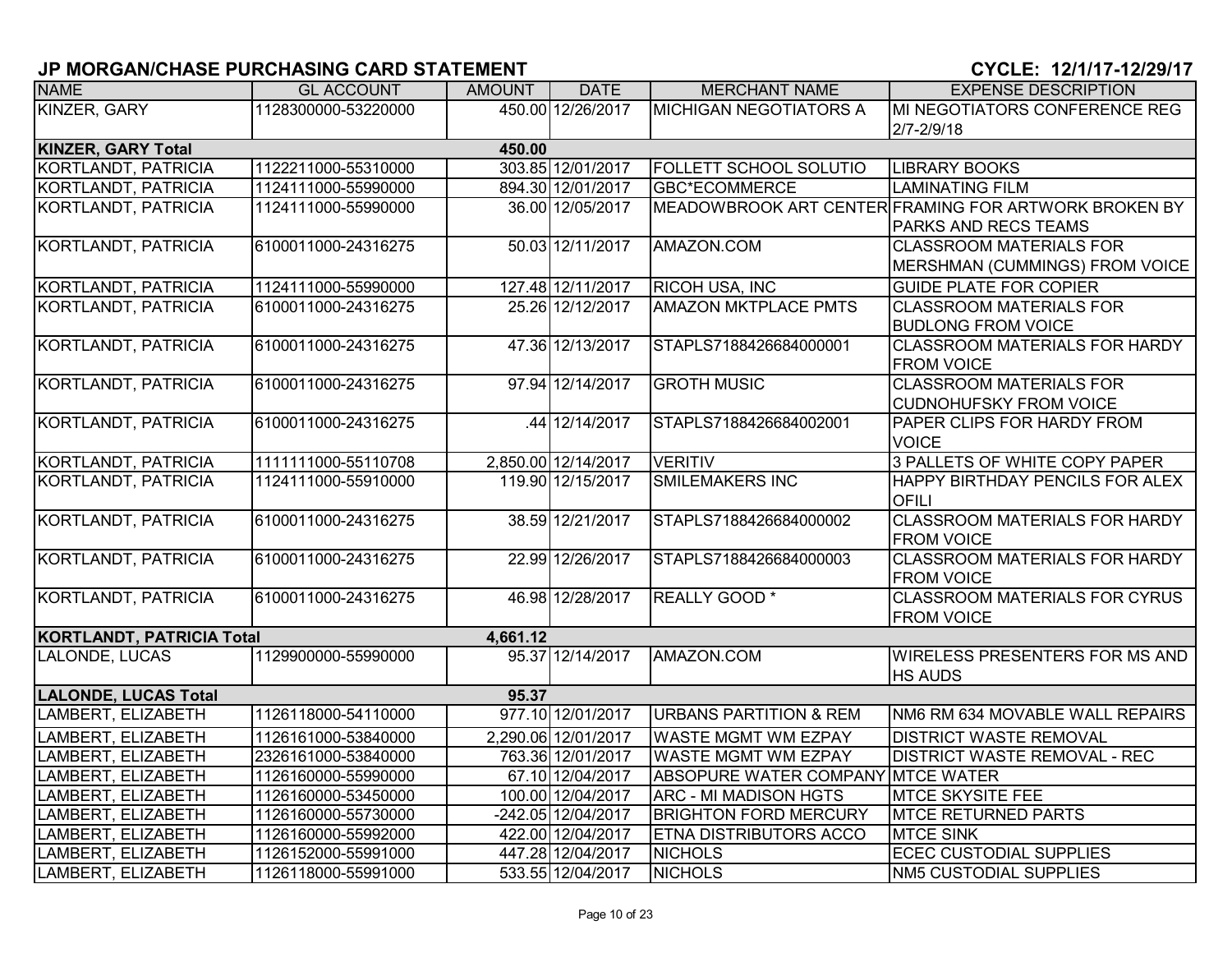| <b>NAME</b>        | <b>GL ACCOUNT</b>   | AMOUNT | <b>DATE</b>         | <b>MERCHANT NAME</b>          | <b>EXPENSE DESCRIPTION</b>            |
|--------------------|---------------------|--------|---------------------|-------------------------------|---------------------------------------|
| LAMBERT, ELIZABETH | 1126118000-55991000 |        | 805.47 12/04/2017   | <b>NICHOLS</b>                | <b>NM6 CUSTODIAL SUPPLIES</b>         |
| LAMBERT, ELIZABETH | 1126113000-55991000 |        | 341.70 12/04/2017   | <b>NICHOLS</b>                | <b>NW CUSTODIAL SUPPLIES</b>          |
| LAMBERT, ELIZABETH | 1126111000-55991000 |        | 317.94 12/04/2017   | <b>NICHOLS</b>                | <b>VO CUSTODIAL SUPPLIES</b>          |
| LAMBERT, ELIZABETH | 1126114000-55991000 |        | 433.65 12/04/2017   | <b>NICHOLS</b>                | <b>PV CUSTODIAL SUPPLIES</b>          |
| LAMBERT, ELIZABETH | 1126115000-55991000 |        | 274.36 12/04/2017   | <b>NICHOLS</b>                | <b>DF CUSTODIAL SUPPLIES</b>          |
| LAMBERT, ELIZABETH | 1126122000-55991000 |        | 1,480.50 12/04/2017 | <b>NICHOLS</b>                | <b>HS CUSTODIAL SUPPLIES</b>          |
| LAMBERT, ELIZABETH | 1126112000-55991000 |        | 263.28 12/04/2017   | <b>NICHOLS</b>                | OH CUSTODIAL SUPPLIES                 |
| LAMBERT, ELIZABETH | 1126120000-55991000 |        | 2,183.92 12/04/2017 | <b>NICHOLS</b>                | <b>MS CUSTODIAL SUPPLIES</b>          |
| LAMBERT, ELIZABETH | 1126160000-55990000 |        | 340.67 12/04/2017   | <b>SUBURBAN PROPANE</b>       | <b>BOSCO PROPANE</b>                  |
| LAMBERT, ELIZABETH | 1126160000-54110000 |        | 165.00 12/05/2017   | 1800 4 BLINDS MICHIGA         | <b>MTCE BLINDS</b>                    |
| LAMBERT, ELIZABETH | 1126118000-54110000 |        | 165.00 12/05/2017   | 1800 4 BLINDS MICHIGA         | <b>NM5 BLINDS</b>                     |
| LAMBERT, ELIZABETH | 1126101000-54120000 |        | 160.00 12/05/2017   | <b>DETROIT ELEVATOR COMPA</b> | <b>ESB ELEVATOR MAINTENANCE</b>       |
|                    |                     |        |                     |                               | <b>SERVICE</b>                        |
| LAMBERT, ELIZABETH | 1126122000-54110000 |        | 720.19 12/05/2017   | INT*IN *AQUATIC SOURCE        | HS POOL CONTROLLER CHECK              |
| LAMBERT, ELIZABETH | 1126122000-54110000 |        | 198.00 12/05/2017   | INT*IN *AQUATIC SOURCE        | HS POOL CONTROLLER, CALIBRATE         |
|                    |                     |        |                     |                               | <b>CHEMTROL</b>                       |
| LAMBERT, ELIZABETH | 1126160000-55990000 |        | 175.74 12/05/2017   | <b>LEONARDS SYSRUPS</b>       | HS POOL CO2                           |
| LAMBERT, ELIZABETH | 1126105000-54110000 |        | 31.00 12/05/2017    | <b>PREMIER PEST MANAG</b>     | NATC PEST MANAGEMENT                  |
| LAMBERT, ELIZABETH | 1126115000-54110000 |        | 28.00 12/05/2017    | <b>PREMIER PEST MANAG</b>     | <b>DF PEST MANAGEMENT</b>             |
| LAMBERT, ELIZABETH | 1126152000-54110000 |        | 37.00 12/05/2017    | <b>PREMIER PEST MANAG</b>     | <b>ECEC PEST MANAGEMENT</b>           |
| LAMBERT, ELIZABETH | 1126101000-54110000 |        | 43.00 12/05/2017    | <b>PREMIER PEST MANAG</b>     | <b>ESB PEST MANAGEMENT</b>            |
| LAMBERT, ELIZABETH | 1126103000-54110000 |        | 28.00 12/05/2017    | <b>PREMIER PEST MANAG</b>     | <b>ITC PEST MANAGEMENT</b>            |
| LAMBERT, ELIZABETH | 1126122000-54110000 |        | 33.00 12/05/2017    | <b>PREMIER PEST MANAG</b>     | <b>HS PEST MANAGEMENT</b>             |
| LAMBERT, ELIZABETH | 1126118000-54110000 |        | 28.00 12/05/2017    | <b>PREMIER PEST MANAG</b>     | NM5 PEST MANAGEMENT                   |
| LAMBERT, ELIZABETH | 1126118000-54110000 |        | 28.00 12/05/2017    | <b>PREMIER PEST MANAG</b>     | NM6 PEST MANAGEMENT                   |
| LAMBERT, ELIZABETH | 1126120000-54110000 |        | 37.00 12/05/2017    | <b>PREMIER PEST MANAG</b>     | <b>MS PEST MANAGEMENT</b>             |
| LAMBERT, ELIZABETH | 1126113000-54110000 |        | 28.00 12/05/2017    | PREMIER PEST MANAG            | <b>NW PEST MANAGEMENT</b>             |
| LAMBERT, ELIZABETH | 1126112000-54110000 |        | 28.00 12/05/2017    | <b>PREMIER PEST MANAG</b>     | OH PEST MANAGEMENT                    |
| LAMBERT, ELIZABETH | 1126114000-54110000 |        | 28.00 12/05/2017    | <b>PREMIER PEST MANAG</b>     | <b>PV PEST MANAGEMENT</b>             |
| LAMBERT, ELIZABETH | 1126111000-54110000 |        | 35.00 12/05/2017    | <b>PREMIER PEST MANAG</b>     | <b>VO PEST MANAGEMENT</b>             |
| LAMBERT, ELIZABETH | 1126161000-53840000 |        | 230.00 12/05/2017   | <b>WASTE MGMT WM EZPAY</b>    | <b>BOSCO ROLL OFF</b>                 |
| LAMBERT, ELIZABETH | 1126170000-54110000 |        | 538.25 12/08/2017   | INT*IN *SECURE DOORS L        | TRANS GARAGE DOORS INSPECTION,        |
|                    |                     |        |                     |                               | <b>ADJUSTED</b>                       |
| LAMBERT, ELIZABETH | 1126160000-55990000 |        | 105.00 12/11/2017   | <b>AIRGASS NORTH</b>          | <b>MTCE DISTRICT WELDING SUPPLIES</b> |
| LAMBERT, ELIZABETH | 1126122000-54110000 |        | 422.50 12/11/2017   | INT*IN *AQUATIC SOURCE        | <b>HS POOL VALVE CHECK</b>            |
| LAMBERT, ELIZABETH | 1126122000-54110000 |        | 643.40 12/11/2017   | INT*IN *AQUATIC SOURCE        | HS POOL CHLORINE INJECTOR             |
|                    |                     |        |                     |                               | <b>TUBING LEAK</b>                    |
| LAMBERT, ELIZABETH | 1126160000-55990000 |        | 174.00 12/11/2017   | <b>WW GRAINGER</b>            | <b>MTCE SALT CONTAINER TOPS</b>       |
| LAMBERT, ELIZABETH | 1126160000-55990000 |        | 780.20 12/11/2017   | <b>WW GRAINGER</b>            | <b>DISTRICT SALT CONTAINERS,</b>      |
|                    |                     |        |                     |                               | SPREADERS, SCOOPS                     |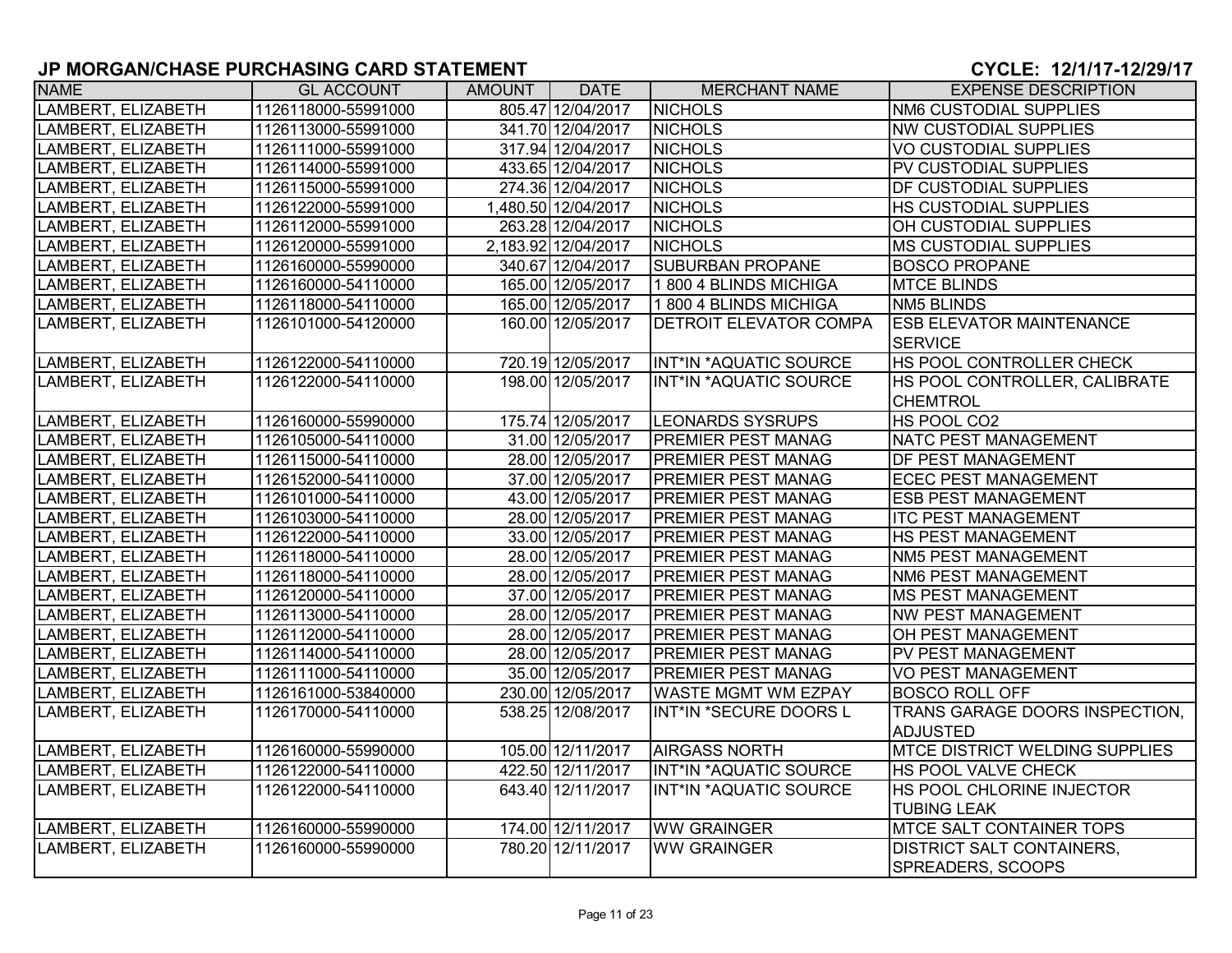| <b>NAME</b>                     | <b>GL ACCOUNT</b>   | AMOUNT    | <b>DATE</b>          | <b>MERCHANT NAME</b>          | <b>EXPENSE DESCRIPTION</b>           |
|---------------------------------|---------------------|-----------|----------------------|-------------------------------|--------------------------------------|
| LAMBERT, ELIZABETH              | 1126122000-54120000 |           | 512.00 12/12/2017    | <b>BASS</b>                   | HS AHU-E1 EXHAUST FAN VFD IN         |
|                                 |                     |           |                      |                               | <b>ALARM</b>                         |
| LAMBERT, ELIZABETH              | 1126122000-54110000 |           | 339.40 12/12/2017    | <b>NATIONAL TIME</b>          | HS AUDITORIUM LOBBY PULL STATION     |
| LAMBERT, ELIZABETH              | 1126660000-54934000 |           | 50.00 12/12/2017     | PROTECTION ONE ALARM          | ECEC BUILDING SECURITY SYSTEM        |
| LAMBERT, ELIZABETH              | 4126112951-54110000 |           | 9,501.00 12/12/2017  | <b>REDFORD LOCK COMPANY I</b> | OH DOOR ENTRANCE #4                  |
| LAMBERT, ELIZABETH              | 4126112951-54110000 |           | 3,209.00 12/12/2017  | REDFORD LOCK COMPANY I        | OH STORAGE DOOR                      |
| LAMBERT, ELIZABETH              | 4126103951-54110000 |           | 1,926.00 12/12/2017  | <b>REDFORD LOCK COMPANY I</b> | ITC DOOR #4                          |
| LAMBERT, ELIZABETH              | 1126122000-54120000 |           | 420.00 12/12/2017    | THERMALNETICS, INC.           | <b>HS RTU-3 ALARM</b>                |
| LAMBERT, ELIZABETH              | 1126160000-55710000 |           | 511.36 12/13/2017    | CORRIGAN OIL #2 - BRI         | <b>MTCE FUEL</b>                     |
| LAMBERT, ELIZABETH              | 4126122951-54110000 |           | 195.00 12/14/2017    | <b>COMMERICAL GLASS,</b>      | <b>HS ATRIUM GLASS REPAIR</b>        |
| LAMBERT, ELIZABETH              | 1126100000-54910829 |           | 1,359.03 12/19/2017  | <b>ARCH ENVIRONMENTAL GRO</b> | <b>DISTRICT STORM WATER</b>          |
|                                 |                     |           |                      |                               | <b>COMPLIANCE</b>                    |
| LAMBERT, ELIZABETH              | 1126160000-55990000 |           | 879.51 12/19/2017    | CINTAS 60A SAP                | <b>MTCE SUMMER UNIFORM ALLOWANCE</b> |
|                                 |                     |           |                      |                               |                                      |
| LAMBERT, ELIZABETH              | 1126160000-55990000 |           | 37.94 12/19/2017     | CINTAS 60A SAP                | <b>MTCE SUMMER UNIFORM ALLOWANCE</b> |
|                                 |                     |           |                      |                               |                                      |
| LAMBERT, ELIZABETH              | 1126160000-55990000 |           | 107.48 12/19/2017    | CINTAS 60A SAP                | <b>MTCE SUMMER UNIFORM ALLOWANCE</b> |
| LAMBERT, ELIZABETH              | 1126160000-55990000 |           | 297.50 12/19/2017    | INT*IN *AQUATIC SOURCE        | <b>HS POOL CHLORINE</b>              |
| LAMBERT, ELIZABETH              | 4126118951-54110000 |           | 1,966.00 12/19/2017  | <b>REDFORD LOCK COMPANY I</b> | NM5 DOOR #5                          |
| LAMBERT, ELIZABETH              | 1126160000-55990000 |           | 947.04 12/20/2017    | <b>HOH WATER TECHNOLOGY</b>   | <b>PV SOUTH BOILER</b>               |
| LAMBERT, ELIZABETH              | 1126161000-53840000 |           | 620.70 12/20/2017    | <b>WASTE MGMT WM EZPAY</b>    | <b>MTCE BLDG ROLL OFF DUMPSTER</b>   |
| LAMBERT, ELIZABETH              | 2326161000-53840000 |           | 385.07 12/20/2017    | <b>WASTE MGMT WM EZPAY</b>    | HS SOUTH ROLL OFF DUMPSTER           |
| LAMBERT, ELIZABETH              | 1126161000-53840000 |           | 200.00 12/20/2017    | WASTE MGMT WM EZPAY           | <b>BOSCO ROLL OFF DUMPSTER</b>       |
| LAMBERT, ELIZABETH              | 1126160000-55992000 |           | -422.00 12/21/2017   | ETNA DISTRIBUTORS WIXO        | <b>MTCE SINK RETURN</b>              |
| LAMBERT, ELIZABETH              | 1126160000-55990000 |           | $-104.40$ 12/22/2017 | <b>WW GRAINGER</b>            | <b>RETURN OF TRASH CAN TOPS</b>      |
| LAMBERT, ELIZABETH              | 1126170000-54910000 |           | 429.50 12/26/2017    | <b>ARCH ENVIRONMENTAL GRO</b> | <b>TRANS UST COMPLIANCE</b>          |
| LAMBERT, ELIZABETH              | 1126160000-55710000 |           | 822.66 12/26/2017    | CORRIGAN OIL #2 - BRI         | <b>MTCE FUEL</b>                     |
| LAMBERT, ELIZABETH              | 1126160000-54130000 |           | 507.12 12/26/2017    | TOM HOLZER FORD INC           | MTCE 2014 SALT TRUCK #1 REPAIR       |
| LAMBERT, ELIZABETH Total        |                     | 41,386.08 |                      |                               |                                      |
| LANEY, CHRISTOPHER              | 6100020000-24316247 |           | 342.76 12/07/2017    | <b>INDUSTRIAL ARTS SUPPLY</b> | <b>PROJECT SUPPLIES</b>              |
| <b>LANEY, CHRISTOPHER Total</b> |                     | 342.76    |                      |                               |                                      |
| LASH, NANCY                     | 1124114000-53840000 |           | 25.00 12/01/2017     | <b>GFL ENVIROMENTAL USA I</b> | <b>PV RECYCLING</b>                  |
| LASH, NANCY                     | 1124114000-53840000 |           | 53.68 12/01/2017     | SHRED-IT USA LLC              | <b>PV SHREDDING</b>                  |
| LASH, NANCY                     | 1124114000-55910000 |           | 14.98 12/04/2017     | AMAZON.COM                    | OFFICE LATEX GLOVES FOR DIABETIC     |
|                                 |                     |           |                      |                               | <b>STUDENT</b>                       |
| <b>LASH, NANCY</b>              | 1124114000-53220000 |           | 29.94 12/07/2017     | <b>NORTH PEAK BREWING COM</b> | <b>MEMSPA DINNER JEN MICHOS</b>      |
|                                 |                     |           |                      |                               | PRINCIPAL                            |
| <b>LASH, NANCY</b>              | 6100014000-24316275 |           | 415.53 12/07/2017    | STAPLS7187780473000001        | <b>TEACHER GIFT</b>                  |
| LASH, NANCY                     | 1111114000-55110708 |           | 965.80 12/07/2017    | <b>VERITIV</b>                | <b>PAPER</b>                         |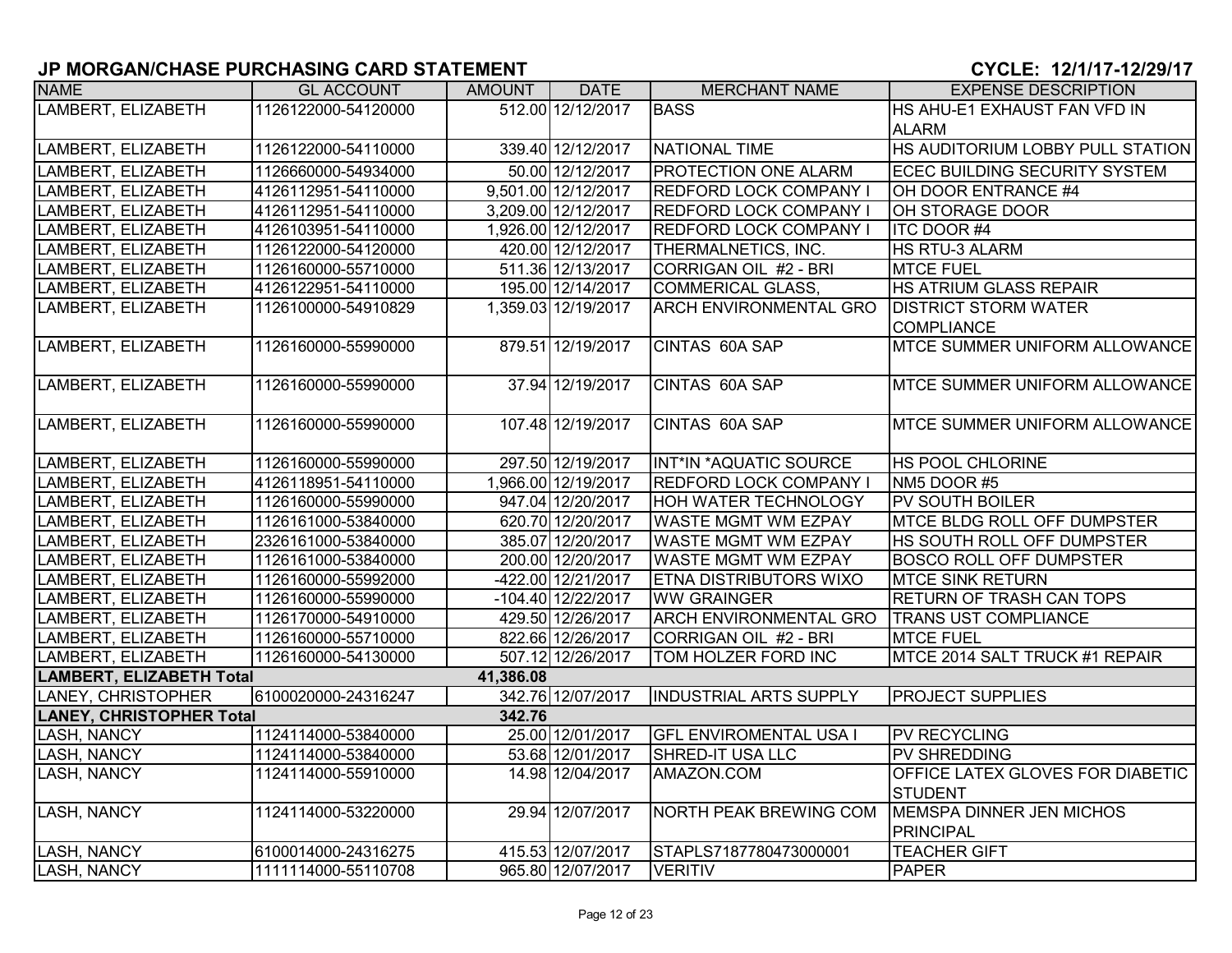| <b>NAME</b>                    | <b>GL ACCOUNT</b>   | AMOUNT   | <b>DATE</b>       | <b>MERCHANT NAME</b>               | <b>EXPENSE DESCRIPTION</b>                                                     |
|--------------------------------|---------------------|----------|-------------------|------------------------------------|--------------------------------------------------------------------------------|
| <b>LASH, NANCY</b>             | 1124114000-55910000 |          | 56.52 12/08/2017  | STAPLS7188076462000001             | <b>PLANNERS</b>                                                                |
| <b>LASH, NANCY</b>             | 1124114000-53220000 |          | 246.40 12/11/2017 | <b>GRAND TRAV RESORT</b>           | MEMSPA PRINCIPAL CONFERENCE -                                                  |
|                                |                     |          |                   |                                    | <b>JEN MICHOS</b>                                                              |
| <b>LASH, NANCY</b>             | 6100014000-24316275 |          | 34.96 12/13/2017  | <b>COTTAGE INN PIZZA - NO</b>      | COT THINKING DAYS LUNCHEON                                                     |
| <b>LASH, NANCY</b>             | 1124114000-55990000 |          | 53.92 12/20/2017  | AMAZON.COM                         | <b>BOOK FOR PRINCIPAL</b>                                                      |
| <b>LASH, NANCY</b>             | 1124114000-55990000 |          | 78.40 12/21/2017  | AMAZON.COM                         | <b>BOOKS</b>                                                                   |
| <b>LASH, NANCY</b>             | 1124114000-55910000 |          | 5.99 12/21/2017   | STAPLS7188400146000003             | <b>OFFICE SUPPLY</b>                                                           |
| <b>LASH, NANCY</b>             | 6100014000-24316275 |          | 37.19 12/22/2017  | STAPLS7188400146000002             | <b>OFFICE SUPPLY</b>                                                           |
| <b>LASH, NANCY</b>             | 1111114000-55110708 |          | 161.88 12/22/2017 | STAPLS7188958284000001             | KINDER CLASSROOM SUPPLY                                                        |
| <b>LASH, NANCY</b>             | 1111114000-55110708 |          | 219.99 12/26/2017 | SQU*SQ *OAKLAND SCHOOL             | <b>POSTERS FOR SOCIAL WORK</b>                                                 |
| <b>LASH, NANCY Total</b>       |                     | 2,400.18 |                   |                                    |                                                                                |
| LUSSENDEN, ASHLEY              | 1311800000-55110551 |          | 12.98 12/04/2017  | MEIJER INC #122<br>Q <sub>01</sub> | <b>TEACHER SUPPLIES</b>                                                        |
| <b>LUSSENDEN, ASHLEY Total</b> |                     | 12.98    |                   |                                    |                                                                                |
| MATSON, MELISSA                | 1728200000-53610000 |          | 69.92 12/01/2017  | SQU*SQ *OAKLAND SCHOOL             | <b>PAYMENT FOR PRINTING OF AMAZING</b><br><b>WORKSHEETS (K-5) - D. STOTLER</b> |
|                                |                     |          |                   |                                    |                                                                                |
| MATSON, MELISSA                | 1711111000-55110611 |          | 90.75 12/04/2017  | <b>AMAZON MKTPLACE PMTS</b>        | <b>VILLAGE OAKS LED LIGHTS AND</b>                                             |
|                                |                     |          |                   |                                    | <b>BATTERIES</b>                                                               |
| <b>MATSON, MELISSA</b>         | 1711112000-55110611 |          | 117.44 12/04/2017 | <b>AMAZON MKTPLACE PMTS</b>        | ORCHARD HILLS LED LIGHTS AND                                                   |
| <b>MATSON, MELISSA</b>         | 1711113000-55110611 |          | 90.75 12/04/2017  | <b>AMAZON MKTPLACE PMTS</b>        | <b>BATTERIES</b><br>NOVI WOODS LED LIGHTS AND                                  |
|                                |                     |          |                   |                                    |                                                                                |
| <b>MATSON, MELISSA</b>         | 1711114000-55110611 |          | 117.45 12/04/2017 | <b>AMAZON MKTPLACE PMTS</b>        | <b>BATTERIES</b><br><b>PARKVIEW LED LIGHTS AND</b>                             |
|                                |                     |          |                   |                                    | <b>BATTERIES</b>                                                               |
| <b>MATSON, MELISSA</b>         | 1711115000-55110611 |          | 117.45 12/04/2017 | <b>AMAZON MKTPLACE PMTS</b>        | <b>DEERFIELD LED LIGHTS AND</b>                                                |
|                                |                     |          |                   |                                    | <b>BATTERIES</b>                                                               |
| <b>MATSON, MELISSA</b>         | 1622100686-53220000 |          | 100.00 12/04/2017 | <b>IMSE</b>                        | <b>IMSE COMPREHENSIVE</b>                                                      |
|                                |                     |          |                   |                                    | CERTIFICATION - K. BUDLONG                                                     |
| <b>MATSON, MELISSA</b>         | 1722100000-53220611 |          | 15.00 12/04/2017  | OAKLAND SCHOOLS-RC INT             | <b>OAKLAND SCHOOLS HIV</b><br>CERTIFICATION - L. MA                            |
| <b>MATSON, MELISSA</b>         | 1722100000-53220611 |          | 80.00 12/04/2017  | UM KINES FITNESS PROGR             | UNIVERSITY OF MICHIGAN - HEALTH                                                |
|                                |                     |          |                   |                                    | AND FITNESS WORKSHOP 2017 - L.                                                 |
|                                |                     |          |                   |                                    | <b>MOLNAR</b>                                                                  |
| <b>MATSON, MELISSA</b>         | 1711111000-55110611 |          | 33.63 12/06/2017  | <b>AMAZON MKTPLACE PMTS</b>        | <b>VILLAGE OAKS - FOIL TAPE</b>                                                |
| MATSON, MELISSA                | 1711112000-55110611 |          | 43.52 12/06/2017  | <b>AMAZON MKTPLACE PMTS</b>        | <b>ORCHARD HILLS - FOIL TAPE</b>                                               |
| <b>MATSON, MELISSA</b>         | 1711113000-55110611 |          | 33.63 12/06/2017  | <b>AMAZON MKTPLACE PMTS</b>        | <b>NOVI WOODS - FOIL TAPE</b>                                                  |
| MATSON, MELISSA                | 1711114000-55110611 |          | 43.52 12/06/2017  | <b>AMAZON MKTPLACE PMTS</b>        | <b>PARKVIEW - FOIL TAPE</b>                                                    |
| MATSON, MELISSA                | 1711115000-55110611 |          | 43.52 12/06/2017  | <b>AMAZON MKTPLACE PMTS</b>        | <b>DEERFIELD - FOIL TAPE</b>                                                   |
| MATSON, MELISSA                | 1722100000-53220611 |          | 500.00 12/06/2017 | OAKLAND SCHOOLS-RC INT             | OAKLAND SCHOOLS - ADD+VANTAGE                                                  |
|                                |                     |          |                   |                                    | MATH RECOVERY COURSE - K.                                                      |
|                                |                     |          |                   |                                    | <b>WALKER</b>                                                                  |
|                                |                     |          |                   |                                    |                                                                                |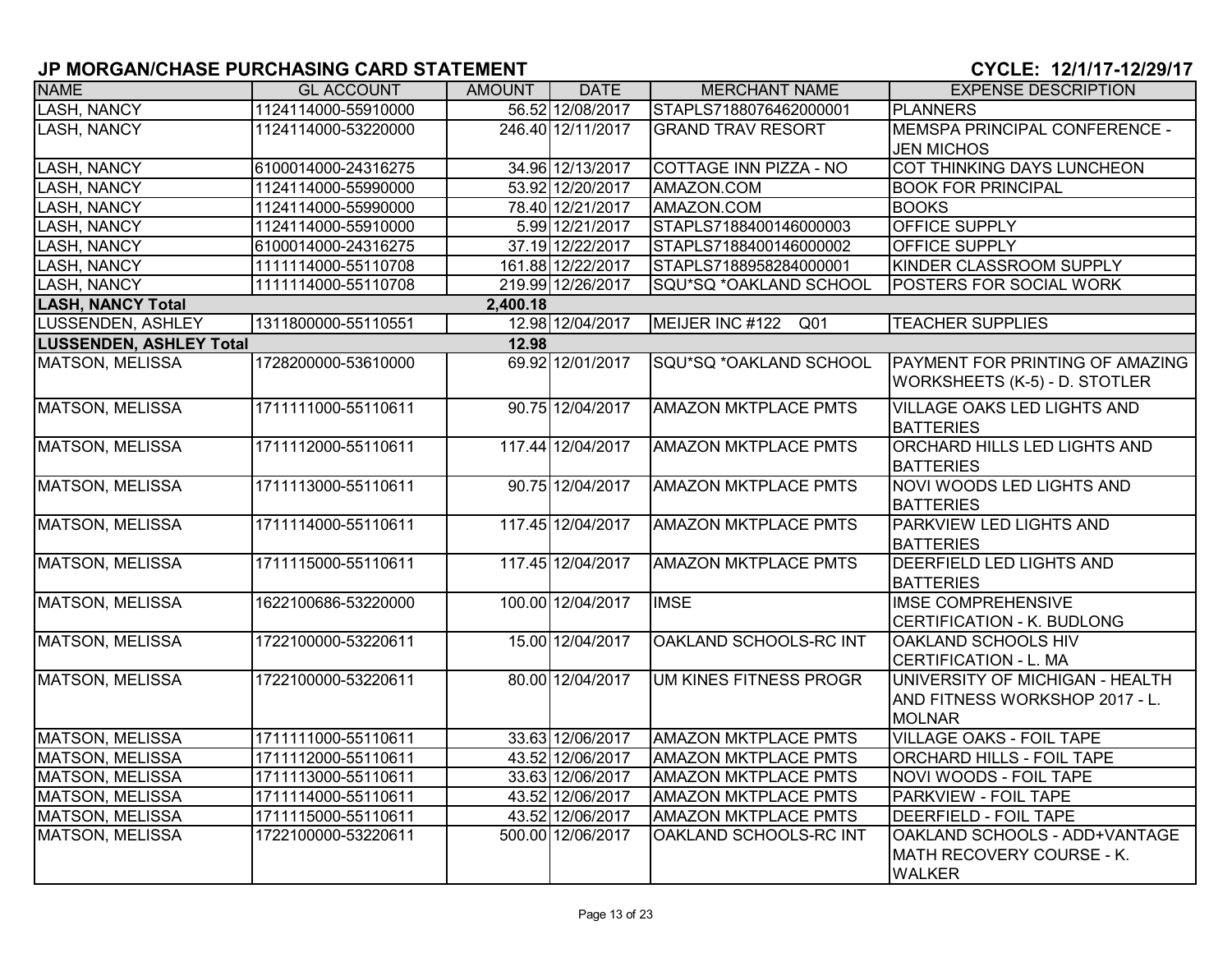| <b>NAME</b>            | <b>GL ACCOUNT</b>   | <b>AMOUNT</b> | <b>DATE</b>         | <b>MERCHANT NAME</b>        | <b>EXPENSE DESCRIPTION</b>                              |
|------------------------|---------------------|---------------|---------------------|-----------------------------|---------------------------------------------------------|
| <b>MATSON, MELISSA</b> | 1622100776-53220000 |               | 500.00 12/06/2017   | OAKLAND SCHOOLS-RC INT      | OAKLAND SCHOOLS - ADD+VANTAGE                           |
|                        |                     |               |                     |                             | MATH RECOVERY COURSE - B.                               |
|                        |                     |               |                     |                             | <b>MERSHMAN</b>                                         |
| <b>MATSON, MELISSA</b> | 1722100000-57910611 |               | 70.58 12/06/2017    | PANERA BREAD #608009        | 12/05/17 NILT BREAKFAST FOOD                            |
| <b>MATSON, MELISSA</b> | 1711111000-55110611 |               | 753.71 12/07/2017   | <b>CHIBITRONICS, LLC</b>    | <b>VILLAGE OAKS-CHIBITRONICS ORDER</b>                  |
| <b>MATSON, MELISSA</b> | 1711112000-55110611 |               | 975.39 12/07/2017   | <b>CHIBITRONICS, LLC</b>    | ORCHARD HILLS-CHIBITRONICS                              |
|                        |                     |               |                     |                             | <b>ORDER</b>                                            |
| <b>MATSON, MELISSA</b> | 1711113000-55110611 |               | 753.72 12/07/2017   | <b>CHIBITRONICS, LLC</b>    | NOVI WOODS-CHIBITRONICS ORDER                           |
| <b>MATSON, MELISSA</b> | 1711114000-55110611 |               | 975.39 12/07/2017   | <b>CHIBITRONICS, LLC</b>    | PARKVIEW-CHIBITRONICS ORDER                             |
| MATSON, MELISSA        | 1711115000-55110611 |               | 975.39 12/07/2017   | CHIBITRONICS, LLC           | DEERFIELD-CHIBITRONICS ORDER                            |
| <b>MATSON, MELISSA</b> | 1711322000-55110611 |               | 149.95 12/08/2017   | <b>AMAZON MKTPLACE PMTS</b> | FUZZY WINDJAMMER RECORDING                              |
|                        |                     |               |                     |                             | <b>MICROPHONE</b>                                       |
| <b>MATSON, MELISSA</b> | 1100000000-11920000 |               | 2,728.95 12/08/2017 | <b>LEARNING A-Z, LLC</b>    | LEARNING A-Z SOFTWARE (PREPAID)                         |
| <b>MATSON, MELISSA</b> | 1622100686-53220000 |               | 15.00 12/08/2017    | OAKLAND SCHOOLS-RC INT      | <b>WIDA ACCESS TRAINING - A.</b>                        |
|                        |                     |               |                     |                             | <b>WEBERMAN</b>                                         |
| <b>MATSON, MELISSA</b> | 1711322000-55110611 |               | 742.60 12/11/2017   | <b>AMAZON MKTPLACE PMTS</b> | PURCHASE OF NIKON DIGITAL SLR                           |
|                        |                     |               |                     |                             | CAMERA AND EQUIPMENT - HS                               |
|                        |                     |               |                     |                             | <b>COMMUNICATIONS ACTIVITIES</b>                        |
| <b>MATSON, MELISSA</b> | 1722100000-53220611 |               | 15.00 12/11/2017    | OAKLAND SCHOOLS-RC INT      | <b>OAKLAND SCHOOLS - HIV</b>                            |
|                        |                     |               |                     |                             | CERTIFICATION REGISTRATION - G.                         |
|                        |                     |               |                     |                             | <b>FAORO</b>                                            |
| MATSON, MELISSA        | 1711111000-55110611 |               | 5,395.50 12/12/2017 |                             | REI*GREENWOODHEINEMANN VILLAGE OAKS - FOUNTAS AND       |
|                        |                     |               |                     |                             | PINNELL LEVELED LITERACY                                |
|                        |                     |               |                     |                             | <b>INTERVENTION KIT</b>                                 |
| MATSON, MELISSA        | 1711112000-55110611 |               | 5,395.50 12/12/2017 |                             | REI*GREENWOODHEINEMANN ORCHARD HILLS - FOUNTAS AND      |
|                        |                     |               |                     |                             | <b>PINNELL LEVELED LITERACY</b>                         |
|                        |                     |               |                     |                             | <b>INTERVENTION KIT</b>                                 |
| <b>MATSON, MELISSA</b> | 1711114000-55110611 |               | 5,395.50 12/12/2017 |                             | REI*GREENWOODHEINEMANN PARKVIEW - FOUNTAS AND PINNELL   |
|                        |                     |               |                     |                             | LEVELED LIBRARY INTERVENTION KIT                        |
| MATSON, MELISSA        | 1711113000-55110611 |               | 5,395.50 12/12/2017 |                             | REI*GREENWOODHEINEMANN NOVI WOODS - FOUNTAS AND PINNELL |
|                        |                     |               |                     |                             | LEVELED LIBRARY INTERVENTION KIT                        |
|                        |                     |               |                     |                             |                                                         |
| <b>MATSON, MELISSA</b> | 1711322000-55110611 |               | 119.96 12/13/2017   | <b>AMAZON MKTPLACE PMTS</b> | LIGHT COVERS FOR NOVI HIGH                              |
|                        |                     |               |                     |                             | <b>SCHOOL TESTING CENTER</b>                            |
| <b>MATSON, MELISSA</b> | 1711322000-55110611 |               | 5,559.26 12/13/2017 | <b>VEX ROBOTICS INC</b>     | NOVI HIGH SCHOOL ROBOTICS CLASS                         |
|                        |                     |               |                     |                             | SUPPLIES - P. SCAVO                                     |
| <b>MATSON, MELISSA</b> | 1711111000-55110611 |               | 5.93 12/15/2017     | 00014654<br><b>TARGET</b>   | <b>VILLAGE OAKS-PLASTIC TUBS FOR</b>                    |
|                        |                     |               |                     |                             | <b>CHIBITRONICS EQUIPMENT</b>                           |
| <b>MATSON, MELISSA</b> | 1711112000-55110611 |               | 5.93 12/15/2017     | 00014654<br><b>TARGET</b>   | <b>ORCHARD HILLS-PLASTIC TUBS FOR</b>                   |
|                        |                     |               |                     |                             | <b>CHIBITRONICS EQUIPMENT</b>                           |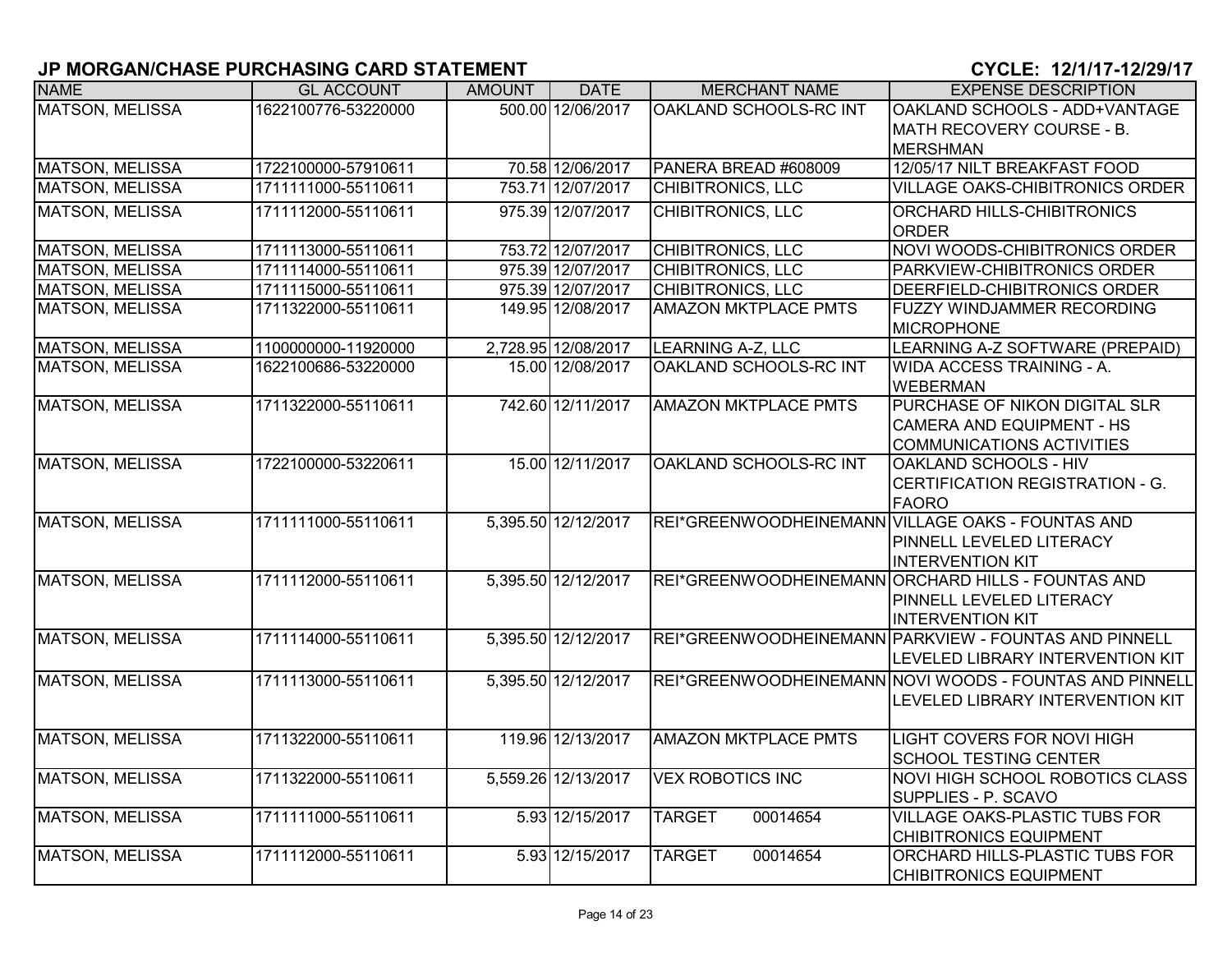| <b>NAME</b>            | <b>GL ACCOUNT</b>   | <b>AMOUNT</b> | <b>DATE</b>         | <b>MERCHANT NAME</b>          | <b>EXPENSE DESCRIPTION</b>                                                                                                                                                                     |
|------------------------|---------------------|---------------|---------------------|-------------------------------|------------------------------------------------------------------------------------------------------------------------------------------------------------------------------------------------|
| <b>MATSON, MELISSA</b> | 1711113000-55110611 |               | 5.93 12/15/2017     | <b>TARGET</b><br>00014654     | NOVI WOODS-PLASTIC TUBS FOR<br><b>CHIBITRONICS EQUIPMENT</b>                                                                                                                                   |
| <b>MATSON, MELISSA</b> | 1711114000-55110611 |               | 5.93 12/15/2017     | <b>TARGET</b><br>00014654     | PARKVIEW-PLASTIC TUBS FOR<br><b>CHIBITRONICS EQUIPMENT</b>                                                                                                                                     |
| <b>MATSON, MELISSA</b> | 1711115000-55110611 |               | 5.93 12/15/2017     | 00014654<br><b>TARGET</b>     | DEERFIELD-PLASTIC TUBS FOR<br><b>CHIBITRONICS EQUIPMENT</b>                                                                                                                                    |
| <b>MATSON, MELISSA</b> | 1711322000-53450611 |               | 5,272.83 12/18/2017 | <b>HOBSONS K12</b>            | NAVIANCE SOFTWARE FOR NOVI HIGH<br><b>SCHOOL (TEACHER ENGAGEMENT</b><br>PACKAGE, FAMILY CONNECTION<br>ENGAGEMENT PACKAGE, NAVIANCE<br>FOR HIGH SCHOOL, ACHIEVEWORKS,<br><b>NAVIANCE EDOCS)</b> |
| MATSON, MELISSA        | 1722100000-57910611 |               | 80.81 12/20/2017    | <b>BENITOS PIZZA-NOVI</b>     | <b>BENITOS LUNCH FOR DISTRICT</b><br>MENTAL HEALTH STEERING<br><b>COMMITTEE</b>                                                                                                                |
| <b>MATSON, MELISSA</b> | 1722100000-53220611 |               | 222.00 12/20/2017   | <b>MICHIGAN READING ASSOC</b> | PURCHASE OF 2018 ANNUAL MRA<br>CONFERENCE REGISTRATION - L.<br><b>NIZOL</b>                                                                                                                    |
| <b>MATSON, MELISSA</b> | 1722100000-55990630 |               | 7.99 12/21/2017     | <b>AMAZON MKTPLACE PMTS</b>   | PURCHASE OF BATTERIES FOR<br><b>CHIBITRONICS PROJECTS</b><br>W/ADMINISTRATORS                                                                                                                  |
| <b>MATSON, MELISSA</b> | 1722100000-55990630 |               | 64.00 12/21/2017    | <b>CHIBITRONICS, LLC</b>      | PURCHASE OF CHIBITRONICS LIGHT<br><b>STICKERS FOR USE BY</b><br><b>ADMINISTRATORS</b>                                                                                                          |
| <b>MATSON, MELISSA</b> | 1722100000-53220611 |               | 195.00 12/21/2017   | <b>MACUL</b>                  | PURCHASE OF 2018 MACUL<br>CONFERENCE REGISTRATION - M.<br><b>TURCHI</b>                                                                                                                        |
| <b>MATSON, MELISSA</b> | 1722100000-53220611 |               | 195.00 12/21/2017   | <b>MACUL</b>                  | PURCHASE OF 2018 MACUL<br>CONFERENCE REGISTRATION - D.<br><b>STOTLER</b>                                                                                                                       |
| MATSON, MELISSA        | 1722100000-53220611 |               | 195.00 12/21/2017   | <b>MACUL</b>                  | PURCHASE OF 2018 MACUL<br><b>CONFERENCE REGISTRATION - L.</b><br><b>LAPORTE</b>                                                                                                                |
| <b>MATSON, MELISSA</b> | 1722100000-53220611 |               | 750.00 12/21/2017   | <b>MINDFUL SCHOOLS</b>        | <b>PURCHASE OF MINDFULNESS</b><br>FUNDAMENTALS WORKSHOP - E.<br>BOEDEKER, J. HARRISON, K. HERMAN,<br>A. KILGORE, S. LEPHART, K. LORENZ,<br>A. MOISEFF, H. ORR, D. TAGAI, A.<br><b>TOBIS</b>    |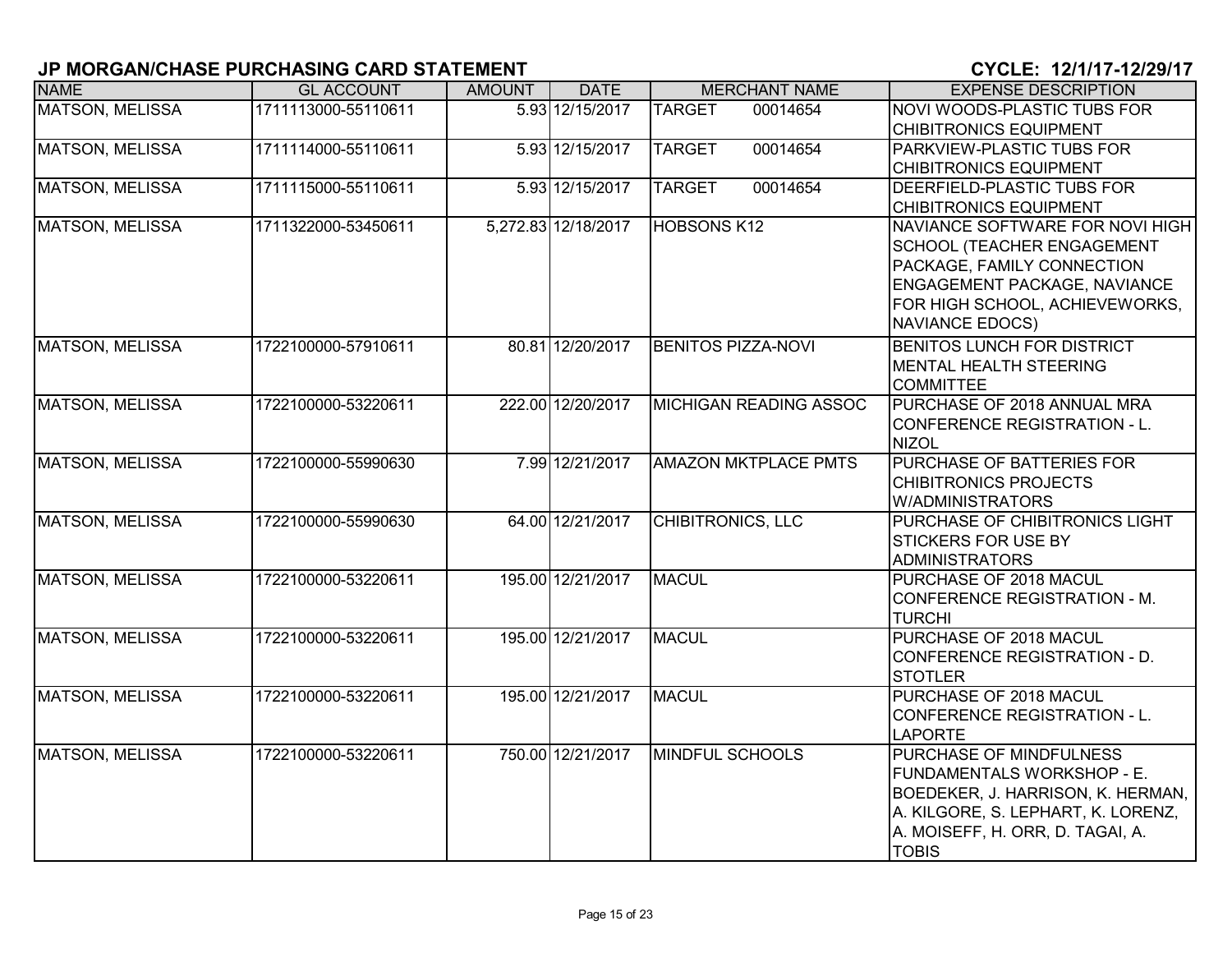| <b>NAME</b>                               | <b>GL ACCOUNT</b>   | AMOUNT   | <b>DATE</b>         | <b>MERCHANT NAME</b>              | <b>EXPENSE DESCRIPTION</b>                        |  |  |  |
|-------------------------------------------|---------------------|----------|---------------------|-----------------------------------|---------------------------------------------------|--|--|--|
| <b>MATSON, MELISSA</b>                    | 1728200000-53610000 |          | 21.16 12/26/2017    | SQU*SQ *OAKLAND SCHOOL            | <b>OAKLAND SCHOOLS PRINTING -</b>                 |  |  |  |
|                                           |                     |          |                     |                                   | AMAZING WORKSHEETS (K-5) - D.                     |  |  |  |
|                                           |                     |          |                     |                                   | <b>STOTLER</b>                                    |  |  |  |
| <b>MATSON, MELISSA Total</b><br>44,446.92 |                     |          |                     |                                   |                                                   |  |  |  |
| MATTHEWS, STEVEN                          | 1123200000-53220000 |          | 375.00 12/13/2017   | MICH ASSOC OF SCH ADMI            | MASA MID-WINTER CONFERENCE,                       |  |  |  |
|                                           |                     |          |                     |                                   | STEVE MATTHEWS, JAN. 23-26, 2018                  |  |  |  |
| <b>MATTHEWS, STEVEN Total</b>             |                     | 375.00   |                     |                                   |                                                   |  |  |  |
| MCDOUGALL, BARBARA                        | 1429300000-55990000 |          | 1,043.81 12/08/2017 | INT*IN *WORLD CUP SUPP            | <b>SKI EQUIPMENT</b>                              |  |  |  |
| MCDOUGALL, BARBARA                        | 6100061000-24316275 |          | 26.97 12/08/2017    | WALGREENS #4454                   | CANDY FOR OCADA RAFFLE                            |  |  |  |
| MCDOUGALL, BARBARA                        | 6100061000-24316275 |          | 75.00 12/11/2017    | <b>MHSAA</b>                      | <b>MHSAA PUBLIC ADDRESS</b>                       |  |  |  |
|                                           |                     |          |                     |                                   | <b>ANNOUNCER'S CLINIC</b>                         |  |  |  |
| MCDOUGALL, BARBARA                        | 6100061000-24316116 |          | 498.41 12/12/2017   | <b>CUSTOMINK LLC</b>              | <b>CHEERLEADING</b>                               |  |  |  |
| MCDOUGALL, BARBARA                        | 6100061000-24316275 |          | 23.93 12/14/2017    | KROGER #615                       | <b>WATER FOR OFFICE</b>                           |  |  |  |
| MCDOUGALL, BARBARA                        | 6100061000-24316115 |          | 1,401.77 12/19/2017 | <b>SPORTS ADDIX LLC</b>           | <b>WRESTLING</b>                                  |  |  |  |
| MCDOUGALL, BARBARA                        | 6100061000-24316275 |          | 55.80 12/20/2017    | <b>PRIMANTI BROS NOVI</b>         | <b>OFFICE HOLIDAY LUNCH</b>                       |  |  |  |
| <b>MCDOUGALL, BARBARA Total</b>           |                     | 3,125.69 |                     |                                   |                                                   |  |  |  |
| MINNICK, JILL                             | 1125200000-53220000 |          | 320.00 12/11/2017   | <b>MSBO</b>                       | <b>FINANCIAL STRATEGIES CONFERENCE</b>            |  |  |  |
| <b>MINNICK, JILL Total</b>                |                     | 320.00   |                     |                                   |                                                   |  |  |  |
| <b>NESMITH, RUSSELL</b>                   | 1126160000-55992000 |          | 57.61 12/01/2017    | <b>BEST PLUMBING SPECIALT</b>     | <b>INM6 DRINKING FOUNTAIN NEAR RM</b><br>648 TRIM |  |  |  |
| NESMITH, RUSSELL                          | 1126160000-55992000 |          | 308.46 12/01/2017   | <b>BEST PLUMBING SPECIALT</b>     | <b>MTCE FOUNTAIN REBUILD KITS</b>                 |  |  |  |
| <b>NESMITH, RUSSELL</b>                   | 1126160000-55992000 |          | 17.00 12/04/2017    | <b>BILL &amp; RODS APPLIANCE</b>  | HS KITCHEN DRYER LINT SCREEN                      |  |  |  |
| <b>NESMITH, RUSSELL</b>                   | 1126160000-54220000 |          | 67.20 12/04/2017    | CHETS RENT ALL NOVI               | MTCE MOVE LIFT FROM HS TO MS                      |  |  |  |
| NESMITH, RUSSELL                          | 1126160000-55992000 |          | 46.20 12/04/2017    | NAPA PARTS M-2                    | <b>MTCE DRY OUT OLD PAINT</b>                     |  |  |  |
| <b>NESMITH, RUSSELL</b>                   | 1126160000-55992000 |          | 77.43 12/05/2017    | <b>BEST PLUMBING SPECIALT</b>     | <b>NW ART ROOM FAUCETS</b>                        |  |  |  |
| <b>NESMITH, RUSSELL</b>                   | 1126160000-55992000 |          | 14.84 12/11/2017    | THE HOME DEPOT #2737              | VO CART REPLACEMENT CASTERS                       |  |  |  |
| <b>NESMITH, RUSSELL</b>                   | 1126160000-55992000 |          | 299.47 12/12/2017   | <b>BEST PLUMBING SPECIALT</b>     | <b>MTCE WRONG TANK ASSY, BEING</b>                |  |  |  |
|                                           |                     |          |                     |                                   | <b>RETURNED</b>                                   |  |  |  |
| <b>NESMITH, RUSSELL</b>                   | 1126160000-55710000 |          | 17.94 12/12/2017    | <b>NAPA PARTS M-2</b>             | <b>MTCE OIL FOR RED DUMP</b>                      |  |  |  |
| NESMITH, RUSSELL                          | 1126160000-54220000 |          | 67.20 12/18/2017    | CHETS RENT ALL NOVI               | MTCE LIFT MOVE FROM MS TO TRANS                   |  |  |  |
| <b>NESMITH, RUSSELL</b>                   | 1126160000-55992000 |          | 338.64 12/22/2017   | <b>ROBERT BROOKE &amp; ASSOCI</b> | <b>MTCE BATHROOM PARTITION &amp;</b>              |  |  |  |
|                                           |                     |          |                     |                                   | <b>LOCKER PARTS</b>                               |  |  |  |
| <b>NESMITH, RUSSELL</b>                   | 1126160000-55992000 |          | 1,221.83 12/28/2017 | <b>BEST PLUMBING SPECIALT</b>     | OH REPLACEMENT FOUNTAIN                           |  |  |  |
| NESMITH, RUSSELL                          | 1126160000-55992000 |          | 284.77 12/29/2017   | <b>BEST PLUMBING SPECIALT</b>     | <b>MTCE COMPRESSOR (TO BE</b>                     |  |  |  |
|                                           |                     |          |                     |                                   | <b>RETURNED)</b>                                  |  |  |  |
| <b>NESMITH, RUSSELL Total</b>             |                     | 2,818.59 |                     |                                   |                                                   |  |  |  |
| OCONNOR, GAIL                             | 1311800000-55110551 |          | 14.49 12/04/2017    | STAPLS7187570596000001            | <b>TEACHING SUPPLIES</b>                          |  |  |  |
| OCONNOR, GAIL                             | 1311800000-55110551 |          | 31.99 12/08/2017    | AMAZON.COM                        | <b>TEACHING SUPPLIES</b>                          |  |  |  |
| OCONNOR, GAIL                             | 1335100000-55110553 |          | 28.68 12/08/2017    | STAPLS7188131107000001            | <b>TEACHING SUPPLIES</b>                          |  |  |  |
| OCONNOR, GAIL                             | 6100041000-24316355 |          | 17.98 12/13/2017    | AMAZON.COM                        | <b>TEACHING SUPPLIES</b>                          |  |  |  |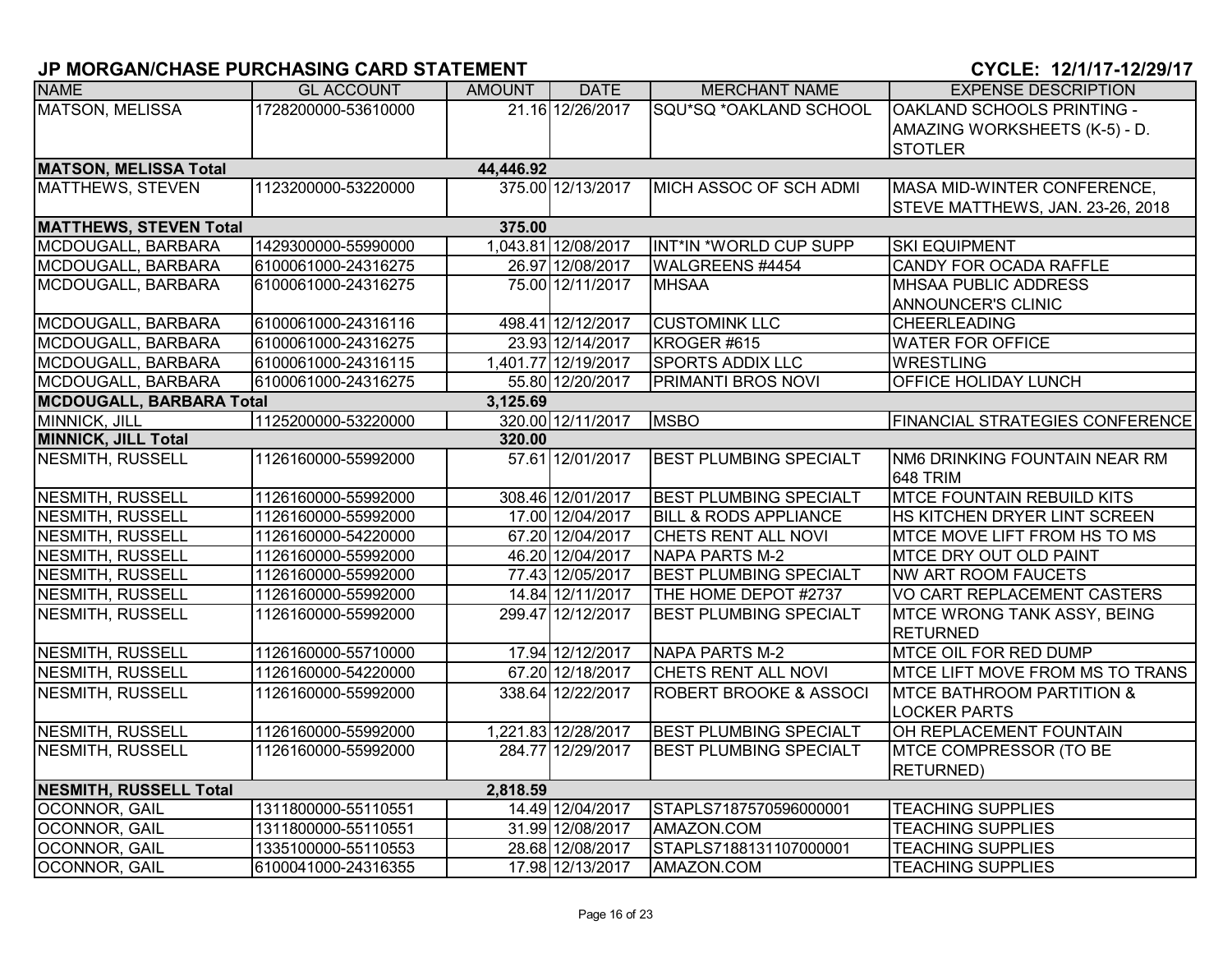| <b>NAME</b>                          | <b>GL ACCOUNT</b>   | <b>AMOUNT</b> | <b>DATE</b>         | <b>MERCHANT NAME</b>          | <b>EXPENSE DESCRIPTION</b>            |  |  |  |  |
|--------------------------------------|---------------------|---------------|---------------------|-------------------------------|---------------------------------------|--|--|--|--|
| <b>OCONNOR, GAIL</b>                 | 1311800000-55410551 |               | 110.00 12/14/2017   | <b>EXCHANGE PRESS</b>         | <b>TEACHING SUPPLIES</b>              |  |  |  |  |
| OCONNOR, GAIL                        | 6100041000-24316355 |               | 27.98 12/18/2017    | <b>AMAZON MKTPLACE PMTS</b>   | <b>TEACHING SUPPLIES</b>              |  |  |  |  |
| OCONNOR, GAIL                        | 1311800000-55110551 |               | 47.57 12/20/2017    | SAMS CLUB #6657               | <b>TEACHING SUPPLIES</b>              |  |  |  |  |
| OCONNOR, GAIL                        | 1311800000-54910551 |               | 102.50 12/21/2017   | <b>DEAF COMMUNITY ADVOCAC</b> | <b>PURCHASE SERVICE</b>               |  |  |  |  |
| OCONNOR, GAIL                        | 1335100000-55110553 |               | 258.85 12/22/2017   | STAPLS7189035779000002        | <b>TEACHING SUPPLIES</b>              |  |  |  |  |
| OCONNOR, GAIL                        | 1335100000-55110553 |               | 14.52 12/22/2017    | STAPLS7189035779000003        | <b>TEACHING SUPPLIES</b>              |  |  |  |  |
| OCONNOR, GAIL                        | 1335100000-55110553 |               | 14.52 12/22/2017    | STAPLS7189035779000004        | <b>TEACHING SUPPLIES</b>              |  |  |  |  |
| OCONNOR, GAIL                        | 1335100000-55110553 |               | 9.12 12/22/2017     | STAPLS7189035779000005        | <b>TEACHING SUPPLIES</b>              |  |  |  |  |
| <b>OCONNOR, GAIL Total</b><br>678.20 |                     |               |                     |                               |                                       |  |  |  |  |
| <b>OFILI, ALEXANDER</b>              | 1111111000-55110799 |               | 33.92 12/05/2017    | BARNES & NOBLE #2648          | <b>TRAINING COMMITTEE BOOK</b>        |  |  |  |  |
| OFILI, ALEXANDER                     | 1111111000-55110799 |               | 27.14 12/05/2017    | BARNES & NOBLE #2648          | <b>TRAINING COMMITTEE BOOK</b>        |  |  |  |  |
| <b>OFILI, ALEXANDER</b>              | 1111111000-55110799 |               | -33.92 12/05/2017   | BARNES & NOBLE #2648          | <b>RETURN TRAINING COMMITTEE BOOK</b> |  |  |  |  |
| <b>OFILI, ALEXANDER</b>              | 6100011000-24316275 |               | 217.49 12/11/2017   | AMAZON.COM                    | PROFESSIONAL DEVELOPMENT, PBIS        |  |  |  |  |
|                                      |                     |               |                     |                               | <b>COMMITTEE</b>                      |  |  |  |  |
| <b>OFILI, ALEXANDER</b>              | 1111111000-55110799 |               | 29.74 12/21/2017    | AMAZON.COM                    | <b>TRAINING GUIDE</b>                 |  |  |  |  |
| OFILI, ALEXANDER                     | 1111111000-55110799 |               | 29.74 12/21/2017    | AMAZON.COM                    | <b>TRAINING GUIDE</b>                 |  |  |  |  |
| <b>OFILI, ALEXANDER Total</b>        |                     | 304.11        |                     |                               |                                       |  |  |  |  |
| PINGEL, CYNTHIA                      | 1221600000-55110021 |               | 300.00 12/11/2017   | MULTI-HEALTH SYSTEMS          | CONNERS ONLINE PROTOCOLS              |  |  |  |  |
| PINGEL, CYNTHIA                      | 1221800063-55110000 |               | 379.94 12/13/2017   | <b>RVRSIDE EDU *TESTING</b>   | WOODCOCK-JOHNSON ACHIEVEMENT          |  |  |  |  |
|                                      |                     |               |                     |                               | <b>PROTOCOLS</b>                      |  |  |  |  |
| PINGEL, CYNTHIA                      | 1221600000-55110021 |               | -142.00 12/28/2017  | <b>NCS PEARSON</b>            | <b>RETURNED BASC-2 PROTOCOLS</b>      |  |  |  |  |
| PINGEL, CYNTHIA Total                |                     | 537.94        |                     |                               |                                       |  |  |  |  |
| <b>QUITIQUIT, PAMELA</b>             | 6100012000-24316275 |               | 21.17 12/13/2017    | <b>BUSCH'S #1205</b>          | <b>FOOD FOR MEETING</b>               |  |  |  |  |
| <b>QUITIQUIT, PAMELA Total</b>       |                     | 21.17         |                     |                               |                                       |  |  |  |  |
| REICHLEY, CARRIE                     | 1111118000-55110702 |               | 150.45 12/05/2017   | <b>DBC*BLICK ART MATERIAL</b> | L. JONES-ART SUPPLIES                 |  |  |  |  |
| <b>REICHLEY, CARRIE</b>              | 1111118724-55110000 |               | 70.12 12/06/2017    | J W PEPPER AND SON INC        | A. LENGERICH-MUSIC SUPPLIES           |  |  |  |  |
| <b>REICHLEY, CARRIE</b>              | 4445618000-56420957 |               | 42.99 12/08/2017    | <b>AMAZON MKTPLACE PMTS</b>   | A. LENGERICH-PIANO BENCH              |  |  |  |  |
| <b>REICHLEY, CARRIE</b>              | 4445618000-56420957 |               | 2,427.00 12/11/2017 | <b>AMAZON MKTPLACE PMTS</b>   | A. LENGERICH-PIANO                    |  |  |  |  |
| <b>REICHLEY, CARRIE</b>              | 1111118000-55110719 |               | 46.18 12/13/2017    | <b>SSI*SCHOOL SPECIALTY</b>   | T. WELLOCK-BATTERIES FOR MATH         |  |  |  |  |
|                                      |                     |               |                     |                               | <b>CALCULATORS</b>                    |  |  |  |  |
| <b>REICHLEY, CARRIE</b>              | 6100018000-24316216 |               | 84.53 12/21/2017    | COOKIES BY DESIGN # 08        | <b>BASKET OF COOKIES FOR</b>          |  |  |  |  |
|                                      |                     |               |                     |                               | 'STRINGMAN", ENTERTAINER @ CAMP       |  |  |  |  |
| <b>REICHLEY, CARRIE Total</b>        | 2,821.27            |               |                     |                               |                                       |  |  |  |  |
| <b>RODRIGUEZ, SANDRA</b>             | 6100013000-24316731 |               | 14.60 12/05/2017    | AMAZON.COM                    | NEF GRANT MONEY - ERIN LATHAM         |  |  |  |  |
|                                      |                     |               |                     |                               | <b>BOOK</b>                           |  |  |  |  |
| <b>RODRIGUEZ, SANDRA Total</b>       |                     | 14.60         |                     |                               |                                       |  |  |  |  |
| ROOSE, WILLIAM                       | 1128200000-55990000 |               | 1,033.95 12/05/2017 | B&H PHOTO 800-606-696         | <b>STABILIZER AND PROTECTIVE</b>      |  |  |  |  |
|                                      |                     |               |                     |                               | <b>CAMERA COVER</b>                   |  |  |  |  |
| ROOSE, WILLIAM                       | 1128200000-55990000 |               | 199.00 12/08/2017   | B&H PHOTO 800-606-696         | <b>CAMERA CASE</b>                    |  |  |  |  |
| ROOSE, WILLIAM                       | 1128200000-55990000 |               | 13.00 12/18/2017    | ENVATOMARKET38774905          | <b>MOTION GRAPHICS</b>                |  |  |  |  |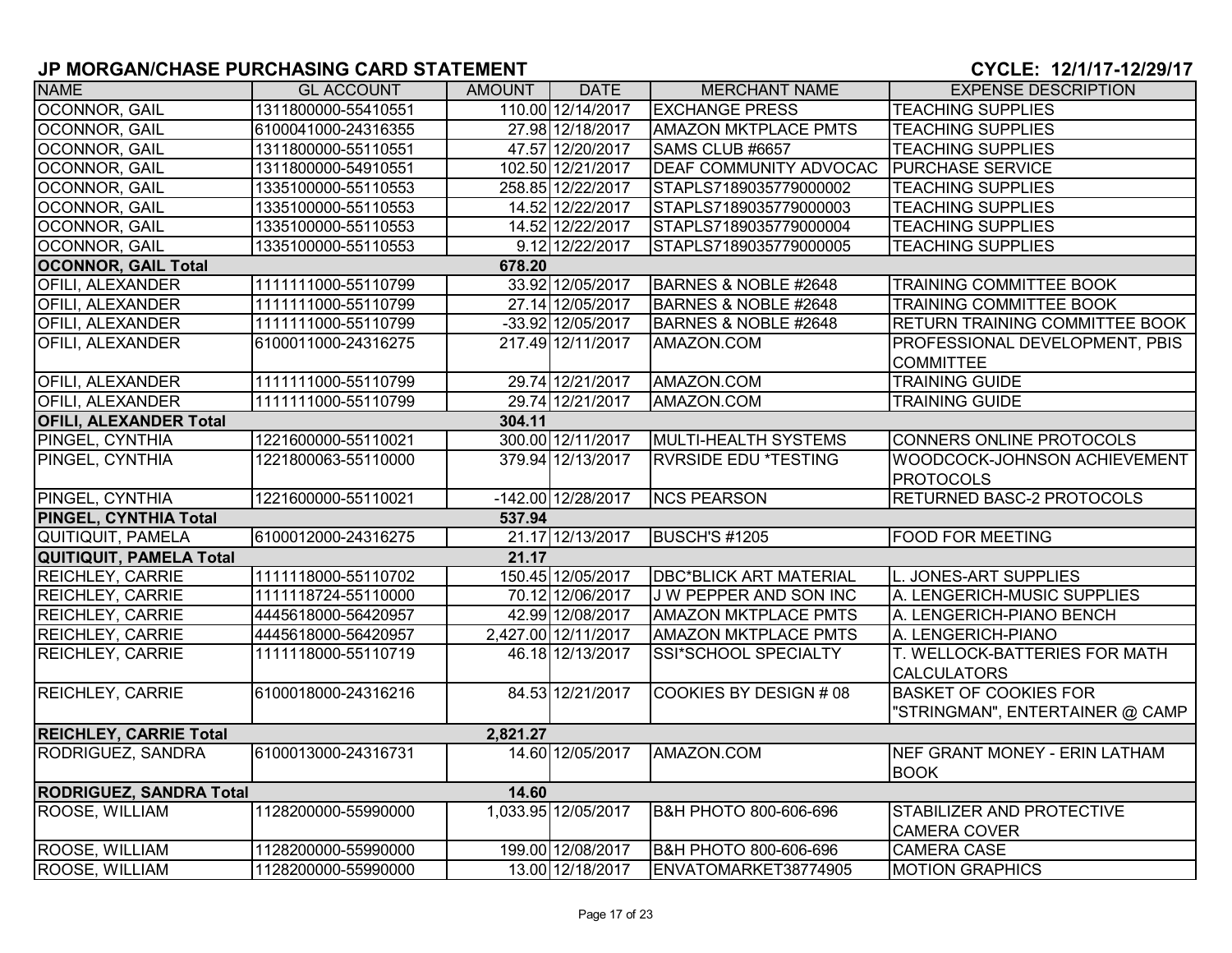| <b>NAME</b>                     | <b>GL ACCOUNT</b>   | <b>AMOUNT</b> | <b>DATE</b>         | <b>MERCHANT NAME</b>          | <b>EXPENSE DESCRIPTION</b>            |
|---------------------------------|---------------------|---------------|---------------------|-------------------------------|---------------------------------------|
| ROOSE, WILLIAM                  | 1128200000-55990000 |               | 38.00 12/18/2017    | ENVATOMARKET38784067          | <b>ADDITIONAL MOTION GRAPHICS</b>     |
| ROOSE, WILLIAM                  | 1128200000-55990000 |               | 745.00 12/20/2017   | INT*IN *BANNER SIGN &         | <b>BACKGROUND BANNER</b>              |
| ROOSE, WILLIAM                  | 1128200000-55990000 |               | 279.99 12/22/2017   | B&H PHOTO 800-606-696         | MOBILE STORAGE-PORTABLE HARD          |
|                                 |                     |               |                     |                               | <b>DRIVE</b>                          |
| <b>ROOSE, WILLIAM Total</b>     |                     | 2,308.94      |                     |                               |                                       |
| <b>ROSS, NICOLE</b>             | 1111322000-55110720 |               | 345.27 12/01/2017   | <b>CUSTOMINK LLC</b>          | GUYS SHIRTS FOR GUY/GIRL DANCE        |
|                                 |                     |               |                     |                               | <b>FOR CONCERT</b>                    |
| <b>ROSS, NICOLE</b>             | 6100022000-24316129 |               | 345.27 12/01/2017   | <b>CUSTOMINK LLC</b>          | GIRLS SHIRT FOR GUY/GIRL DANCE IN     |
|                                 |                     |               |                     |                               | <b>CONCERT</b>                        |
| ROSS, NICOLE                    | 1111322000-53510720 |               | 11.21 12/01/2017    | <b>FACEBK *KLJBUGSWT2</b>     | <b>FACEBOOK PROMOTION FOR</b>         |
|                                 |                     |               |                     |                               | <b>CONCERT</b>                        |
| <b>ROSS, NICOLE</b>             | 1111322000-55110720 |               | 130.03 12/05/2017   | VISTAPR*VISTAPRINT.COM        | DANCE COMPANY NOTEBOOKS GIFT          |
| <b>ROSS, NICOLE</b>             | 1111322000-55110720 |               | 356.15 12/11/2017   | <b>WEISSMAN DESIGNS FOR D</b> | NUDE LEOTARDS FOR COSTUMES            |
|                                 |                     |               |                     |                               | <b>FOR CONCERT</b>                    |
| <b>ROSS, NICOLE</b>             | 6100022000-24316129 |               | 38.07 12/12/2017    | WALGREENS #4454               | <b>CONCESSIONS FOR CONCERT</b>        |
| ROSS, NICOLE                    | 1111322000-55110720 |               | 607.50 12/14/2017   | <b>DANCEWEAR SOLUTIONS</b>    | <b>COSTUMES FOR CONCERT</b>           |
| ROSS, NICOLE                    | 1111322000-55110720 |               | 105.16 12/15/2017   | FOREVER 21 INC                | <b>COSTUMES FOR CONCERT</b>           |
| ROSS, NICOLE                    | 6100022000-24316129 |               | 3,181.00 12/26/2017 | <b>LEAGUE OF CHAMPIONS</b>    | DANCE COMPANY COMPETITION #1          |
| <b>ROSS, NICOLE Total</b>       |                     | 5,119.66      |                     |                               |                                       |
| SAMMUT, CHRISTINA               | 1311800000-55110551 |               | 146.68 12/04/2017   | <b>LAKESHORE LEARNING MAT</b> | <b>CLASSROOM SUPPLIES</b>             |
| <b>SAMMUT, CHRISTINA Total</b>  |                     | 146.68        |                     |                               |                                       |
| <b>SCHURIG, CLAIRE</b>          | 1111322724-55110000 |               | 383.15 12/15/2017   | <b>HUNGRY HOWIES 544</b>      | PIZZA FOR DRESS REHEARSAL ON          |
|                                 |                     |               |                     |                               | SNOW DAY, AS ORGANIZED BY LONG-       |
|                                 |                     |               |                     |                               | <b>TERM SUB</b>                       |
| <b>SCHURIG, CLAIRE Total</b>    |                     | 383.15        |                     |                               |                                       |
| <b>SCHYPINSKI, RACHEL</b>       | 6100022000-24316186 |               | 72.68 12/04/2017    | SAMS CLUB #4812               | <b>SNACKS FOR STUDENT COUNCIL IN</b>  |
|                                 |                     |               |                     |                               | <b>SCHOOL CONFERENCE</b>              |
| <b>SCHYPINSKI, RACHEL</b>       | 6100022000-24316186 |               | 37.69 12/05/2017    | MEIJER INC #054<br>Q01        | <b>BREAKFAST FOR STUDENT COUNCIL</b>  |
|                                 |                     |               |                     |                               | IN SCHOOL CONFERENCE                  |
| <b>SCHYPINSKI, RACHEL</b>       | 6100022000-24316186 |               | 445.00 12/05/2017   | QDOBA 2823                    | LUNCH FOR STUDENT COUNCIL IN          |
|                                 |                     |               |                     |                               | <b>SCHOOL CONFERENCE</b>              |
| <b>SCHYPINSKI, RACHEL</b>       | 6100022000-24316186 |               | 39.96 12/18/2017    | GFS STORE #1985               | COOKIES AND CAROLING (STUDENT         |
|                                 |                     |               |                     |                               | COUNCIL SERVICE)                      |
| <b>SCHYPINSKI, RACHEL Total</b> |                     | 595.33        |                     |                               |                                       |
| <b>SHAFER, RACHELLE</b>         | 1111112000-55110708 |               | 181.06 12/04/2017   | AMAZON.COM                    | <b>BOOKS FOR THE CLASSROOM /</b>      |
|                                 |                     |               |                     |                               | EMERGENCY BOX I'M NOT                 |
|                                 |                     |               |                     |                               | <b>SCAREDI'M PREPARED</b>             |
| <b>SHAFER, RACHELLE</b>         | 6100012000-24316271 |               | 273.56 12/04/2017   | THE LIBRARY PUB               | <b>STAFF HOLIDAY PARTY</b>            |
| <b>SHAFER, RACHELLE</b>         | 1124112000-55910000 |               | 279.99 12/05/2017   | SCHOOLLABELS.COM              | <b>VOLUNTEER LABELS IN THE OFFICE</b> |
| <b>SHAFER, RACHELLE</b>         | 1111112000-55110708 |               | 65.10 12/06/2017    | <b>MOLLY HAWKINS HOUSE IN</b> | ART TEACHER CLASSROOM BUDGET          |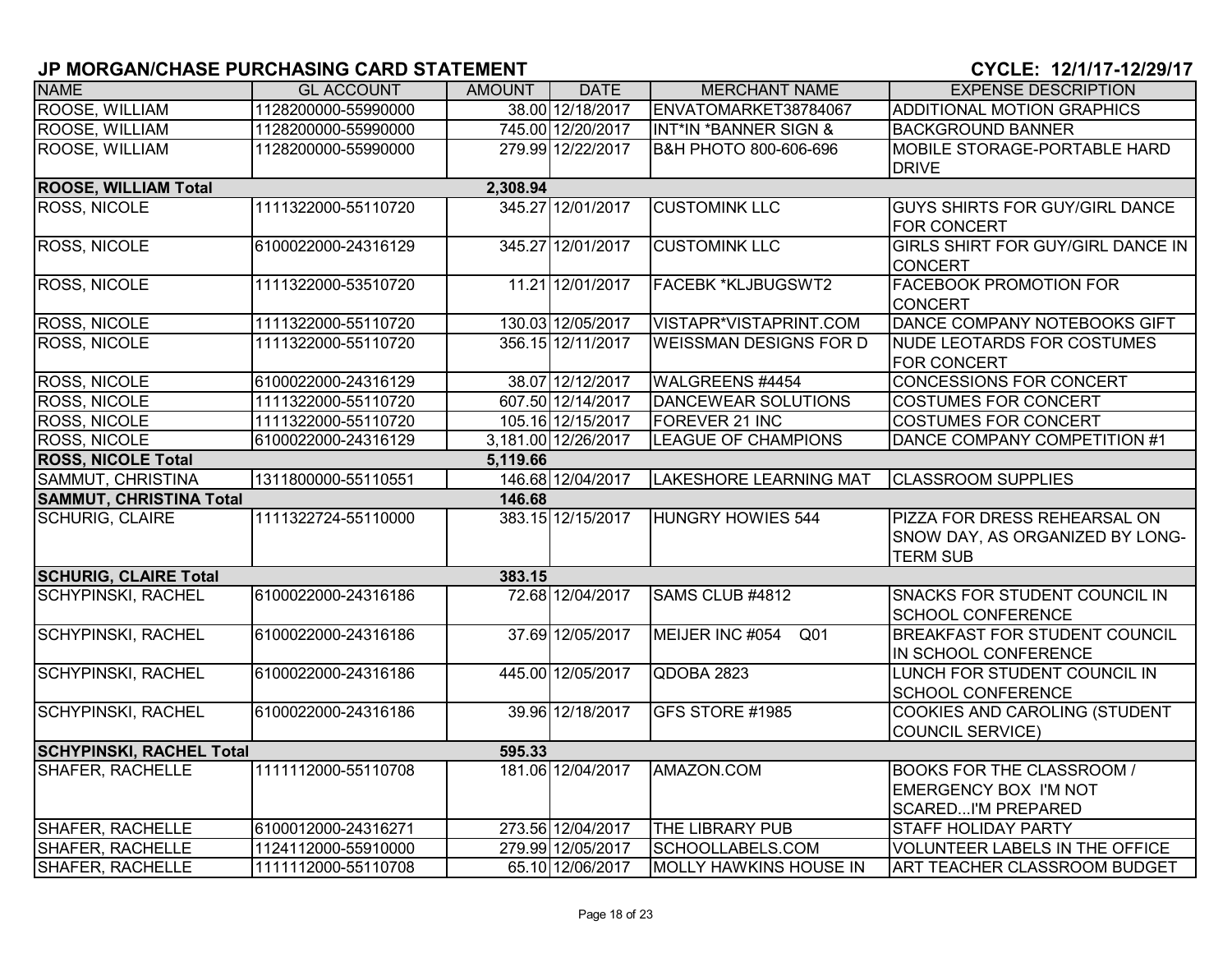| <b>NAME</b>                     | <b>GL ACCOUNT</b>   | AMOUNT   | <b>DATE</b>         | <b>MERCHANT NAME</b>          | <b>EXPENSE DESCRIPTION</b>          |
|---------------------------------|---------------------|----------|---------------------|-------------------------------|-------------------------------------|
| <b>SHAFER, RACHELLE</b>         | 1111112000-55110708 |          | 295.70 12/06/2017   | <b>MOLLY HAWKINS HOUSE IN</b> | <b>ART TEACHER'S BUDGET</b>         |
| <b>SHAFER, RACHELLE</b>         | 1111112000-55110708 |          | 1,745.80 12/13/2017 | <b>FOLLETT SCHOOL SOLUTIO</b> | <b>BOOKS FOR THE MEDIA CENTER</b>   |
| SHAFER, RACHELLE                | 1111112000-55110708 |          | 40.07 12/14/2017    | <b>STAPLES</b><br>00115659    | <b>POSTERS FOR CULTURES OF</b>      |
|                                 |                     |          |                     |                               | <b>THINKING</b>                     |
| <b>SHAFER, RACHELLE</b>         | 1111112000-55110708 |          | 39.10 12/15/2017    | <b>WALMART.COM</b>            | ART TEACHER, BUDGET ITEM            |
| <b>SHAFER, RACHELLE</b>         | 6100012000-24316733 |          | 500.00 12/20/2017   | MEIJER INC #054 Q01           | GIFT CARDS TO PURCHASE SNACKS       |
|                                 |                     |          |                     |                               | FOR BACKPACK PROGRAM                |
| <b>SHAFER, RACHELLE</b>         | 6100012000-24316701 |          | 625.00 12/20/2017   | <b>VIETNAM VETERANS OF AM</b> | DONATION FOR THE VIETNAM            |
|                                 |                     |          |                     |                               | VETERANS, FUNDS COLLECTED FROM      |
|                                 |                     |          |                     |                               | THE CANDY GRAMS                     |
| SHAFER, RACHELLE                | 6100012000-24316275 |          | 393.50 12/26/2017   | OLIVE GARDEN 0021330          | <b>HOLIDAY LUNCH FOR STAFF</b>      |
| <b>SHAFER, RACHELLE</b>         | 1111112000-55110708 |          | 148.99 12/26/2017   | <b>ROVIN CERAMICS</b>         | <b>CLAY FOR THE ART TEACHER</b>     |
| SHAFER, RACHELLE                | 6100012000-24316501 |          | 2,025.00 12/28/2017 | OEI JLA BOX OFFICE            | TICKETS FOR DUEL IN THE D           |
| <b>SHAFER, RACHELLE Total</b>   |                     | 6,612.87 |                     |                               |                                     |
| SHOEMAKER, DEANNA               | 1125200000-53220000 |          | 80.00 12/19/2017    | <b>MAS FPS</b>                | <b>MAS FPS CONFERENCE</b>           |
| <b>SHOEMAKER, DEANNA Total</b>  |                     | 80.00    |                     |                               |                                     |
| SHPAKOFF, KATHLEEN              | 1335100000-55110553 |          | 14.99 12/08/2017    | JOANN STORES #1933            | <b>TEACHING MATERIALS</b>           |
| SHPAKOFF, KATHLEEN              | 1335100000-55110553 |          | 25.00 12/15/2017    | <b>SCHOLASTIC READING CLU</b> | <b>TEACHING MATERIALS</b>           |
| SHPAKOFF, KATHLEEN              | 6100041000-24316350 |          | 52.00 12/22/2017    | PIZZA MARVELOUS.              | <b>TEACHING MATERIALS</b>           |
| <b>SHPAKOFF, KATHLEEN Total</b> |                     | 91.99    |                     |                               |                                     |
| SMITH, CHRISTIN                 | 1311800000-55110551 |          | 21.50 12/04/2017    | <b>DOLLAR TREE</b>            | <b>TEACHER SUPPLIES</b>             |
| SMITH, CHRISTIN                 | 1311800000-55110551 |          | 29.87 12/11/2017    | MICHAELS STORES 2071          | <b>TEACHER SUPPLIES</b>             |
| SMITH, CHRISTIN                 | 1311800000-55110551 |          | 27.25 12/18/2017    | MICHAELS STORES 2071          | <b>TEACHER SUPPLIES</b>             |
| SMITH, CHRISTIN                 | 1311800000-55110551 |          | 2.39 12/19/2017     | MICHAELS STORES 2071          | <b>TEACHER SUPPLIES</b>             |
| SMITH, CHRISTIN                 | 1311800000-55110551 |          | 12.00 12/20/2017    | <b>DOLLAR TREE</b>            | <b>TEACHER SUPPLIES</b>             |
| <b>SMITH, CHRISTIN Total</b>    |                     | 93.01    |                     |                               |                                     |
| SOUTHWORTH, ANGELA              | 6100020000-24316770 |          | 44.95 12/04/2017    | DD/BR #336551                 | <b>REWARD FOR NOVI POWER DAY</b>    |
|                                 |                     |          |                     |                               | <b>WINNER</b>                       |
| SOUTHWORTH, ANGELA              | 1111220000-55110701 |          | 23.45 12/26/2017    | MEIJER INC #122 Q01           | <b>MEXICAN CULTURE ACTIVITY</b>     |
| <b>SOUTHWORTH, ANGELA Total</b> |                     | 68.40    |                     |                               |                                     |
| SOVEL, SHEILA                   | 6100041000-24316355 |          | 58.24 12/01/2017    | MICHAELS STORES 2071          | <b>CLASSROOM SUPPLIES</b>           |
| SOVEL, SHEILA                   | 6100041000-24316355 |          | 35.84 12/05/2017    | KROGER #619                   | <b>CLASSROOM EXPENSES</b>           |
| <b>SOVEL, SHEILA</b>            | 6100041000-24316355 |          | 26.39 12/18/2017    | PARTY CITY                    | <b>CLASSROOM EXPENSES</b>           |
| <b>SOVEL, SHEILA Total</b>      |                     | 120.47   |                     |                               |                                     |
| STEEH, ROBERT                   | 6100000000-24316770 |          | 33.75 12/11/2017    | <b>NOVI COFFEE &amp; TEA</b>  | <b>REFRESHMENTS FOR SCHOOL-</b>     |
|                                 |                     |          |                     |                               | <b>BUSINESS COUNCIL MEETING</b>     |
| STEEH, ROBERT                   | 6100025000-24316301 |          | 192.00 12/13/2017   | <b>BUDDY'S PIZZA</b>          | LUNCH FOR STUDENTS ATTENDING        |
|                                 |                     |          |                     |                               | THE FIELD TRIP AT COMAU             |
| STEEH, ROBERT                   | 6100000000-24316770 |          | 200.00 12/18/2017   | MARIA S ITALIAN BAKERY        | <b>STAFF APPRECIATION BREAKFAST</b> |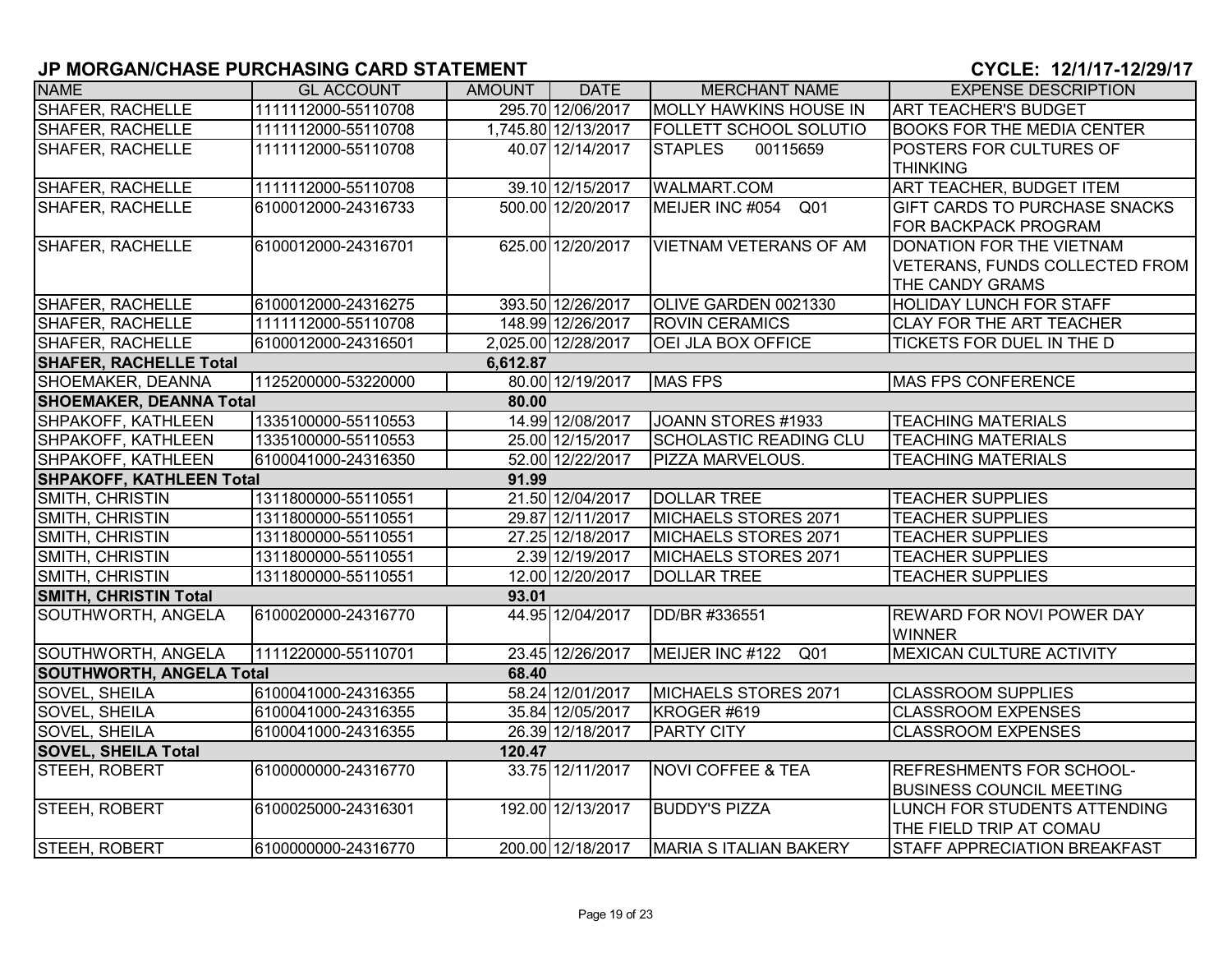| <b>NAME</b>                      | <b>GL ACCOUNT</b>   | <b>AMOUNT</b> | <b>DATE</b>         | <b>MERCHANT NAME</b>          | <b>EXPENSE DESCRIPTION</b>           |
|----------------------------------|---------------------|---------------|---------------------|-------------------------------|--------------------------------------|
| STEEH, ROBERT                    | 6100000000-24316770 |               | 36.17 12/18/2017    | <b>NOVI COFFEE &amp; TEA</b>  | <b>REFRESHMENTS FOR SCHOOL-</b>      |
|                                  |                     |               |                     |                               | <b>BUSINESS COUNCIL MONTHLY</b>      |
|                                  |                     |               |                     |                               | <b>MEETING</b>                       |
| <b>STEEH, ROBERT Total</b>       |                     | 461.92        |                     |                               |                                      |
| <b>STRICKER, CHRISTINE</b>       | 1335100000-55110553 |               | 49.98 12/08/2017    | HOMEGOODS #0206               | <b>REPLACMENT BLOCKS FROM SUMMER</b> |
|                                  |                     |               |                     |                               | <b>CAMP</b>                          |
| <b>STRICKER, CHRISTINE Total</b> |                     | 49.98         |                     |                               |                                      |
| <b>TURNER, NANCY</b>             | 1221618000-53220000 |               | 2,850.00 12/06/2017 | <b>CRISIS PREVENTION</b>      | CPI INSTRUCTOR SCHERER               |
| TURNER, NANCY                    | 1221818063-53220000 |               | 2,850.00 12/06/2017 | <b>CRISIS PREVENTION</b>      | CPI INSTRUCTOR JODIE M               |
| TURNER, NANCY                    | 1221413000-53220000 |               | 15.00 12/11/2017    | OAKLAND SCHOOLS-RC INT        | <b>EVAL OF SLD - WEINERT</b>         |
| TURNER, NANCY                    | 1222600000-53220000 |               | 15.00 12/11/2017    | OAKLAND SCHOOLS-RC INT        | <b>CONFERENCE</b>                    |
| <b>TURNER, NANCY</b>             | 1221420000-53220000 |               | 15.00 12/11/2017    | OAKLAND SCHOOLS-RC INT        | <b>CONFERENCE</b>                    |
| TURNER, NANCY                    | 1221418000-53220000 |               | 15.00 12/11/2017    | OAKLAND SCHOOLS-RC INT        | <b>CONFERENCE</b>                    |
| TURNER, NANCY                    | 1212222000-53220000 |               | 15.00 12/11/2017    | OAKLAND SCHOOLS-RC INT        | <b>CONFERENCE</b>                    |
| TURNER, NANCY                    | 1212222000-53220000 |               | 15.00 12/11/2017    | OAKLAND SCHOOLS-RC INT        | <b>CONFERENCE</b>                    |
| TURNER, NANCY                    | 1222600000-57410000 |               | 10.99 12/18/2017    | <b>AMAZONPRIME MEMBERSHIP</b> | <b>AMAZON SUBSCRIPTION</b>           |
| TURNER, NANCY                    | 1221300000-55990749 |               | 19.99 12/18/2017    | <b>ARK THERAPEUTIC</b>        | <b>CHEWABLE NECKLACE</b>             |
| <b>TURNER, NANCY</b>             | 1212211000-53220000 |               | 15.00 12/20/2017    | OAKLAND SCHOOLS-RC INT        | <b>EVAL OF SLD - HARDY</b>           |
| <b>TURNER, NANCY Total</b>       |                     | 5,835.98      |                     |                               |                                      |
| <b>VALENTINE, CYNTHIA</b>        | 1127170000-55990000 |               | 122.40 12/22/2017   | GFS STORE #1985               | <b>PAPER TOWEL, TISSUE, ETC</b>      |
| <b>VALENTINE, CYNTHIA Total</b>  |                     | 122.40        |                     |                               |                                      |
| VANEIZENGA, JAMES                | 1111322725-55110000 |               | 74.90 12/05/2017    | <b>LUCKS MUSIC LIBRARY IN</b> | <b>CHAMBER MUSIC</b>                 |
| VANEIZENGA, JAMES                | 1111322725-55110000 |               | 397.05 12/20/2017   | <b>LUCKS MUSIC LIBRARY IN</b> | <b>CHAMBER MUSIC</b>                 |
| <b>VANEIZENGA, JAMES Total</b>   |                     | 471.95        |                     |                               |                                      |
| <b>VUICHARD, TATIANA</b>         | 1331100000-55990000 |               | 60.15 12/01/2017    | <b>VERITIV</b>                | <b>COLOR PAPER ORDER FOR</b>         |
|                                  |                     |               |                     |                               | COMMUNITY ED ENRICHMENT FLYERS       |
| <b>VUICHARD, TATIANA</b>         | 1331100000-55990000 |               | 60.15 12/01/2017    | <b>VERITIV</b>                | <b>COLOR PAPER ORDER FOR</b>         |
|                                  |                     |               |                     |                               | COMMUNITY ED ENRICHMENT FLYERS       |
| <b>VUICHARD, TATIANA</b>         | 1311800000-55110551 |               | 1,020.95 12/01/2017 | <b>VERITIV</b>                | <b>COPY PAPER ORDER FOR</b>          |
|                                  |                     |               |                     |                               | <b>PRESCHOOL AND COMMUNITY</b>       |
|                                  |                     |               |                     |                               | <b>EDUCATION OFFICE</b>              |
| <b>VUICHARD, TATIANA</b>         | 1331100000-55990000 |               | 120.30 12/01/2017   | <b>VERITIV</b>                | <b>COLOR PAPER ORDER FOR</b>         |
|                                  |                     |               |                     |                               | COMMUNITY ED ENRICHMENT FLYERS       |
| <b>VUICHARD, TATIANA</b>         | 1331100000-57910000 |               | 81.14 12/04/2017    | <b>NOVI CONEY ISLAND</b>      | <b>LIGHT UP THE NIGHT COMMUNITY</b>  |
|                                  |                     |               |                     |                               | EVENT - CIVIC CENTER - STAFF         |
|                                  |                     |               |                     |                               | <b>DINNER</b>                        |
| <b>VUICHARD, TATIANA</b>         | 1331100000-57410000 |               | 158.00 12/06/2017   | <b>MACAE</b>                  | <b>MACAE MEMBERSHIPS VUICHARD 7</b>  |
|                                  |                     |               |                     |                               | <b>SAVELA</b>                        |
| <b>VUICHARD, TATIANA</b>         | 1331100000-57410000 |               | 45.00 12/07/2017    | SAMSCLUB #6657                | <b>MEMBERSHIP FEE</b>                |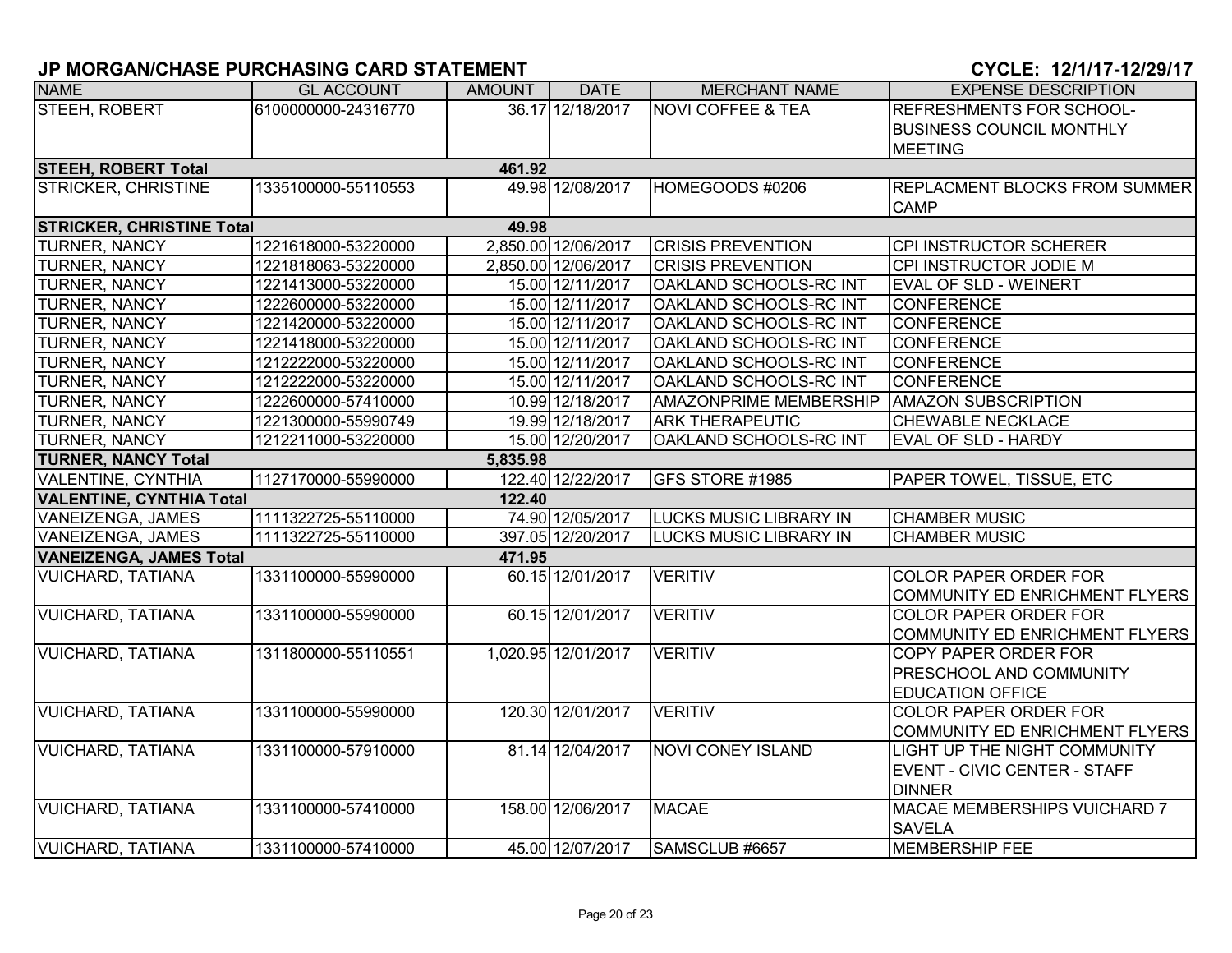| <b>NAME</b>                    | <b>GL ACCOUNT</b>   | <b>AMOUNT</b> | <b>DATE</b>         | <b>MERCHANT NAME</b>          | <b>EXPENSE DESCRIPTION</b>             |
|--------------------------------|---------------------|---------------|---------------------|-------------------------------|----------------------------------------|
| <b>VUICHARD, TATIANA</b>       | 2331100000-55910000 |               | 161.34 12/19/2017   | SAMSCLUB #6657                | SHARED TIME - BUILDING HOLIDAY         |
|                                |                     |               |                     |                               | <b>APPRECIATION THANK YOU'S</b>        |
| <b>VUICHARD, TATIANA</b>       | 1331100000-55910000 |               | 9.32 12/20/2017     | MEIJER INC #122 Q01           | THANK YOU NOTES FOR SHARED TIME        |
|                                |                     |               |                     |                               | TEACHERS AND BUILDING STAFF            |
| <b>VUICHARD, TATIANA</b>       | 2331100000-53840000 |               | 80.00 12/21/2017    | <b>SAFEWAY SHREDDING</b>      | COMMUNITY EDUCATION/PRESCHOOL          |
|                                |                     |               |                     |                               | OFFICE PAPER SHREDDING SERVICE         |
| <b>VUICHARD, TATIANA</b>       | 2332100000-53610000 |               | 8,310.00 12/22/2017 | <b>GRAND BLANC PRINTING I</b> | 2018 COMMUNITY EDUCATION WINTER        |
|                                |                     |               |                     |                               | <b>BROCHURE INVOICE</b>                |
| <b>VUICHARD, TATIANA Total</b> |                     | 10,106.35     |                     |                               |                                        |
| <b>WARECK, MICHELE</b>         | 6100022000-24316175 |               | 60.00 12/01/2017    | <b>SAFEWAY SHREDDING</b>      | PAPER SHREDDING FEE FOR HIGH           |
|                                |                     |               |                     |                               | <b>SCHOOL</b>                          |
| <b>WARECK, MICHELE</b>         | 1124122000-55910000 |               | 447.09 12/01/2017   | STAPLS7187659618000001        | <b>OFFICE SUPPLIES</b>                 |
| <b>WARECK, MICHELE</b>         | 6100022000-24316108 |               | 101.94 12/05/2017   | SAMSCLUB #6657                | STAFF MEETING BEVERAGES AND            |
|                                |                     |               |                     |                               | <b>SNACKS</b>                          |
| <b>WARECK, MICHELE</b>         | 6100022000-24316176 |               | 149.88 12/06/2017   | WASTE MGMT WM EZPAY           | RECYCLING CHARGES FOR BUILDING         |
| <b>WARECK, MICHELE</b>         | 1111322730-55110000 |               | 49.35 12/07/2017    | <b>FLINN SCIENTIFIC, I</b>    | <b>SCIENCE CLASSROOM SUPPLIES</b>      |
| <b>WARECK, MICHELE</b>         | 6100022000-24316158 |               | 720.00 12/08/2017   | <b>BB *SHELTERBOX USA</b>     | <b>INTERACT DONATION</b>               |
| <b>WARECK, MICHELE</b>         | 1112722999-55110000 |               | 373.15 12/08/2017   | <b>EMC/PARADIGM PUBLISHIN</b> | <b>GUIDELINES FOR OFFICE 2016</b>      |
| <b>WARECK, MICHELE</b>         | 6100022000-24316182 |               | 100.00 12/08/2017   | <b>SQU*SQ *ORGANIZATION F</b> | <b>ORGANIZATION FOR BAT</b>            |
|                                |                     |               |                     |                               | CONSERVATION - BATS COMING TO          |
|                                |                     |               |                     |                               | <b>HIGH SCHOOL FOR SCIENCE</b>         |
|                                |                     |               |                     |                               | <b>DEMONSTRATION</b>                   |
| <b>WARECK, MICHELE</b>         | 6100022000-24316108 |               | 418.00 12/11/2017   | ARC*SERVICES/TRAINING         | PURCHASE OF CPR CARDS FOR              |
|                                |                     |               |                     |                               | <b>HEALTH STUDENTS</b>                 |
| <b>WARECK, MICHELE</b>         | 6100022000-24316174 |               | 32.77 12/11/2017    | PANERA BREAD #608009          | <b>BREAKFAST TREATS FOR PSAT</b>       |
|                                |                     |               |                     |                               | <b>TESTING PROCTORS</b>                |
| <b>WARECK, MICHELE</b>         | 6100022000-24316122 |               | 562.65 12/13/2017   | <b>CUSTOMINK LLC</b>          | <b>CHOIR T-SHIRTS</b>                  |
| <b>WARECK, MICHELE</b>         | 6100022000-24316190 |               | 200.00 12/13/2017   | <b>GREAT LAKES MOTORCOACH</b> | <b>ADDITIONAL BUS CHARGES FOR HOSA</b> |
|                                |                     |               |                     |                               | <b>TRIP</b>                            |
| <b>WARECK, MICHELE</b>         | 1112722998-55210000 |               | 7,232.50 12/13/2017 | <b>TCD*CENGAGE LEARNING</b>   | <b>NEW ACCOUNTING TEXTBOOKS</b>        |
| <b>WARECK, MICHELE</b>         | 6100022000-24316275 |               | 55.46 12/13/2017    | WM SUPERCENTER #2700          | <b>STAFF MEETING SUPPLIES</b>          |
| <b>WARECK, MICHELE</b>         | 6100022000-24316175 |               | 86.85 12/15/2017    | KROGER #675                   | GIFT CARDS FOR CO-OP STUDENTS          |
| <b>WARECK, MICHELE</b>         | 6100022000-24316275 |               | 130.52 12/19/2017   | SAMSCLUB #6657                | SUPPLIES FOR STAFF HOLIDAY             |
|                                |                     |               |                     |                               | <b>GRAZEFEST</b>                       |
| <b>WARECK, MICHELE</b>         | 6100022000-24316175 |               | 94.85 12/20/2017    | KROGER #729                   | STAFF CONGRATULATION SNACKS            |
| <b>WARECK, MICHELE</b>         | 6100022000-24316176 |               | 248.00 12/20/2017   | PP*JORDANOGRAP                | <b>SECURITY SIGNS FOR BUILDING</b>     |
|                                |                     |               |                     |                               | <b>EXTERIOR</b>                        |
| <b>WARECK, MICHELE</b>         | 6100022000-24316770 |               | 110.00 12/20/2017   | <b>TARGET</b><br>00008961     | HOLIDAY GIFT CARDS FOR STAFF           |
|                                |                     |               |                     |                               | <b>MEMBERS</b>                         |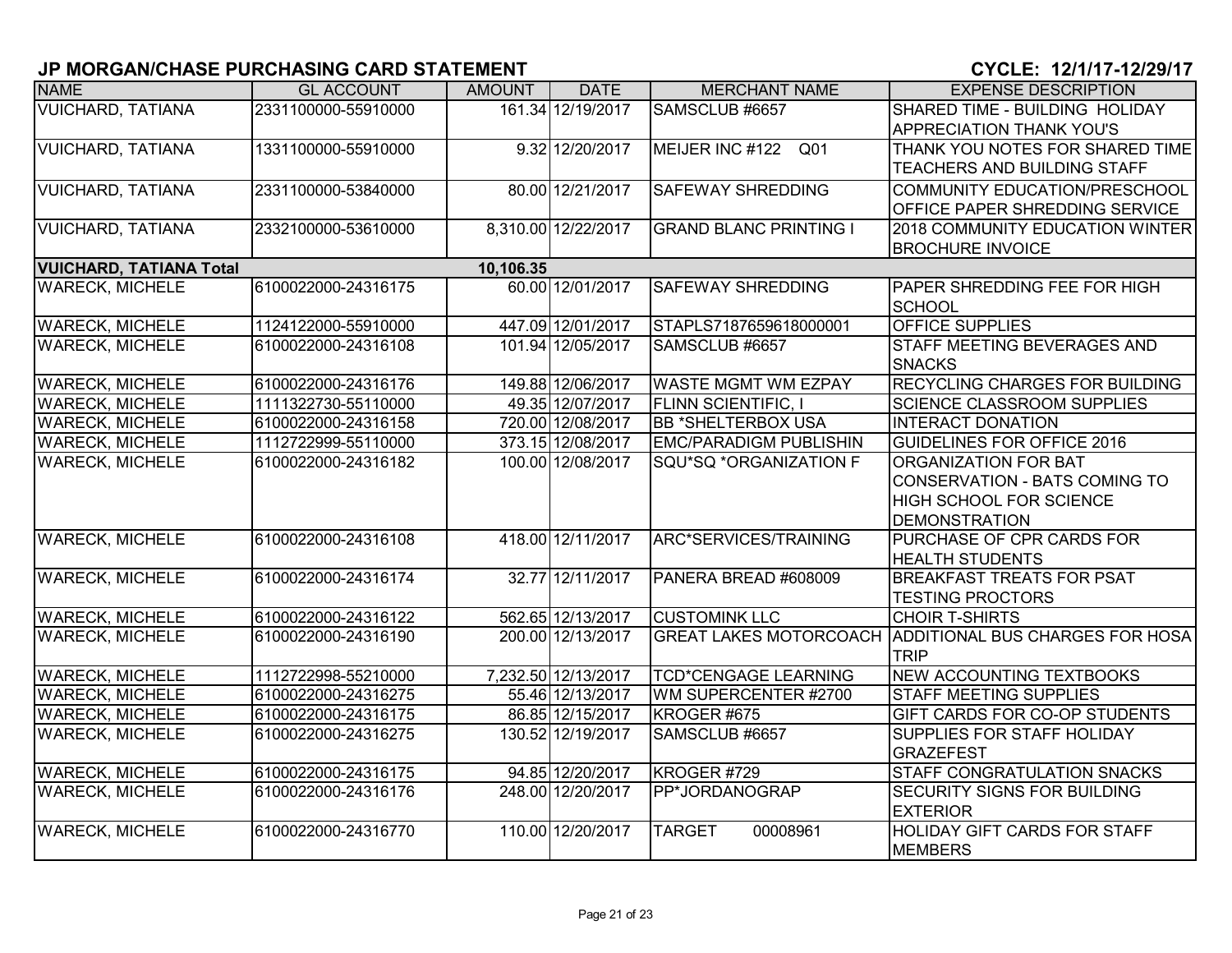| <b>NAME</b>                   | <b>GL ACCOUNT</b>                          | <b>AMOUNT</b> | <b>DATE</b>                          | <b>MERCHANT NAME</b>                                       | <b>EXPENSE DESCRIPTION</b>                           |
|-------------------------------|--------------------------------------------|---------------|--------------------------------------|------------------------------------------------------------|------------------------------------------------------|
| <b>WARECK, MICHELE</b>        | 6100022000-24316628                        |               | 28.44 12/21/2017                     | JOANN STORES #1933                                         | PURCHASE ADDITIONAL HOLIDAY                          |
|                               |                                            |               |                                      |                                                            | SUPPLIES FOR PAY IT FORWARD                          |
|                               |                                            |               |                                      |                                                            | <b>GIFTS AND GRAZEFEST</b>                           |
| <b>WARECK, MICHELE</b>        | 6100022000-24316770                        |               | 74.19 12/21/2017                     | WAL-MART #5893                                             | ADDITIONAL SUPPLIES FOR STAFF                        |
|                               |                                            |               |                                      |                                                            | <b>HOLIDAY GRAZEFEST</b>                             |
| <b>WARECK, MICHELE</b>        | 1111322000-55110702                        |               | 192.52 12/21/2017                    | <b>WENSCOSIGNSUPPLY</b>                                    | <b>ART CLASS SUPPLIES</b>                            |
| <b>WARECK, MICHELE</b>        | 6100022000-24316175                        |               | 851.74 12/22/2017                    | <b>MARIA S ITALIAN BAKERY</b>                              | LUNCHEON FOR HOLIDAY GRAZEFEST                       |
| <b>WARECK, MICHELE</b>        | 1112722999-55110000                        |               | 110.00 12/22/2017                    | <b>NOCTI</b>                                               | <b>STUDY GUIDE PACKETS FOR</b>                       |
|                               |                                            |               |                                      |                                                            | <b>ACCOUNTING</b>                                    |
| <b>WARECK, MICHELE</b>        | 1111322000-53220000                        |               | 316.00 12/22/2017                    | PAYPAL *MICHIGANCOU                                        | MICHIGAN COUNCIL OF TEACHERS OF                      |
|                               |                                            |               |                                      |                                                            | <b>ENGLISH - CONFERENCE PAYMENT</b>                  |
| <b>WARECK, MICHELE</b>        | 6100022000-24316770                        |               | -778.68 12/22/2017                   | <b>SOUTHWEST AIRLINES VCT</b>                              | <b>CREDIT FROM THE MARK TRAVEL</b>                   |
|                               |                                            |               |                                      |                                                            | CORPORATION - SOUTHWEST                              |
|                               |                                            |               |                                      |                                                            | AIRLINES. THIS CREDIT IS FOR A                       |
|                               |                                            |               |                                      |                                                            | CANCELLED ROOM IN LAS VEGAS FOR                      |
|                               |                                            |               |                                      |                                                            | A CONFERENCE ATTENDED SUMMER                         |
|                               |                                            |               |                                      |                                                            | OF 2017                                              |
| <b>WARECK, MICHELE</b>        | 6100022000-24316176                        |               | 100.25 12/26/2017                    | <b>AMAZON MKTPLACE PMTS</b>                                | <b>BUILDING SECURITY SUPPLIES</b>                    |
| <b>WARECK, MICHELE Total</b>  |                                            | 12,067.47     |                                      |                                                            |                                                      |
| <b>WEBBER, RONALD</b>         | 1722100000-55990630                        |               | 172.36 12/04/2017                    | HAR*HARVARD BUSNSS SCH                                     | <b>PURCHASE OF HARVARD BUSINESS</b>                  |
|                               |                                            |               |                                      |                                                            | <b>REVIEW RESOURCE BOOKS - RJ</b>                    |
|                               |                                            |               |                                      |                                                            | <b>WEBBER</b>                                        |
| <b>WEBBER, RONALD</b>         | 1722100000-55990630                        |               | -180.97 12/04/2017                   | HAR*HARVARD BUSNSS SCH                                     | <b>RETURN OF HARVARD BUSINESS</b>                    |
|                               |                                            |               |                                      |                                                            | <b>REVIEW RESOURCE BOOKS - RJ</b>                    |
|                               |                                            |               |                                      |                                                            | <b>WEBBER</b>                                        |
| <b>WEBBER, RONALD</b>         | 1722100000-57910611                        |               | 4.99 12/20/2017                      | <b>GOPRO PLUS</b>                                          | <b>GO PRO PLUS SUBSCRIPTION</b>                      |
| <b>WEBBER, RONALD Total</b>   |                                            | $-3.62$       |                                      |                                                            |                                                      |
| <b>WESNER, KIMBERLY</b>       | 1122220000-55310000                        |               | 15.61 12/05/2017                     | AMAZON.COM                                                 | <b>BOOKS FOR THE MEDIA CENTER</b>                    |
| <b>WESNER, KIMBERLY</b>       | 1122220000-55310000<br>1122220000-55310000 |               | 29.99 12/08/2017<br>75.94 12/11/2017 | <b>AMAZON MKTPLACE PMTS</b><br><b>AMAZON MKTPLACE PMTS</b> | DRONE FOR CODING<br>THIRD AND FINAL DRONE FOR CODING |
| <b>WESNER, KIMBERLY</b>       |                                            |               |                                      |                                                            |                                                      |
| <b>WESNER, KIMBERLY</b>       | 1122220000-55310000                        |               | 79.97 12/11/2017                     | <b>AMAZON MKTPLACE PMTS</b>                                | <b>ACTIVITIES</b><br>DRONES AND PROPELLERS FOR       |
|                               |                                            |               |                                      |                                                            | <b>CODING</b>                                        |
| <b>WESNER, KIMBERLY</b>       | 1122220000-55310000                        |               | 181.09 12/15/2017                    | <b>FOLLETT SCHOOL SOLUTIO</b>                              | <b>BARCODE LABELS FOR BOOKS</b>                      |
| <b>WESNER, KIMBERLY</b>       | 1122220000-55310000                        |               | 41.18 12/18/2017                     | AMAZON.COM                                                 | <b>BOOKS FOR MEDIA CENTER</b>                        |
| <b>WESNER, KIMBERLY Total</b> |                                            | 423.78        |                                      |                                                            |                                                      |
| <b>WHEELER, MICHAELA</b>      | 6100041000-24316355                        |               | 5.00 12/06/2017                      | <b>DOLLAR TREE</b>                                         | PRESCHOOL CLASSROOM ART                              |
|                               |                                            |               |                                      |                                                            | <b>SUPPLIES</b>                                      |
| <b>WHEELER, MICHAELA</b>      | 6100041000-24316355                        |               | 21.65 12/07/2017                     | HOBBY LOBBY #417                                           | PRESCHOOL CLASSROOM ART                              |
|                               |                                            |               |                                      |                                                            | <b>SUPPLIES</b>                                      |